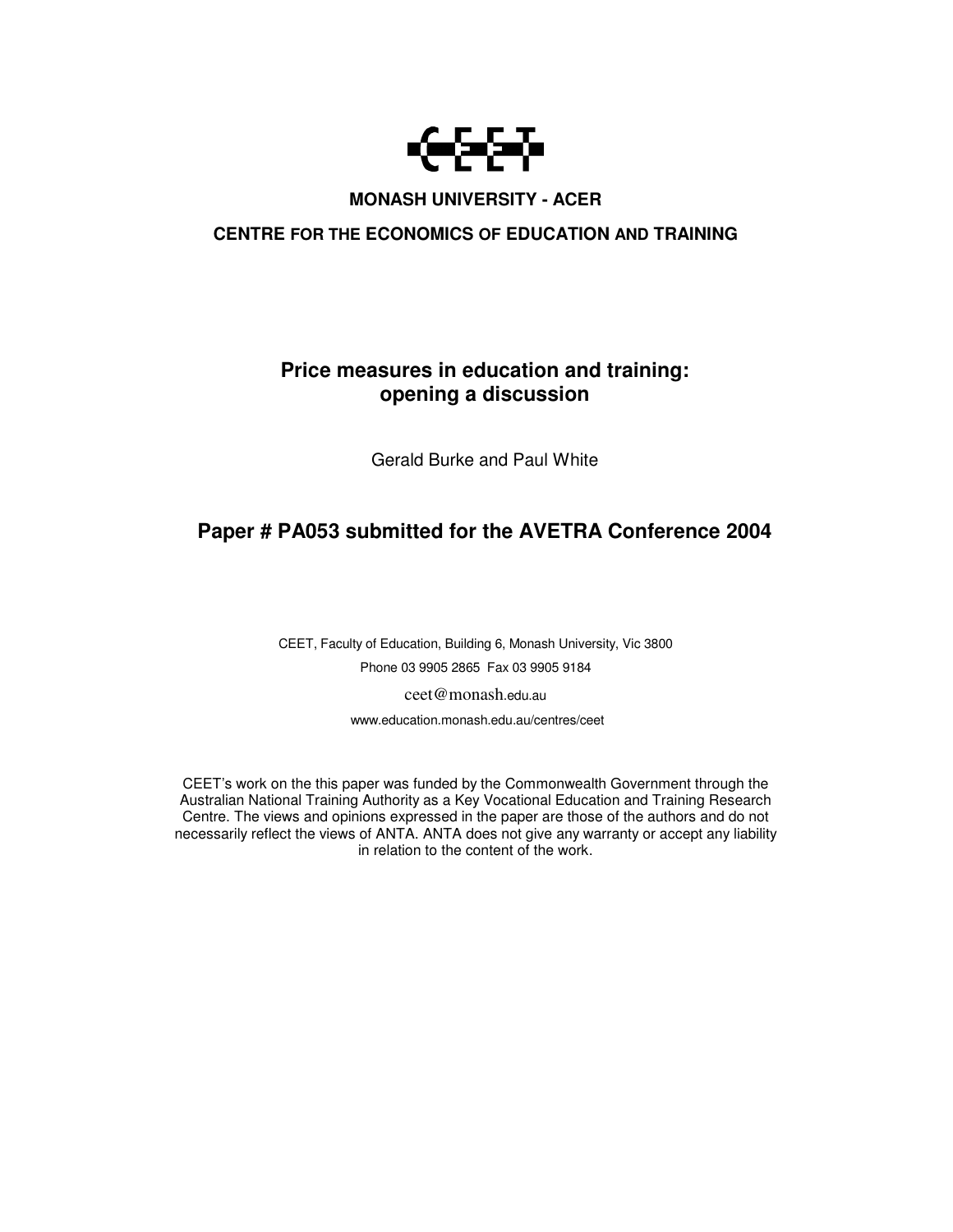**Contents**

| <b>Executive summary</b>                                            | 1                       |
|---------------------------------------------------------------------|-------------------------|
| <b>Introduction</b>                                                 | $\mathbf{3}$            |
| Purposes of deflation for price change<br>1.                        | $\overline{\mathbf{4}}$ |
| Budget and planning                                                 | $\overline{4}$          |
| Accountability and reporting context                                | $\overline{4}$          |
| Research context                                                    | 5                       |
| Major forms of price indexes<br>2.                                  | 6                       |
| Current methods of price adjustment in education<br>3.              | 7                       |
| Commonwealth Treasury                                               | 7                       |
| <b>DEST</b>                                                         | 8                       |
| <b>DFACS</b>                                                        | 11                      |
| <b>ANTA</b>                                                         | 11                      |
| Productivity Commission                                             | 11                      |
| <b>ABS</b> National Accounts                                        | 11                      |
| <b>Reviewing current methods</b><br>4.                              | 13                      |
| <b>Budgetary purposes</b>                                           | 13                      |
| Performance reporting                                               | 15                      |
| <b>Alternative Deflation</b>                                        | 18                      |
| Wage and non-wage measures for the VET sector<br>5.                 | 19                      |
| Expenditure patterns in Vocational Education and Training           | 19                      |
| Wage measures                                                       | 20                      |
| Non-wage measures                                                   | 21                      |
| Combined VET index                                                  | 23                      |
| In conclusion<br>6.                                                 | 25                      |
| <b>References</b>                                                   | 26                      |
| Appendix 1. Review of selected price measures and their limitations | 28                      |
| The Education Cost Index                                            | 28                      |
| Wage Cost Index and the Labour Price Index                          | 29                      |
| Consumer Price Index (CPI)                                          | 30                      |
| Survey of Average Weekly Earnings (SAWE)                            | 31                      |
| Survey of Employment and Earnings (SEE)                             | 33                      |
| Survey of Employment Earnings and Hours (SEEH)                      | 33                      |
| Employee earnings, Benefits and Trade Union Membership Survey       | 34                      |
| Producer Price Indexes                                              | 35                      |
| Appendix 2. Selected CPI Groups, Sub-Groups and Expenditure Classes | 37                      |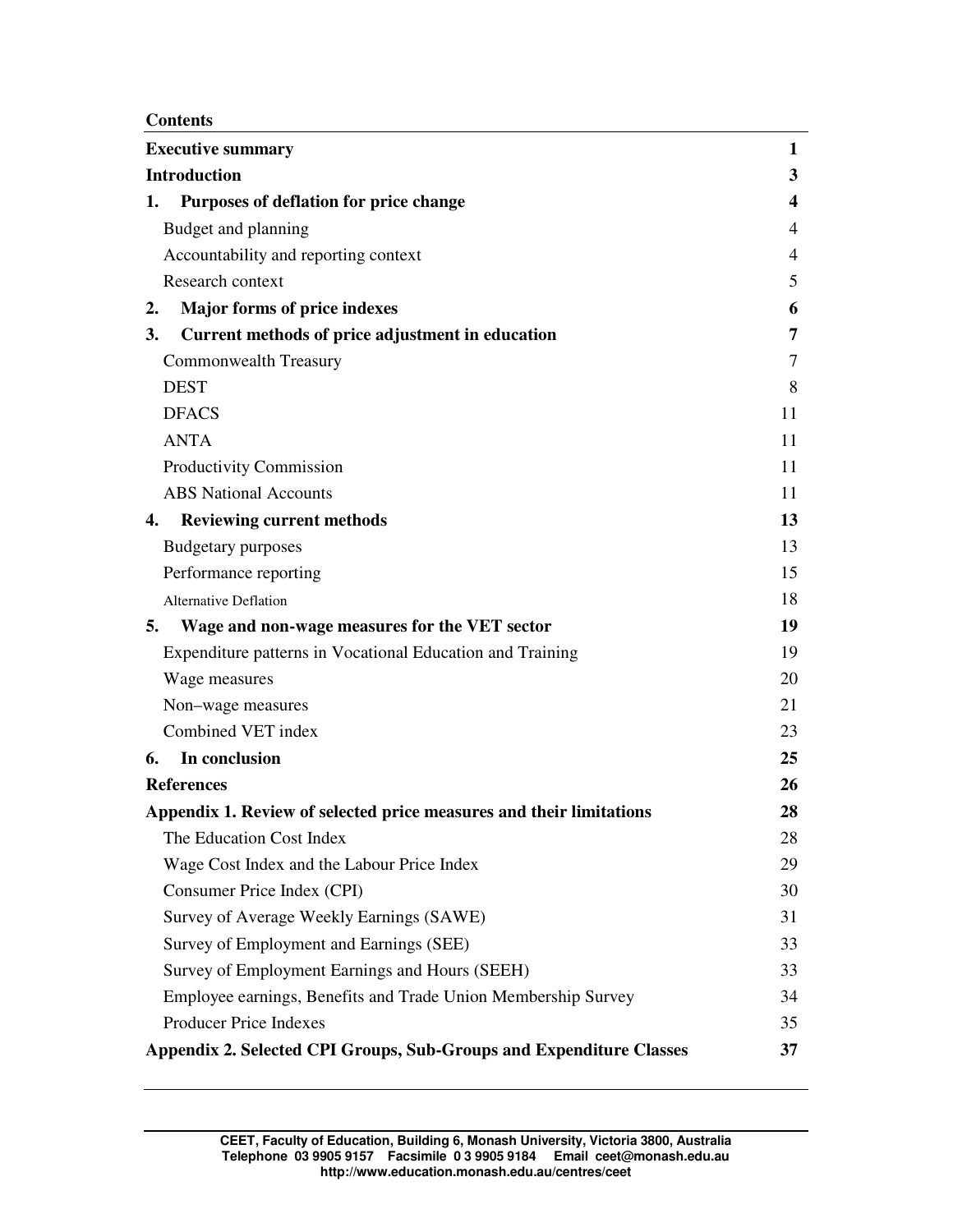# **Tables**

| Table 1. Summary of Commonwealth education expenses, nominal prices, \$ million, actual<br>2002-03 and projected to 2006-07    | 7  |
|--------------------------------------------------------------------------------------------------------------------------------|----|
| Table 2: Select price, wage and cost adjustment measures, Australia 1997 to 2002                                               | 15 |
| Table 3. Example: Public recurrent expenditure per publicly funded hour of VET with<br>different deflators, Australia          | 16 |
| Table 4. Commonwealth base operating grants to higher education institutions, alternative<br>deflation, Australia 1997 to 2002 | 18 |
| Table 5. Proportions of government sourced VET operating expenses: average 1997–200119                                         |    |
| Table 6. Average salaries at the top of the unpromoted TAFE teacher classification, 1997 to<br>$2002$ , \$ per annum           | 20 |
| Table 7. VET supplies and services components and the CPI subgroups chosen to reflect them                                     | 22 |
| Table 8. VET Supplies and Services Expenditure Component: CPI subgroups and other index<br>series                              | 23 |
| Table 9. Overall index for government sourced VET expenditure                                                                  | 24 |
|                                                                                                                                |    |

#### **Boxes**

| Box 1. Defining indexes                                              |  |
|----------------------------------------------------------------------|--|
| Box 2. Notes on some major price indexes/deflators used by Treasury  |  |
| Box 3. The Education Cost Index (ECI)                                |  |
| Box 4. An appropriate index for estimating inputs                    |  |
| Box 5. Be cautious of price indexes for rapidly improving technology |  |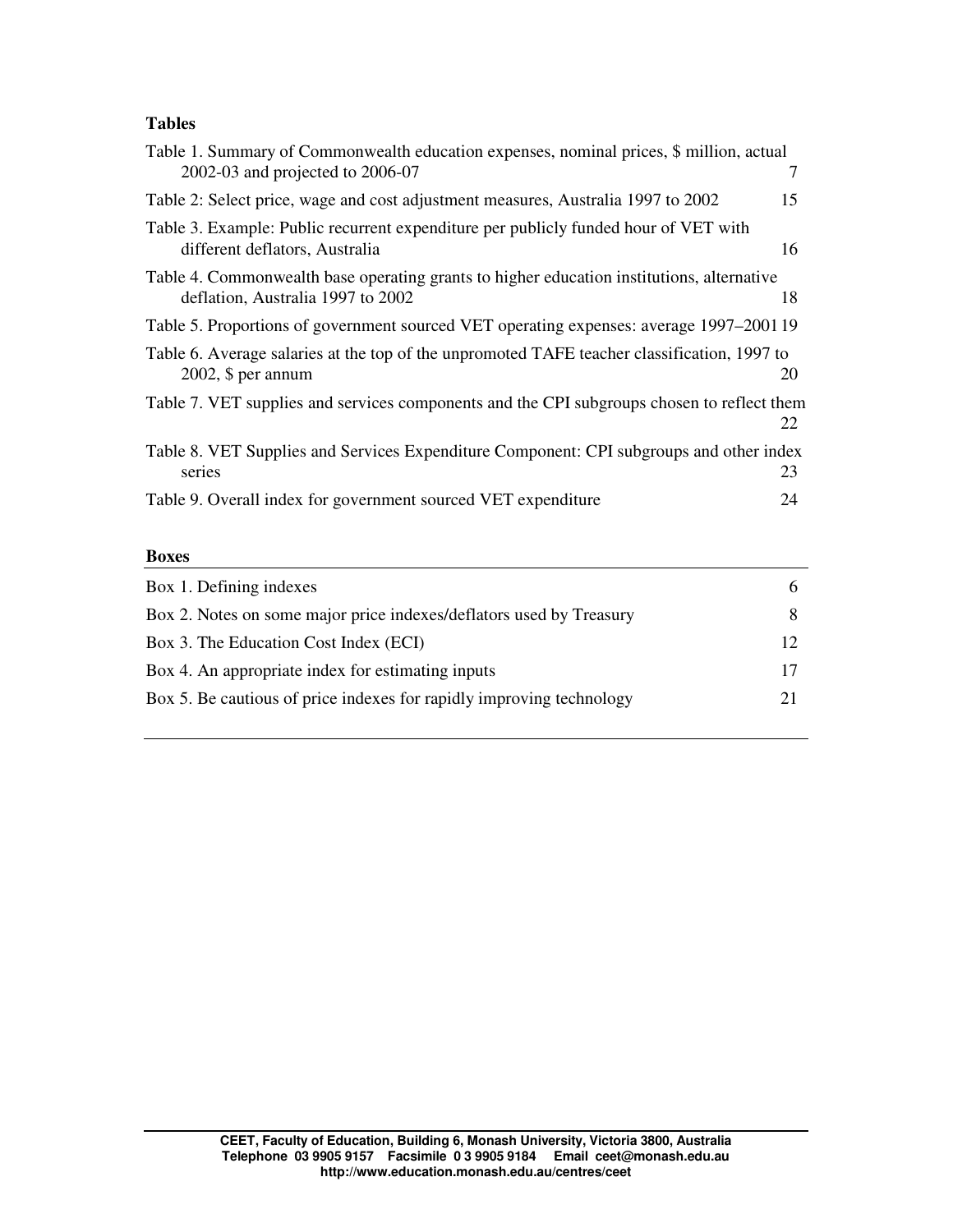# **Executive summary**

This paper examines the main purposes for undertaking price deflation and in particular distinguishes between price deflation in budgeting and in performance reporting.

## *Budgeting*

Governments base their budgets for education and training on policy, which only occasionally requires the exact maintenance of standards of provision of personnel and other resources. If governments **do** wish to maintain existing standards of provision, then they require price index numbers that reflect the costs of the personnel and other resources. But if there is no explicit commitment to maintaining a current standard then alternative approaches can be and are used. However, for transparency it is desirable that information should also be available on how the costs of inputs have changed so that the effects of policy changes can be distinguished from price changes.

National authorities in fact use a range of different methods to adjust educational budgets. The results can vary considerably across the different sectors. This can be illustrated by the adjustments made from 1997 to 2002 by the Commonwealth. University operating grants were adjusted by a Cost Adjustment Factor (CAF) that increased by 10 per cent. In contrast, recurrent funds for government and nongovernment schools were increased in line with a measure of Average Government School Recurrent Cost (AGSRC) that rose by over 30 per cent.

## *Performance reporting*

In performance reporting it is usual to seek to compare inputs with outputs. It is necessary to have both inputs and outputs expressed free of price changes. In the main sectors of education non-monetary measures of output can be used—such as hours of training in vocational education and training (VET) or equivalent full-time students (EFTSU) in higher education. There is no problem with price changes regarding those outputs since they are not measured in monetary terms—there are important questions about the changes in the quality of outputs over time but they are not the subject of this paper.

Inputs can also be measured in non-monetary terms such as number of teachers. A common measure used to compare inputs and outputs is the teacher-student ratio. But for measures of all the inputs the usual measure is expenditure on the inputs. To compare inputs over time it is necessary to deflate the expenditure on the inputs by a measure of prices that reflects the costs of the inputs, e.g. the cost of teachers and of non-teacher resources. The best measure of wage costs in the education sector is the Wage Cost Index (WCI) for Education. Various indexes may be appropriate for the non-wage component of costs though the non-farm GDP implicit price deflator (NFGDP deflator) may be a reasonable approximation for such costs.

This is in contrast with the common current practice (e.g. by ANTA and the Productivity Commission), which is to use the NFGDP deflator or a similar economy wide measure for both the wage component and the non-wage components of costs in the education sectors. The NFGDP deflator is not an appropriate measure where wages make up a large proportion of costs, as is the case in education. There are often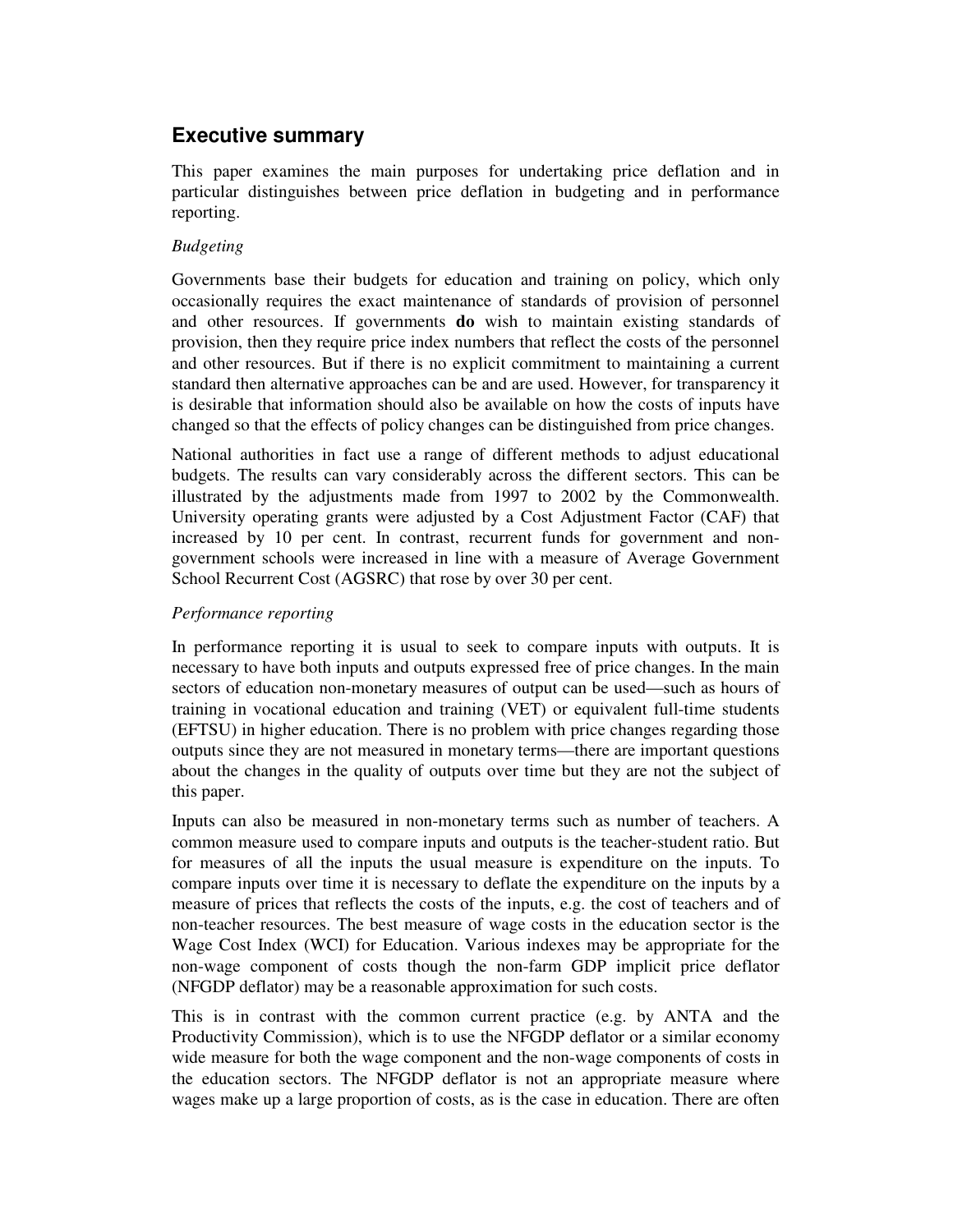considerable differences over time between increases in measures of overall inflation such as the NFGDP deflator and increases in measures of costs in labour intensive areas such as education and training. The differences occur because, in the overall economy, prices of goods and services increase by less than wages—productivity increases allow at least part of the wage increases to be absorbed.

## *VET*

Particular consideration is given to the VET sector. An overall index comprising 69.5 per cent Wage Cost Index (WCI) for the Education industry and 30.5 per cent of a 'VET non-wage index' is proposed for use in performance reporting in the VET sector. The percentage shares are based on analysis of the wages and non-wage components in the total expenses in the VET sector over five years.

The use of the WCI for the wage component needs further consideration. On the basis of a comparison of changes in the WCI with the changes in the agreed salaries of TAFE teachers in recent years, the WCI seems a reasonable measure of wage changes in VET at this stage.

The index for the non-wage expenses in the VET sector has been constructed for this study from relevant components of the Consumer Price Index (CPI) and some Producer Price Indexes. The internal components vary, some such as computers and insurance quite considerably. Overall, this non-wage component has moved closely in line with the NFGDP deflator in the last five years but has more apparent validity.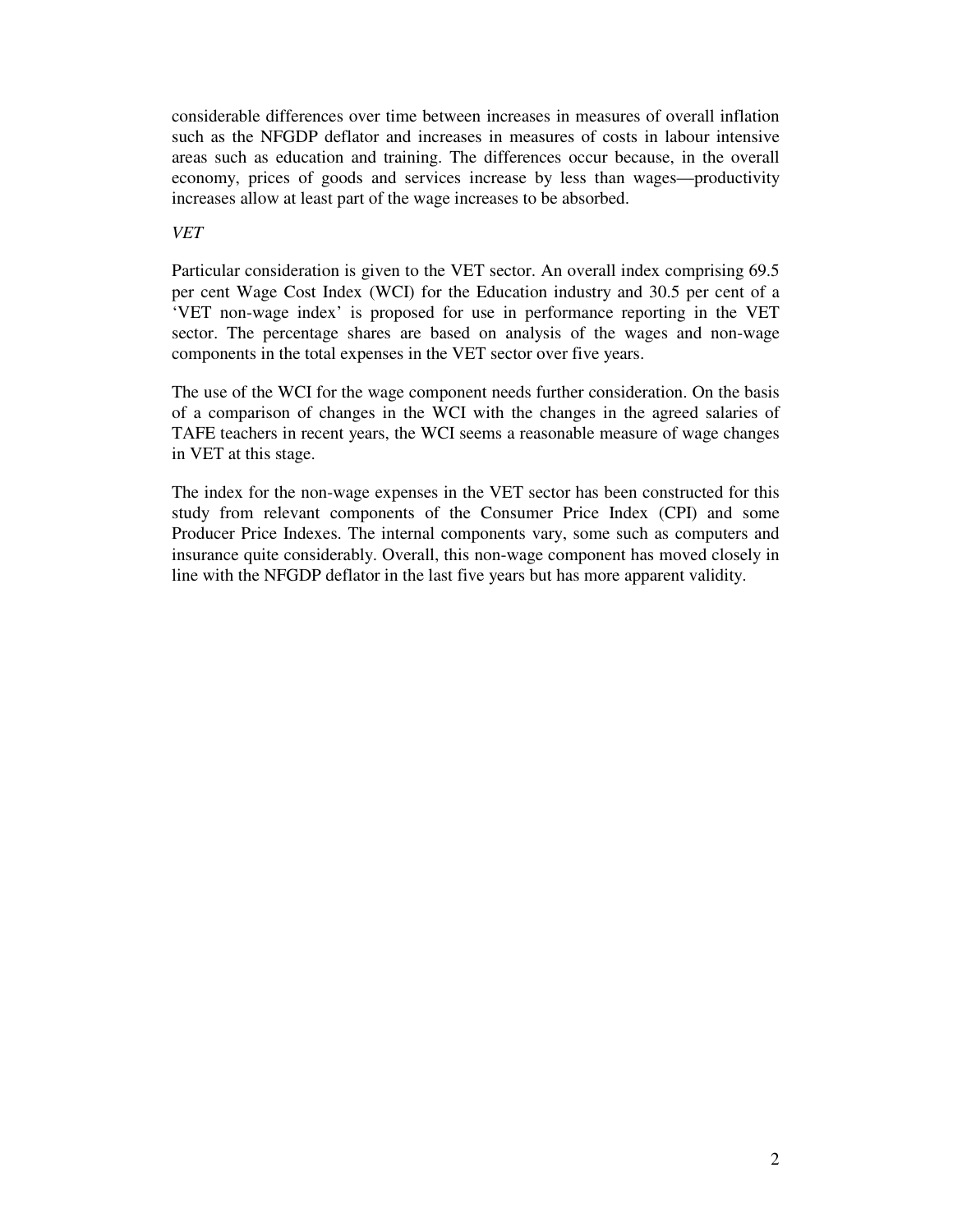# **Introduction 1**

The purpose of this project was to review the use of price measures in education and training and to consider the types of measures that could be applied.

If we want to compare levels of expenditure at different periods of time it is necessary to account for changes in price. This usually involves the use of price index numbers. It does make a difference which price index number is used. For example the implicit measure of price change for the whole Gross Domestic Product increased 12 per cent from 1997 to 2002. The Consumer Price Index (CPI) increased by 15 per cent. The Wage Cost Index for Education increased by 19 per cent. It is not the case that one of them is correct. What is the appropriate type of index to use depends on the purpose.

Hence the purposes for which the deflation is to be undertaken must be considered. This is undertaken in section 1. The main purposes in which estimates with account taken of price change might be needed can be grouped as:

- preparation of budget estimates and planning;
- − accountability for efficient and equitable use of funds; and
- research involving consideration of resources.

Section 2 is a short overview of the major forms of price indexes. In essence price indexes measure the change in the cost of a representative basket or shopping trolley of goods and services. The issues concern

- what is in the basket?
- since there are changes in patterns of resource use, should the trolley be representative of the first time period or the last? and
- − can we get good measures of price changes, especially when quality changes are occurring?

Section 3 reports on the current use made by national authorities of measures of price changes in relation to education expenditure. The recent and current uses are considered against the purposes discussed in section 1.

Section 4 more critically reviews the current use of price deflators with a view to the most appropriate index for the particular purpose. However the extent to which new forms of deflation can be undertaken depends on the current and future availability of suitable price measures.

Section 5 considers price measures for the wage and non-wage components of VET expenses and their limitations for the purposes specified. Section 6 provides some concluding comments.

<sup>&</sup>lt;sup>1</sup> Warm thanks to Mike Long, Chris Selby Smith and to several members of the Australian Bureau of Statistics for comments. The supply of data on TAFE teachers' salaries by the Australian Education Union is much appreciated. None of the above bear responsibility for the analysis or interpretation in the paper.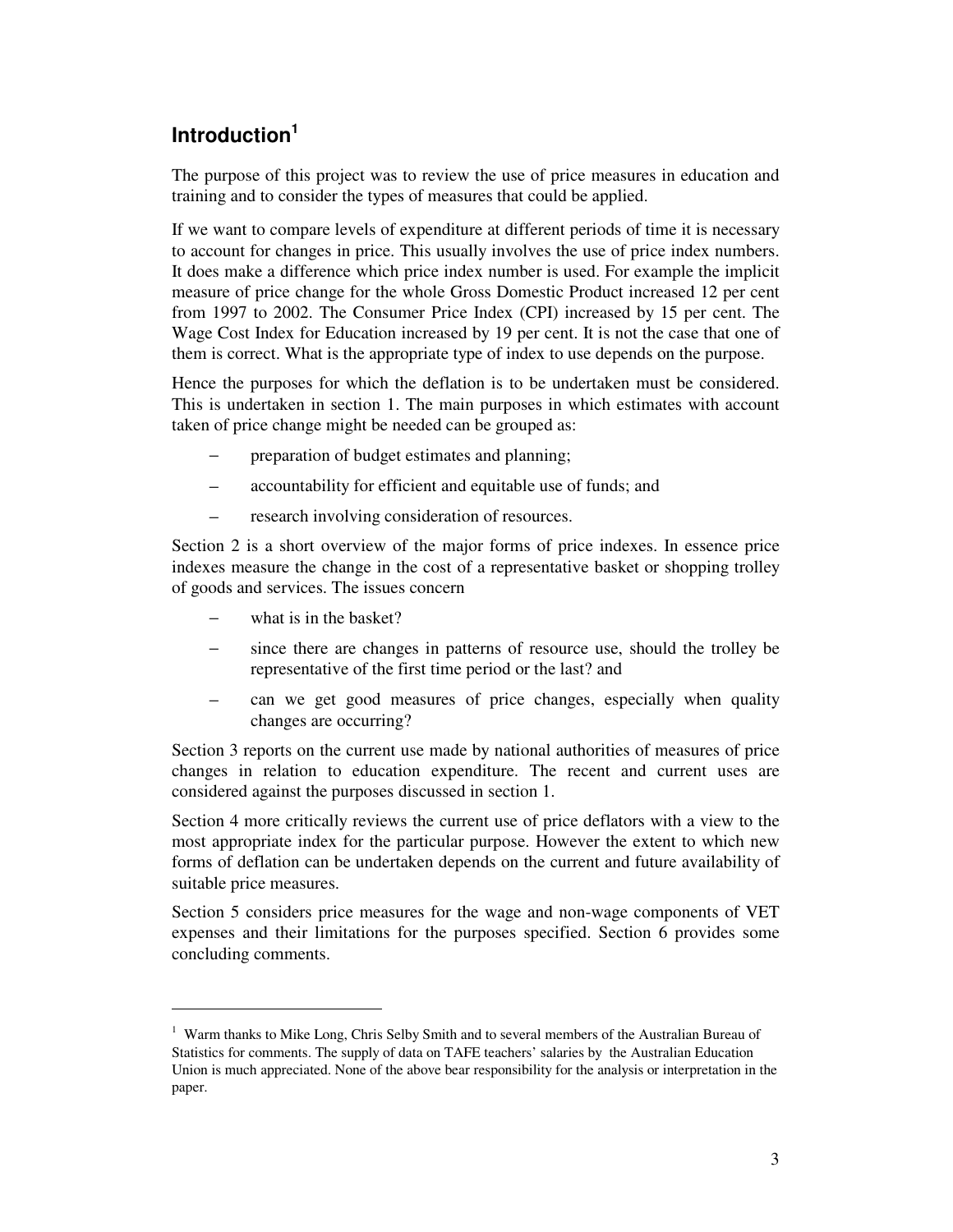# **1. Purposes of deflation for price change**

There are several contexts in which price measures are needed and the context will affect the type of measure of price change that is needed. The main ones, which will be considered further in the paper, are the budget and planning process and reporting and accountability procedures. Research uses cover both of these usually over a longer time period and if possible in greater detail.

# **Budget and planning**

The budget context includes the processes of determining priorities for the delivery of services, distribution of funds to operational units, purchase of services from internal and external providers, allocation of funds within a fixed quantum, funding-up submissions, provision of grants, and all related budget activities. In the modern budget context, particularly in the public sector, there are strong emphases on the concepts of maintenance of effort and maintenance of funding levels. These concepts are prominent in the concerns of funding providers and service providers respectively and are significant reasons for the development of price deflators.

There has been a concern in areas such as education and health that particular norms or standards be maintained. This led to the use of price measures of the cost of the major inputs (teachers, other personnel and other resources) being used to adjust the annual budget. This approach has not been followed so precisely in recent years<sup>2</sup>.

Planning includes the development of financial and funding scenarios associated with alternative policy options, the evaluation of those options and the selection of preferred approaches. Although closely related to the budget context it differs in not being directly involved in the allocation of funds. It is also concerned with investigation of 'what if' funding questions based on existing and past situations.

Planners need to project into the near future 'given what has happened to date, if funding remains static/increases/decreases…' In particular, contingency planning and scenario development require this information to avoid the often misleading trends suggested by current price information.

# **Accountability and reporting context**

This encompasses all those activities involved with the provision of information to allow judgements, formative or summative, about the worth or success of organisations or operations. This is performance accountability rather than financial accountability in the strict sense. Nevertheless, financial matters almost invariably form a critical component of the information required in this context. The information will be required in simple financial form, such as appropriations and other forms of

 $2$  A debate about the issues recently occurred in South Africa where the national Treasury concluded 'A bottom up approach is not an appropriate way to determine budgetary priorities which require political judgement in making difficult trade-offs' (South Africa Treasury 2001)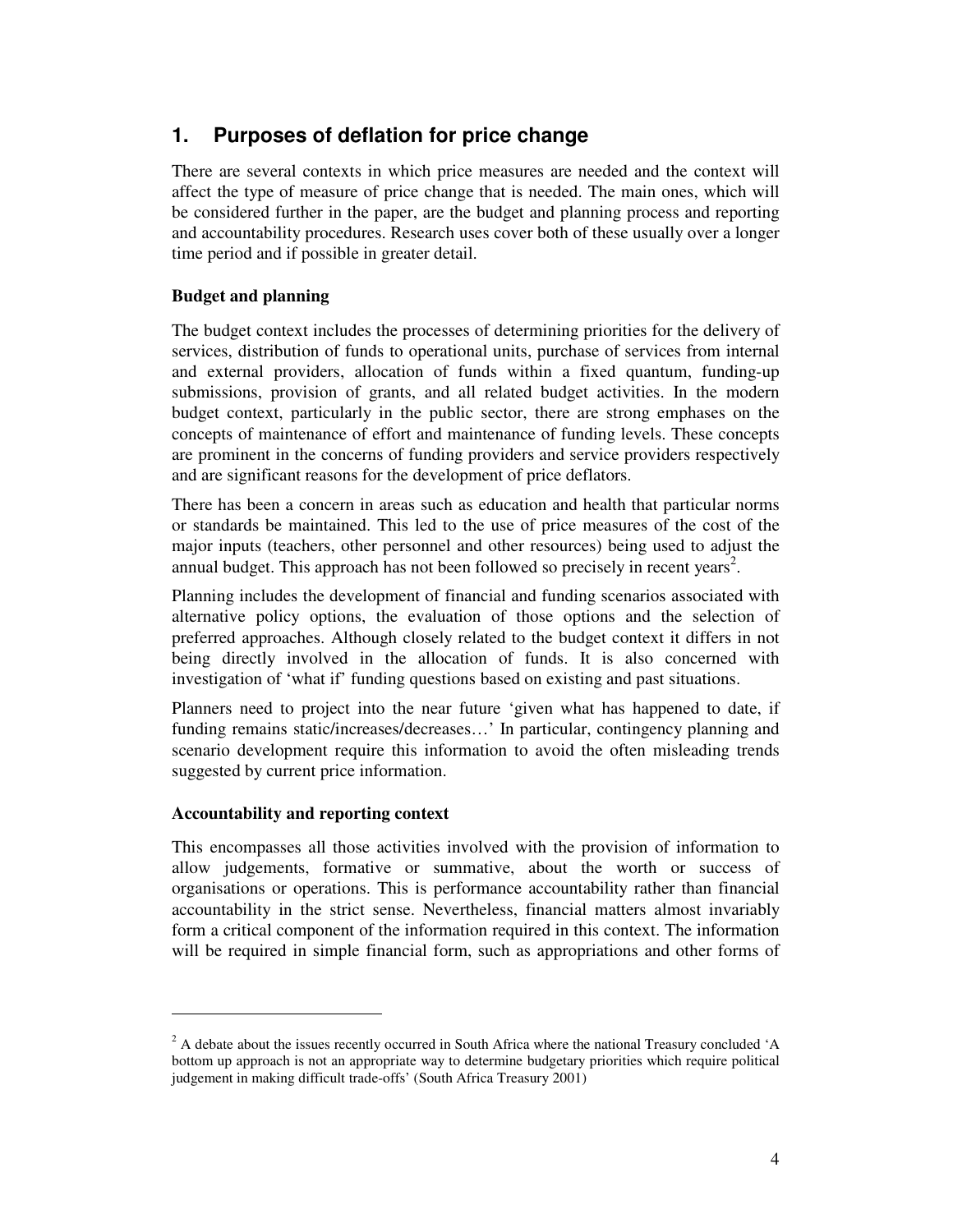revenue, or in combined forms such as expenditure per student or per student contact hour.

A recent phenomenon in this context is the increasing use of performance indicators. These might have a variety names such as Key Performance Indicators, Critical Success Factors, Key Outputs, Critical Outcomes, or just simply Indicators. Their use is associated with the growing adoption of strategic planning approaches by government and semi-government organisations. Much of their attraction appears to be their abbreviated reporting format, but as in all accountability processes, it is the quality of the information reported that is critical, not the format of the report.

Whether as an indicator or in a more extended format, financial information in a performance accountability context is most useful when it is part of a series capable of showing trends or tendencies over a period of time. To be optimally useful, time series financial information must be adjusted to compensate for price movements.

#### **Research context**

When financial questions are being investigated in the research context, greater demands will be placed on price deflator series. Because of the effects of cumulative errors in linked series, longer time series of price deflators will need to have greater precision than would be acceptable over shorter periods. Similarly, comparisons of time series financial information from widely differing environments will require careful use of price deflators appropriate to the environments.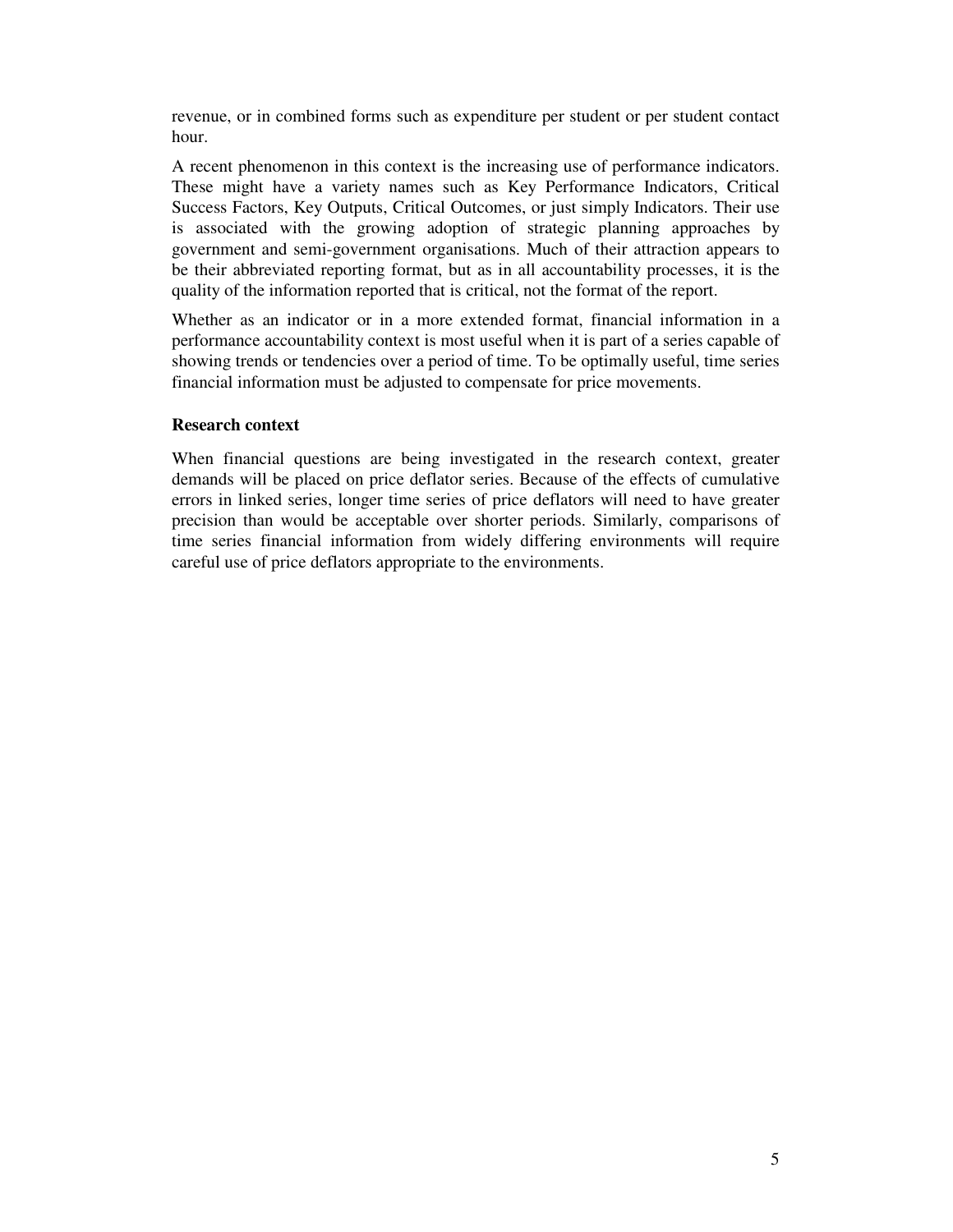# **2. Major forms of price indexes**

The ABS provides detailed discussion in many documents of the nature of price and volume indexes and their particular uses.

To get a measure of price changes from one period to the next we need to be able to control for volume changes, and vice versa for prices to get a measure of volume changes. This is explained using algebra in Box 1.

There are two main forms of indexes of price change. We can choose a 'basket of commodities' at time t and measure its value at time t compared with its value at some later time such as t+1. Alternatively we can choose the basket of commodities at time t+1 and compare it to its value at earlier periods. The index found from the first approach is a Laspeyres Index. The second approach gives a Paasche Index.

The Laspeyres Index tends to give larger values than the Paasche. The reason is that in most cases there is a tendency to substitute those commodities that become relatively cheaper for those that become dearer. The second year's basket of commodities will have increased less in total value than the first year's basket.

The problem can be reduced by the use of indexes combining the two approaches (such as the Fisher Index). However the problem is of substance usually only when the basket of commodities is kept constant over a considerable period of time. In the National Accounts the ABS now updates its 'basket' every year to the year immediately prior to the one under consideration (ABS 5216.0). In the comparison of this year's output with the previous year's the price (and volume) measures are much less affected by compositional changes than are comparisons over a longer time period.

## **Box 1. Defining indexes**

If we compare the total transactions for two different periods, we are comparing  $\Sigma p_{i1}q_{i1}$  with  $\Sigma$ p<sub>i2</sub>q<sub>i2</sub>. Between one period and the next it is highly likely that the price per item in the i<sup>th</sup> transaction will have changed, and so too will the quantity of the item. That is  $p_{i1}$  will not equal  $p_{i2}$  and  $q_{i1}$  will not equal  $q_{i2}$ .

The ratio  $p_{i2}/p_{i1}$  is called the price relative and the ratio  $q_{i2}/q_{i1}$  is called the quantity relative. They show the relative change in price or quantity from one transaction period to the next for the goods or services in question.

The average of the ratios  $p_{i2}/p_{i1}$  across all transactions will provide a measure of the average price change between the two periods and the average of the ratios  $q_{i2}/q_{i1}$  will provide a measure of the average volume change. The averages are, in effect, a price and a volume index respectively.

The total value of any transaction is the product of the number of items involved and their prices. If there are different commodities or services in the transaction then its overall value will be the sum of the products of the numbers of items of each service or commodity and their respective prices. That is,  $\Sigma$ p<sub>i</sub>q<sub>i</sub>, where  $\Sigma$  is the sum of all products p<sub>i</sub>q<sub>i</sub> of the price p<sub>i</sub> and the quantity of goods or services  $q_i$  for the i<sup>th</sup> member of the set of transactions.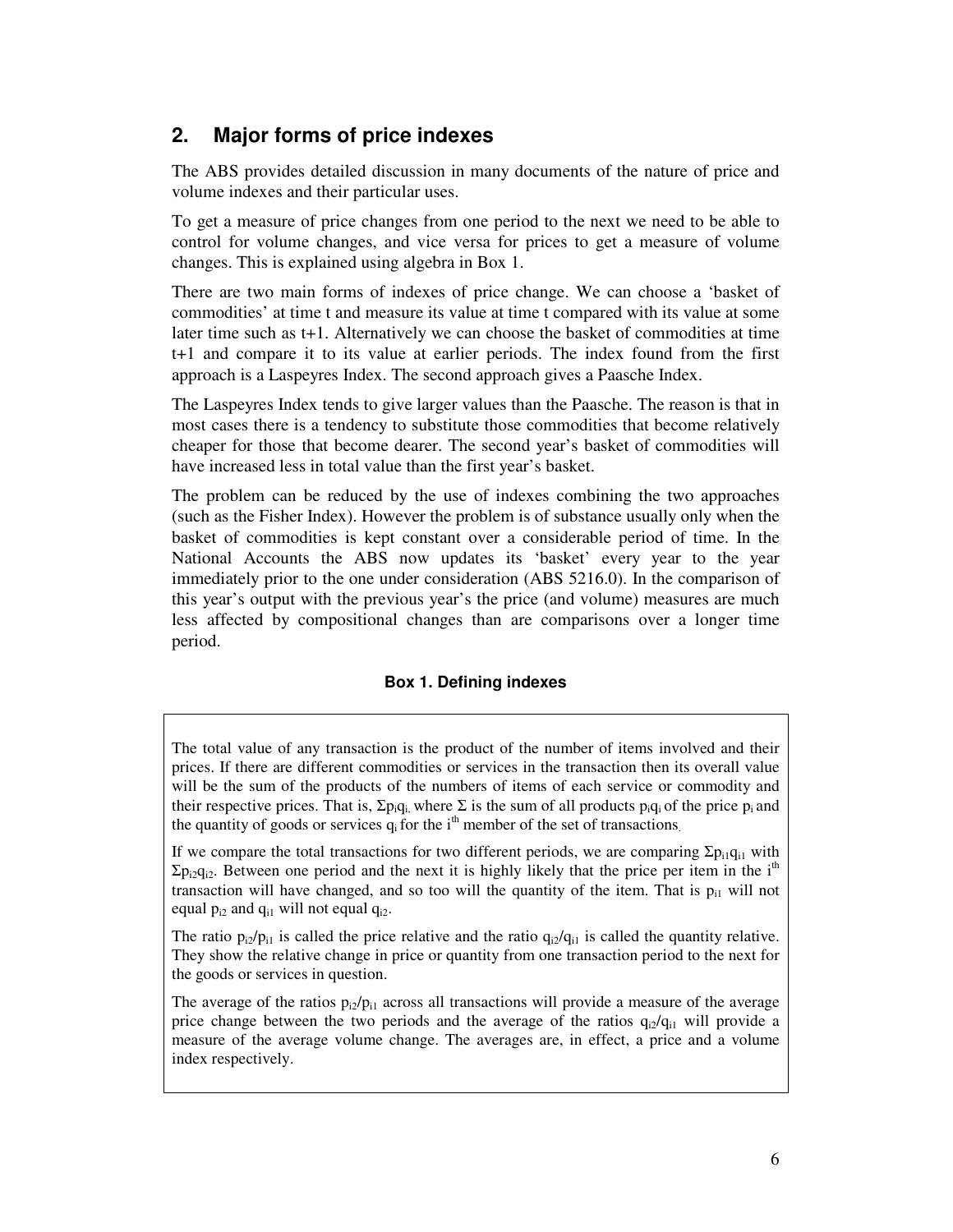# **3. Current methods of price adjustment in education**

This section considers the current uses of price measures in national funding and reporting. It deals with publicly available processes. There is considerable use of price measures within both state and Commonwealth agencies that is not publicly reported.

# **Commonwealth Treasury**

The Commonwealth Treasury in its annual Budget presents forward estimates of expenses by function with explicit projections of price increases. It clarifies its meaning:

- freal' means adjusted for the effect of inflation; and
- − real growth in expenses is calculated with the non-farm gross domestic product deflator. (Australian Treasury 2003, Budget Paper No 1, p.iii)

For example, as shown in Table 1 Commonwealth education expenses are estimated to increase from \$13.2 billion in 2003-04 to \$15.7 billion in 2006-07. This is an increase in nominal terms of 19 per cent but the increase is 12 per cent *in real terms* (Budget Statement 6 pp.6-19) as the non-farm GDP implicit price deflator (NFGDP deflator) is projected to grow 2 per cent per annum or about 6 per cent in this period.

It can be noted here that the projected growth in vocational and other education funding just keeps pace with inflation whereas non-government schools and higher education run far ahead. These funding allocations made to the different sectors are the result of policy changes but also of different methods of taking account of price or cost changes. These price or cost measures will be outlined in the discussion of the activities of the Department of Education, Science and Training (DEST) and DFACS the Department of Family and Community Services (DFACS) below.

|                                       | 2002-03        | 2003-04        | 2004-05       | 2005-06         |                | 2006-07 Change 2003-<br>04 to 2006-07 |
|---------------------------------------|----------------|----------------|---------------|-----------------|----------------|---------------------------------------|
|                                       | \$m            | $\mathbf{\$m}$ | $\mathbf{Sm}$ | $\mathbf{\S}$ m | \$m            | $\%$                                  |
| Higher education                      | 4,162          | 4,314          | 4,574         | 4,902           | 5,282          | 22                                    |
| Vocational and other education        | 1,360          | 1,452          | 1,492         | 1,525           | 1,539          | 6                                     |
| Non-government schools                | 3,975          | 4,373          | 4,712         | 5,062           | 5,425          | 24                                    |
| Government schools                    | 2,140          | 2,262          | 2,389         | 2,515           | 2,647          | 17                                    |
| <b>Schools</b>                        | 6,115          | 6,636          | 7,101         | 7,576           | 8,072          | 22                                    |
| Student assistance                    | 578            | 622            | 648           | 655             | 668            | 7                                     |
| General administration                | $\overline{2}$ | $\overline{2}$ | 2             | 2               | $\overline{c}$ | 0                                     |
| School Education –specific<br>funding | 126            | 134            | 112           | 116             | 111            | $-17$                                 |
| Total education                       | 12,342         | 13,160         | 13,928        | 14.776          | 15,674         | 19                                    |

## **Table 1. Summary of Commonwealth education expenses, nominal prices, \$ million, actual 2002-03 and projected to 2006-07**

Source: Australian Treasury, Budget Paper No 1, Statement No 6, Education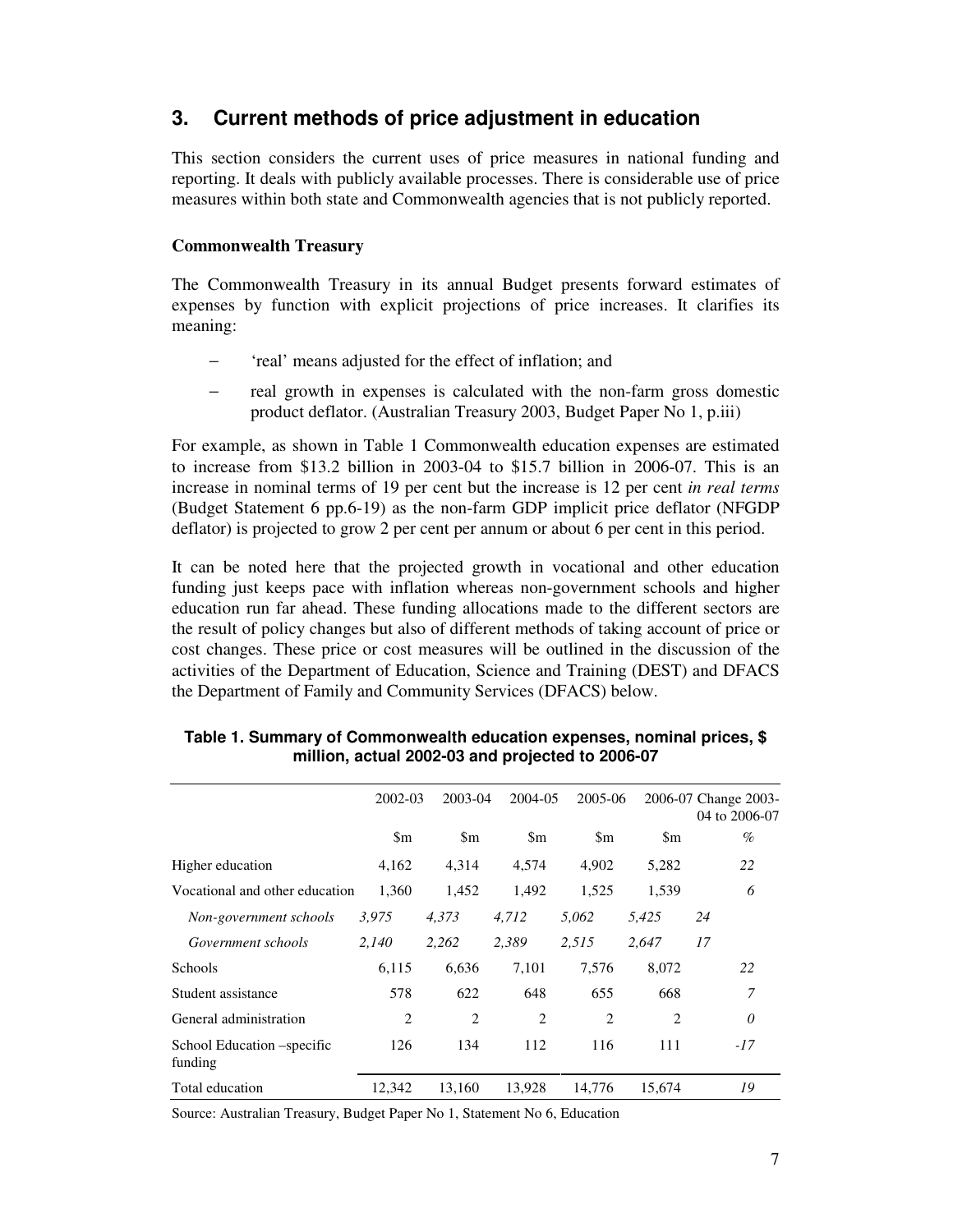An important issue in the following discussion is the difference between general price measures such as the Non-farm GDP deflator or the Consumer Price Index (CPI) on the one hand and measures of wages which in general rise by about 1.5 per cent more per annum, roughly the level of productivity increase in the economy. Box 2 provides a brief description of some of the main measures of prices used by Treasury but several further measures will be discussed below.

## **Box 2. Notes on some major price indexes/deflators used by Treasury**

## *Non-farm GDP Deflator (projected at 2% per annum)*

The implicit NFGDP deflator is the current price value of the non-farm product divided by its chain volume measure (its 'real' counterpart ). It is a measure of the average change in prices across the whole non-farm sector. Gross non-farm product is the sum of the product of all industries excluding the product of agriculture and services to agriculture. It makes up nearly 98 per cent of GDP. As a result the NFGDP Deflator is only marginally different to the deflator for the GDP

*CPI (projected at 2.5 % per annum 3 )*

The CPI is a general measure of price inflation for the household sector as a whole. It is a Laspeyres index based on a fixed collection of items. The index is revised every five years and its current weights are based on the patterns of expenditure derived from the 1998-99 Household Expenditure Survey (ABS 6461.0 p.48). Its main elements are housing, food, transportation, recreation, household furnishings, supplies and services, alcohol and tobacco, clothing and footwear, and health.

The Commonwealth Treasury also makes use of an underlying rate of inflation which is made up of elements of the CPI: 'Treasury's underlying rate is calculated by removing from the CPI those items whose prices are directly influenced by highly volatile, seasonal or policy factors' (Parliamentary Library 2001).

*Wages (projected at 3.75% per annum)*

The Wages measure used by the Commonwealth Treasury is derived from the National Accounts (ABS 5204.0, 5206.0). It is based on the estimated compensation of non-farm employees divided by hours worked.

## **DEST**

DEST is responsible for developing the Commonwealth's proposed funding for schools and higher education and the Commonwealth's commitments under the ANTA agreement. These proposals are based on policy changes and some consideration of price changes.

 $3$  Further details on the CPI are included in Appendix 1.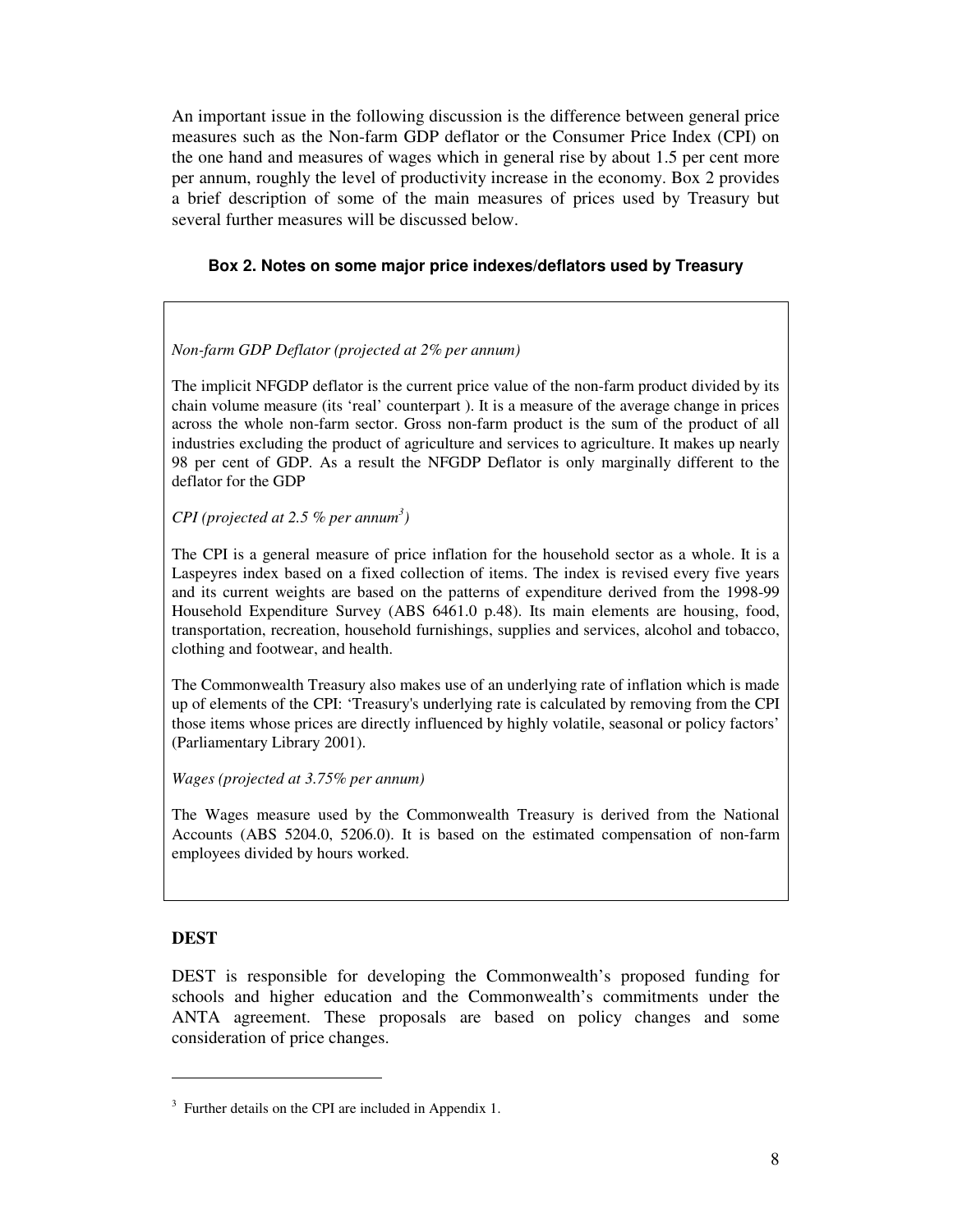#### *Higher education*

#### Operating grants

From 1996 the annual operating grants for universities have been adjusted by a Higher Education Cost Adjustment Factor (CAF). Salary costs were notionally seen by DEST to constitute 75 per cent of grants (the actual share is smaller than this). This component of the CAF is based on the Safety Net Adjustment (SNA) as determined by the Australian Industrial Relations Commission. Non-salary costs notionally constitute 25 per cent of grants and are indexed using the Consumer Price Index (CPI) (DEST 2003a).

The Safety Net Adjustment of the Australian Industrial Relations Commission is aimed at low paid workers and in 2002 it was increased by \$18 per week. In relation to average wages and salaries in higher education this amounted to about 1.9 per cent. This can be compared with the estimated increase in the hourly rates of pay in the whole education sector of 3.8 per cent in 2001-02 and 4.4 per cent in 2002-03 (ABS 6345.0 2003, p.9). In 2003 the safety net adjustment was increased by \$17 for the lowest paid workers and by \$15 for persons earning \$731.80.

#### The CAF is not a measure of cost increases in universities:

The Higher Education Cost Adjustment Factor (CAF) is an index reflecting the contribution the Commonwealth makes towards increases in the operating costs of higher education institutions. The CAF does not measure actual price rises but the Commonwealth's contribution towards annual increases in salary and non-salary costs. (DEST 2003a p.117).

## HECS and PELS

The Higher Education Contribution Scheme (HECS) applies to most undergraduate Australian students and some postgraduate students. Under the scheme most students choose to defer payment of fees with repayments to be made when their income exceeds a specified level. The charges made to students under the HECS scheme and their accumulated debt are adjusted annually by the CPI. The debt under the Postgraduate Education Loans Scheme (PELS) is treated the same way.

## *Schools*

From 1993 recurrent funds provided to government and non-government schools by the Commonwealth under the State Grants (Primary and Secondary Education Assistance) Act have been supplemented annually by the movement in a measure of the resources provided by States and Territories to government schools<sup>4</sup>. The measure used is the Average Government School Recurrent Cost (AGSRC). This is based on

<sup>&</sup>lt;sup>4</sup> The Commonwealth until the early 1990s, in addition to any policy changes, used to adjust its funding to government and non-government schools by reference to a Schools Price Index. This index was originally estimated by the Schools Commission but was subsequently prepared by ABS. ABS has continued to prepare what it calls an Education Cost Index but this is not published and not used from 1993 by DEST for adjustment of school funding.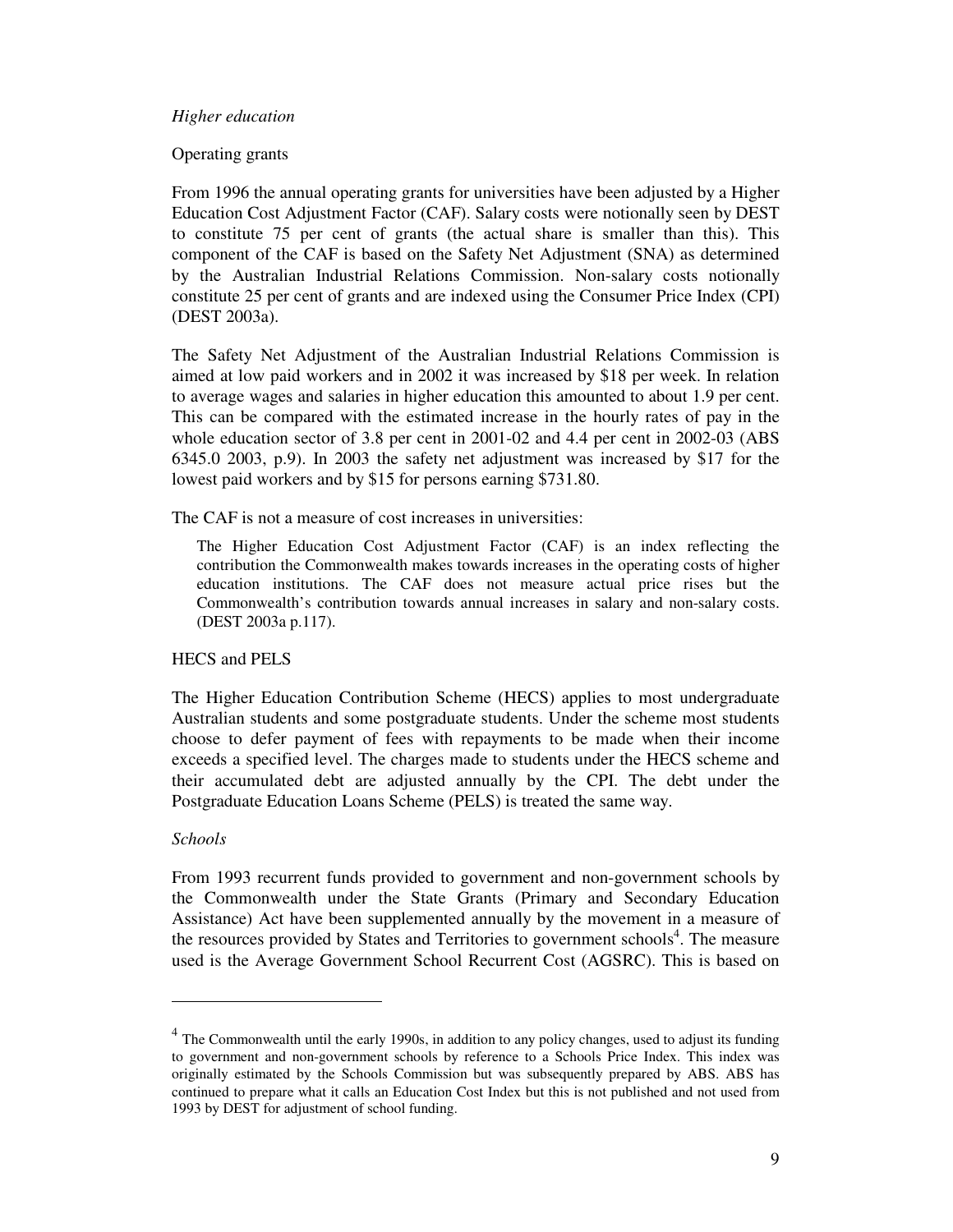the expenditure per student from government funds estimated annually in the MCEETYA National Schools Statistics Collection (2003) (see also DEST 2003b, p.18 and  $p.190$ .)<sup>5</sup> The General Recurrent Grants paid annually to non-government schools under the States Grants (Primary and Secondary Education Assistance) Act have been calculated as a proportion (determined by SES score)of the AGSRC since 2001 (see DEST 2003b p.168.)

Commonwealth grants for capital purposes are adjusted by a Building Price Index based on data supplied by ABS (DEST 2003b, p.190)<sup>6</sup>.

Funding for Indigenous Education Strategic Initiatives Programme (IESIP) is adjusted by a similar measure to the CAF used for university operating grants: an index comprising 75 per cent Safety Net Adjustment and 25 per cent of the Treasury Measurement of Underlying Inflation (which is very similar to the CPI).

Those remaining DEST school programmes which are funded under Annual Appropriation Acts are subject to various treatments: no indexation for set sum grants; the use of the NFGDP deflator for some, and the measure based on the Safety Net Adjustment and Underlying Inflation for some (DEST 2003b p.20).

#### *ANTA Agreement*

The ANTA Agreement between the Commonwealth and the States and Territories includes commitment of Commonwealth funds for vocational education and training. Under the Vocational Education and Training Funding Amendment Bill funds have been adjusted for price movements reflected in Treasury Indexes.

The proposals from the Commonwealth for the period 2004 to 2006 include estimated supplementation each year of about 2.3 per cent per annum (Kempner 2003), a little higher than the projected increase in the NFGDP deflator.

#### *ABSTUDY and AUSTUDY and other student support*

ABSTUDY is the main student support scheme for Indigenous students. AUSTUDY is the student assistance scheme for other students aged 24 and over—Youth Allowance applies to younger students. The CPI is used to make annual adjustments.

<sup>&</sup>lt;sup>5</sup> Total government school recurrent costs less redundancy payments less Commonwealth grants to schools less, less government school share of Commonwealth funded joint programmes and of IESIP.

<sup>&</sup>lt;sup>6</sup> The Building Price Index used by DEST is calculated as: 40% Wage Cost Index (6345.0) for total hourly rates of pay, public and private, for the construction industry; plus 60% Producer Price Indexes (6427.0) for materials used in building other than house building, weighted average of six state capital cities.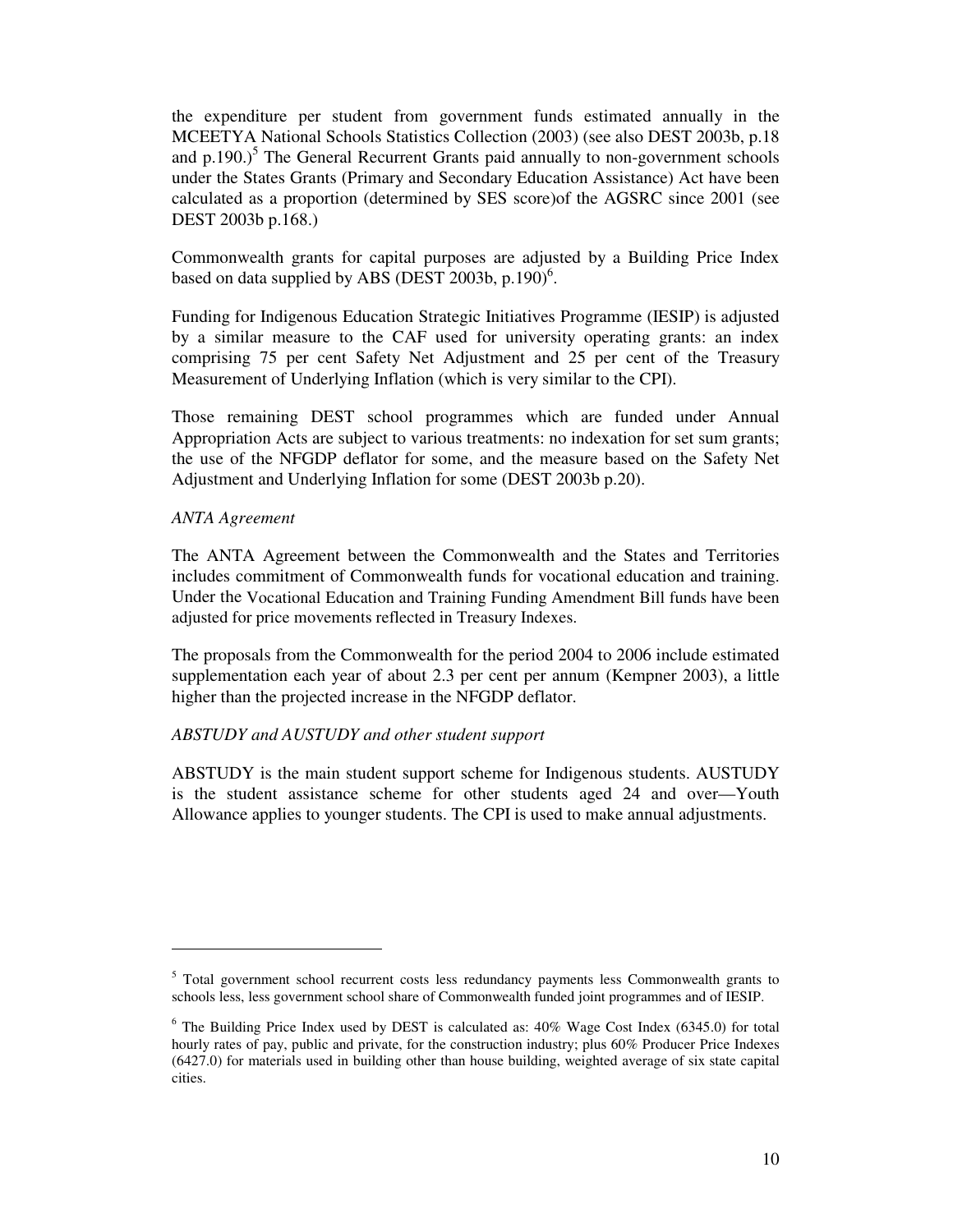# **DFACS**

Youth Allowance student assistance is payable to full-time (with some exceptions) students 16 and over, subject to various tests of means and participation in education or training. The value of the Youth Allowance is adjusted annually by the CPI.

# **ANTA**

The previous examples have been in a budgetary context. ANTA makes use of price indexes for accountability. Key Performance Measure 6 (KPM6) reported in ANTA *Annual National Report of the Australian Vocational Education and Training System 2002* Volume 3 is a measure of the efficiency of producing publicly funded VET skill outputs. The estimates for several years are provided in 2002 prices by adjusting government recurrent expenditure on VET by the NFGDP deflator (ANTA 2003, pp.163-66).

## **Productivity Commission**

The annual financial year estimates of state and territory expenditures on government schools are presented by MCEETYA in current prices only. It can be noted that in its consideration of the performance of the schools sector the Productivity Commission (2003 p.3.40) uses the NFGDP deflator with the financial data provided by MCEETYA.

## **ABS National Accounts**

The ABS for a long time presented data in the national accounts in current prices and constant prices. The constant price estimates were based on the use of price deflators relevant to the major components of production. In 1997-98 the ABS moved to introduce chain volume measures progressively. The chain volume measure was estimated by deflating the current value by a price index in which the weights were those for the immediate previous year (for a full discussion see ABS 1997, 5248.0). In contrast the previous constant price estimates had been based on price indexes where the weights were those set in a much earlier base year. The ABS adopted this method to minimise the index number biases discussed in section 2 above.

Prior to June 2001 the ABS used an Education Cost Index (ECI) to deflate the expenditures on education in the National Accounts to produce a measure of the volume of output of the education sector. Details of the ECI are shown in Box 3 and discussed further in Appendix 1. As was common across public sector services where much of the product was not sold, *the output was valued at the cost of the inputs*. Note that the wages paid in education were deflated by the award rates payable in the education sector.

From June 2001 ABS has used a measure of volume for education based mainly on physical measures of output (ABS 2001, 5206.0 March, pp.13-18). It uses this measure to adjust the annual dollar value of its measure of output. Student numbers in schools are counted in full-time equivalents. University students are counted in fulltime equivalents in eleven discipline groups, weighted by their HECS weights. The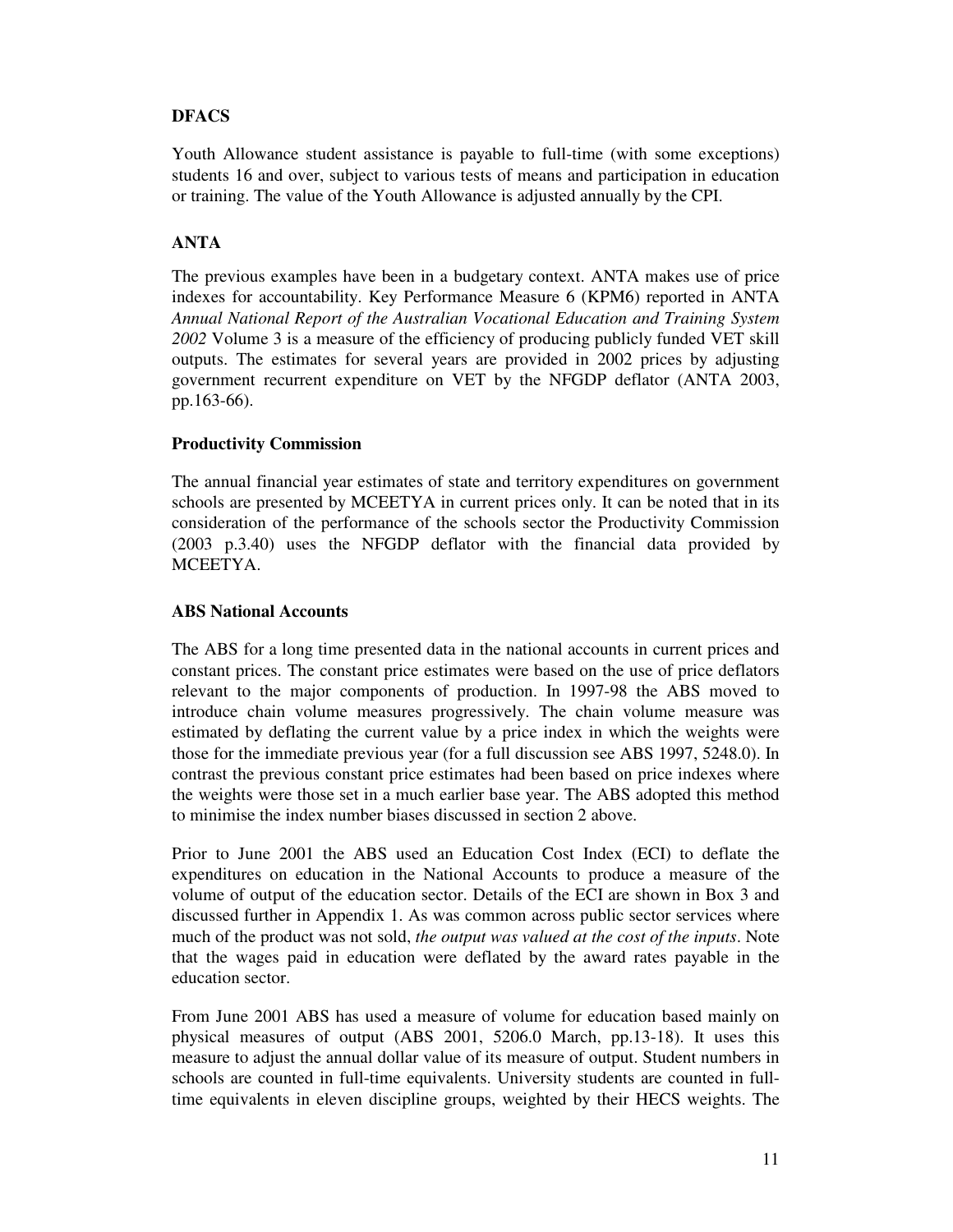research component of output is based on publications and research student completions. Module hours of training are used for vocational education. The volume measure for the remaining areas—pre-school and other education services are derived using input price indexes.

#### **Box 3. The Education Cost Index (ECI)**

The Education Cost Index was developed by the ABS for each state and territory for its National Accounts processes. It has wage components and non-wage components.

The wage indexes developed for all states and territories were based on the wage rates of teacher and clerical workers with for some states data on wage rates of cleaners and or miscellaneous workers.

The ABS has recently replaced these award rate in the ECI with the WCI for professional wage and salary earners.

The non-wage indexes produced for the various states and territories vary considerably in their composition but take into account movement in rates for items such as Telecommunications; Industrial Machinery and Equipment; Electricity; Transport and Storage; Furniture and Fixtures; Printing and Services to Printing; Property Rates and Charges; Communication; Rent; Utilities; Stationery; Repairs and Maintenance.

For Australian estimates the state and territory level indexes were combined with weightings reflecting the proportions of their contributions to expenditure for Australia as a whole.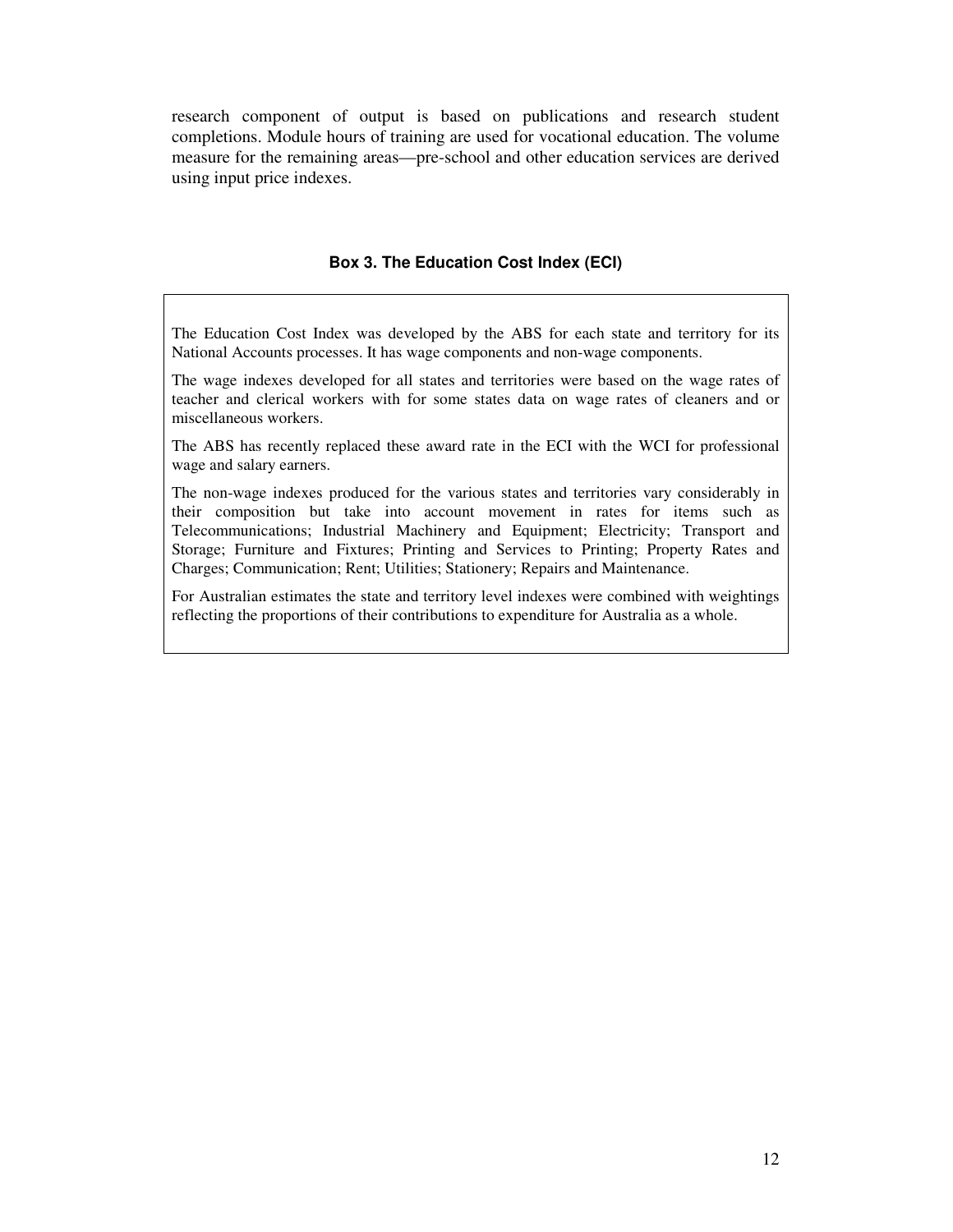# **4. Reviewing current methods**

This section is concerned with whether the current methods are appropriate to their purposes. The budgetary uses are first considered and then accountability/performance review.

## **Budgetary purposes**

The Commonwealth for macro-economic management needs to estimate the impact of its decisions in relation to the projected size of the GDP. Hence estimates using the NFGDP deflator are appropriate. States and Territories also use non-farm deflator series appropriate to their State Domestic Products.

All governments, in allocating resources, make decisions about funding levels for a large array of services. These decisions about levels address a mix of policy and pricing issues.

## *Maintaining standards*

If it were determined that a particular standard would be maintained then funding would need to be adjusted by the cost of maintaining the standard. This is the policy decision in relation to student assistance and for HECS charges, where the CPI is used<sup>7</sup>. It should be emphasised that if the government adjusts funding according to the NFGDP deflator then it is maintaining its contribution in real terms but it is not maintaining the standard of provision in the sector in real terms if costs in the sector have risen faster than the NFDGP deflator.

If a particular standard of resource provision were to be maintained then it would be appropriate to use an adjustment measure based on the wages of teachers, other personnel and other resources. This was done for the annual allocation for universities for a long period up to 1996. A similar procedure was used for Commonwealth payments to schools up to 1993.

An issue for governments is whether to fully fund pay increases arising from an industrial campaign. One suggestion is that an index for all professional salaries could be used rather than the teachers pay rate, which can be affected by industrial action in a particular sector at a point in time. The issue here is one of policy, not really of indexes. If it were decided to fund on the average pay of all professionals the government policy on standards would then be to 'maintain standards *subject to* funding of pay increases not exceeding the average rise in pay for professional persons'.

If the quality of, say, teaching staff employed improves as a result of the pay rise then using the teaching staff wage index in the deflation will lead to an underestimate of the inputs, and an overestimate of productivity. This is an index number problem: most indexes are affected by quality changes over time and require restructuring to reflect the current inputs.

 $<sup>7</sup>$  The arguments that arise here are fairly minor, within the narrow domain of whether items included in</sup> the CPI basket reasonably reflect the items that students purchase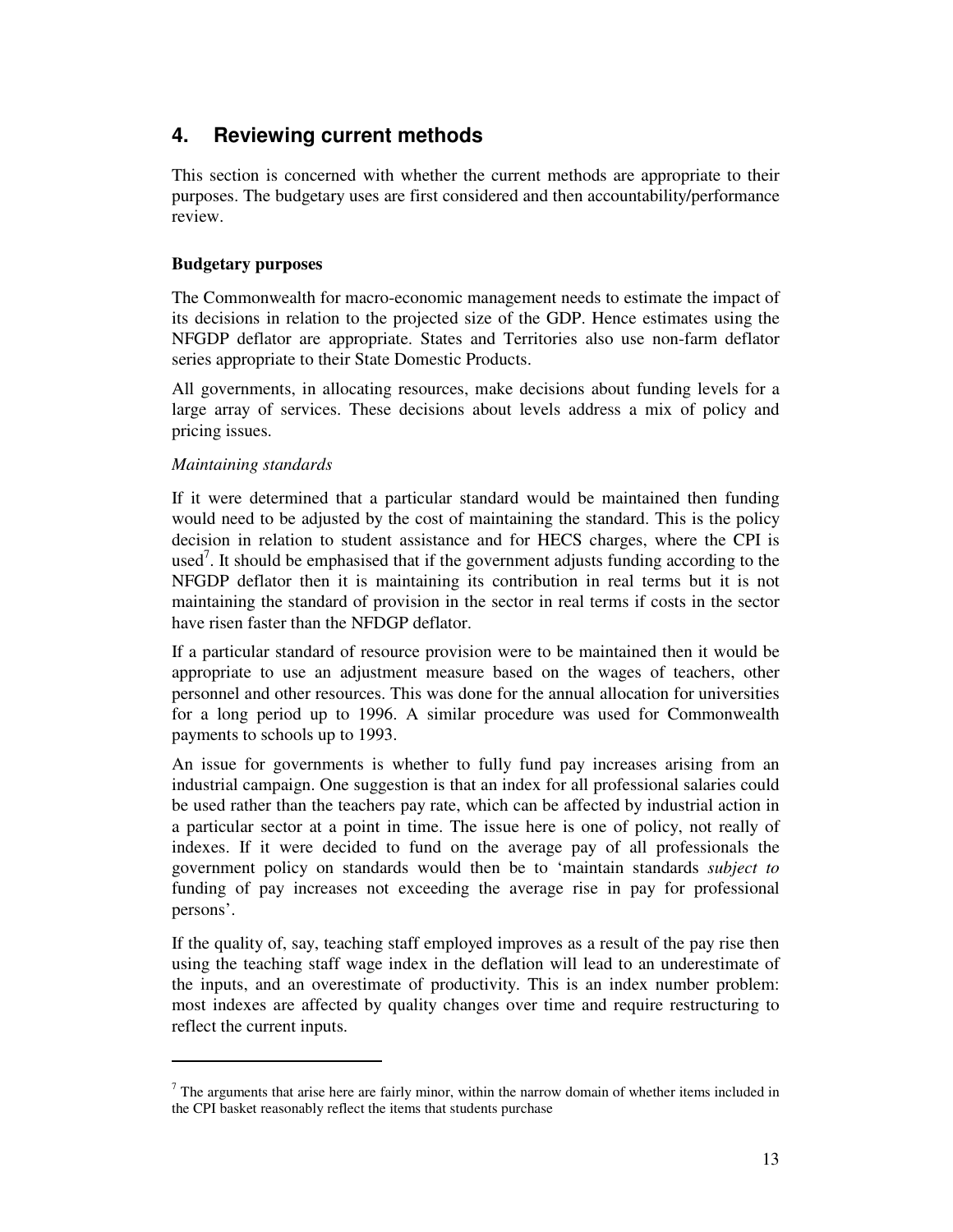#### *No explicit standard*

From 1993 for schools and from 1996 for universities there has not been an explicit attempt to fund a particular standard of provision.

As stated above, since 1993 the Commonwealth's annual adjustment of recurrent funding for schools has been against the AGSRC. Table 2 shows this to have increased by 31 per cent from 1997 to 2002.

Table 2 includes the Wage Cost Index (WCI) for the education sector. The WCI provides a measure of changes in hourly wage and salary costs, unaffected by changes in the composition of the labour force, numbers of jobs, hours worked or changes in characteristics of employees and their career paths. More detail on the WCI is included in Appendix 1. The WCI was developed to overcome the problems in the earnings measures due to changes in the composition of employees or the hours of ordinary time earning.

Average Weekly Earnings increased by 24 per cent in the period 1997 to 2002. Compensation per employee in the education sector, as measured in the National Accounts (ABS 5204.0), increased by 21 per cent. In contrast, the WCI for the education sector increased by 19 per cent.

Table 2 also shows that the NFGDP deflator increased by only 11 per cent and the CPI by 15 per cent. These last two indexes might be taken as rough indicators of the change in non-salary costs. This is considered further below.

To make a rough estimate of how much costs have increased in education an alternative deflator comprising 67 per cent of the WCI and 33 per cent the NFGDP deflator has been prepared. It is shown in the last row of Table 2 and increases by 17 per cent over the period. This is substantially smaller than the 31 per cent increase in the AGSRC.

University operating funds are adjusted by the CAF, which rose by only 10 per cent in the years 1997 to 2002. This is considerably less than the 17 per cent increase in the alternative deflator based on the WCI and NFGDP deflator. As stated explicitly by DEST, the CAF does not measure actual price rises but the Commonwealth's contribution towards annual increases in salary and non-salary costs.

Under the ANTA agreement the Commonwealth real contribution is to be maintained. It appears that this has been at rate a little above the NFGDP deflator but lower than the alternative deflator.

In summary, for Commonwealth payments to schools under States Grants Acts the adjustment method has led to an increase in funds that allow an increase in the teachers and other resources that can be purchased per student in government and nongovernment schools. At the university level the methods have led to a decline in the real value of the operating grant per student.

What is to be provided for any sector is a matter of government policy. What this discussion has aimed to do is to make more transparent how much of the process represents adjustment for price increases as distinct from implementation of policy.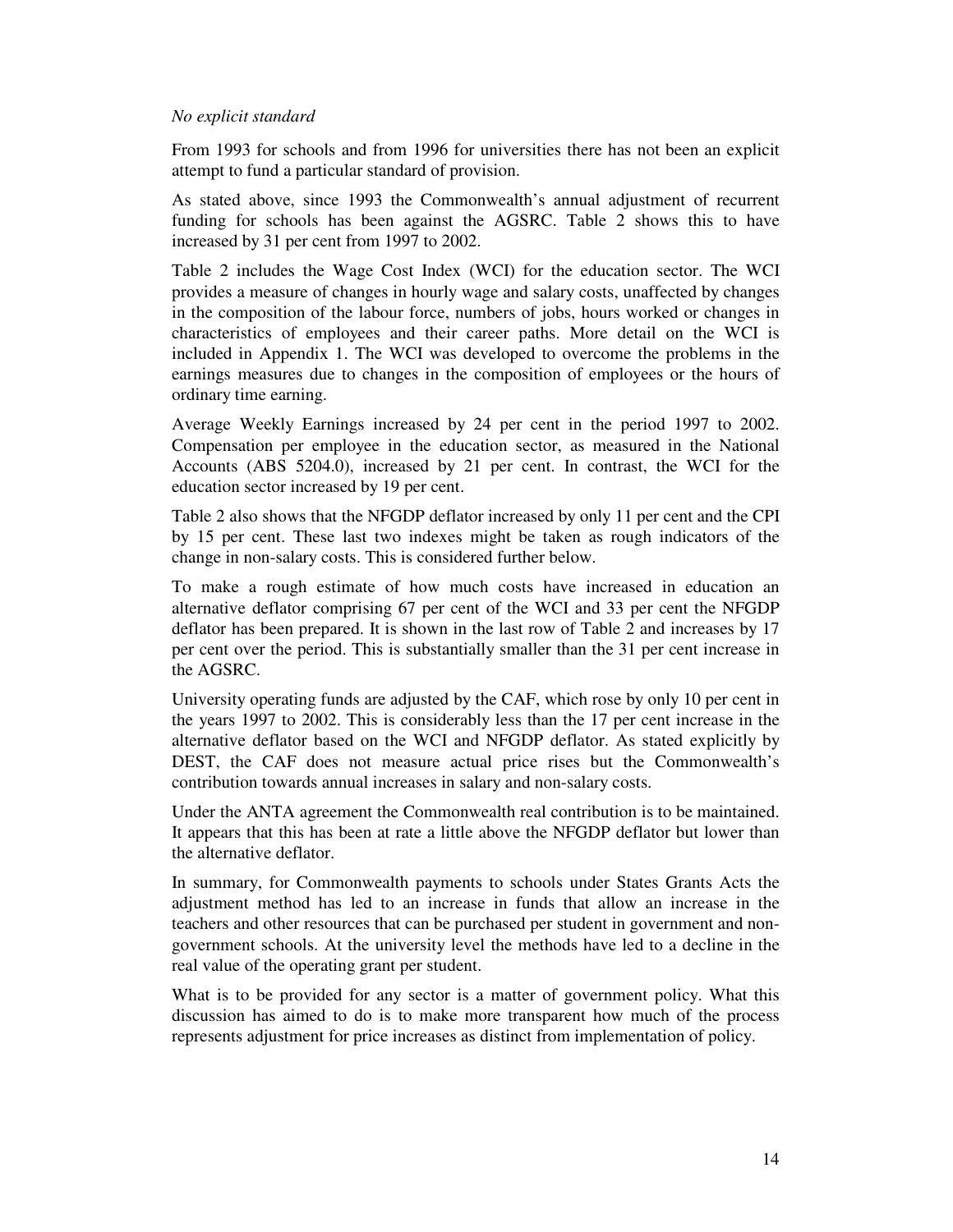|                                              |                                          | 1997  | 1998  | 1999  | 2000  | 2001  | 2002  |
|----------------------------------------------|------------------------------------------|-------|-------|-------|-------|-------|-------|
| <b>WAGE MEASURES</b>                         |                                          |       |       |       |       |       |       |
| <b>WCI</b> Education                         | ABS 6345.0                               | 100.0 | 103.6 | 107.1 | 110.1 | 114.9 | 119.1 |
| <b>WCI</b> Professionals                     | ABS 6345.0                               | 100.0 | 103.5 | 107.2 | 110.3 | 115.0 | 119.1 |
| WCI all occupations                          | ABS 6345.0                               | 100.0 | 103.2 | 106.4 | 109.6 | 113.5 | 117.2 |
| Compensation per<br>employee per hour -      |                                          |       |       |       |       |       |       |
| Education                                    | ABS 5204.0                               | 100.0 | 104.4 | 107.4 | 111.8 | 116.5 | 121.1 |
| Compensation per<br>$hour - All employees$   | ABS 5204.0                               | 100.0 | 103.8 | 107.4 | 111.1 | 116.6 | 122.5 |
| <b>AWE</b> Adults ordinary<br>time earnings  | ABS 6302.0                               | 100.0 | 104.2 | 107.2 | 112.4 | 118.3 | 124.5 |
| <b>PRICE MEASURES</b>                        |                                          |       |       |       |       |       |       |
| GDP deflator                                 | ABS 5206.0                               | 100.0 | 100.5 | 101.1 | 105.3 | 109.0 | 111.5 |
| Non-farm GDP                                 |                                          |       |       |       |       |       |       |
| deflator                                     | ABS 5206.0                               | 100.0 | 100.9 | 101.7 | 105.8 | 108.8 | 111.4 |
| New Building deflator ABS 5206.0             |                                          | 100.0 | 103.5 | 107.1 | 110.2 | 110.9 | 113.3 |
| <b>CPI</b>                                   | ABS 6401.0                               | 100.0 | 100.9 | 102.3 | 106.9 | 111.6 | 114.9 |
| <b>ECI</b>                                   | ABS unpublished                          | 100.0 | 102.0 | 105.7 | 108.3 | 112.8 | 116.5 |
| <b>Alternative</b><br>education deflator     | 67% WCI Education<br>+33% NFGDP deflator | 100.0 | 102.7 | 105.3 | 108.7 | 112.9 | 116.6 |
| <b>COST ADJUSTMENT MEASURES</b>              |                                          |       |       |       |       |       |       |
| $CAF*$                                       | DEST 2003a, b                            | 100.0 | 101.6 | 103.2 | 105.0 | 107.2 | 109.7 |
| <b>AGSRC</b> for main<br>State grants school |                                          |       |       |       |       |       |       |
| funds                                        | <b>DEST 2003b</b>                        | 100.0 | 104.6 | 110.3 | 118.5 | 124.3 | 130.7 |
| <b>Building Price Index</b>                  | <b>DEST 2003b</b>                        | 100.0 | 101.4 | 103.5 | 104.7 | 107.0 | 109.5 |

# **Table 2: Select price, wage and cost adjustment measures, Australia 1997 to 2002**

Source: as specified in column 2. WCI values for 1997 estimated from September 1997 values

\* IESIP and some other schools funding are adjusted by a measure virtually the same as the CAF.

## **Performance reporting**

ANTA and the Productivity Commission use price measures in reporting on performance of the education system. Both use the NFGDP deflator.

The NFGDP deflator is appropriate when trying to estimate the burden of the expenditure on the national or state budget. It is not clear that it is the appropriate measure for performance reporting.

With performance reporting a major aim is to see what has happened to the output achieved for a given level of input. If expenditure on inputs is used (rather than number of teachers and other resources) then it is necessary to put the expenditure into constant prices. This requires 'own-price' measures: that is, the labour employed should be re-valued by use of a wage and salary measure and the non-labour resources by price measures relevant to those items.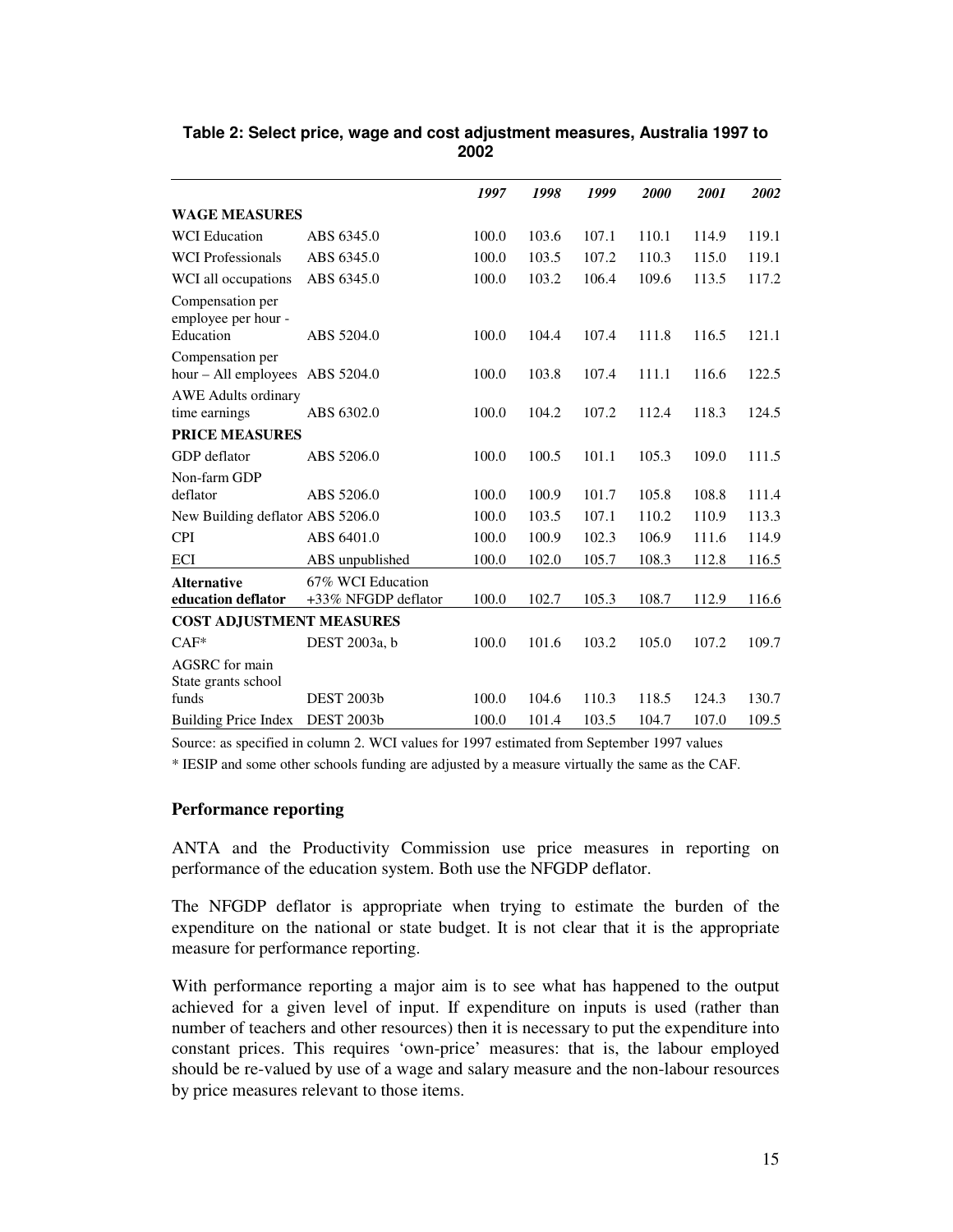Productivity changes occur in the economy as a whole so that wage increases can be accommodated without the prices of the goods and services rising commensurately. The result, as indicated in Table 2, is that wage measures usually increase by more than the general level of prices as measured by the NFGPD deflator. It means that the cost of inputs to labour intensive industries tends to grow relative to costs to industry in general.

If we deflate the expenditure on labour by the NFGDP deflator we would be substantially *overestimating the labour input* and underestimating productivity increases. In other words, to use the NFGDP deflator in the analysis of performance is to remove much of the productivity improvement that may have occurred.

To see this, a comparison is given in Table 3 of expenditure per hour of training with two different deflators. With the current method using the NDFGP deflator, the expenditure per hour in 2002 prices was shown to fall from \$15.3 in 1997 to \$12.7 in 2001 and then to rise to \$13.1 in 2002. Under the alternative method of deflation the expenditure in 2002 prices was seen to fall from \$16.0 to \$12.8 and then to increase to \$13.1. This means, assuming constant quality of an hour of training, that productivity per unit of input was 17 per cent higher in 2002 with deflation by the NFGDP deflator but 22 per cent higher under the alternative method.

As shown in the simplified example in Box 4, the use of the deflator that reflects the actual costs of the inputs rather than the NFGDP deflator gives the more accurate indication of what has happened to the inputs.

| 1997  | 1998  | 1999  | 2000  | 2001  | 2002  |
|-------|-------|-------|-------|-------|-------|
| 3,134 | 3,207 | 3,218 | 3,288 | 3,460 | 3,694 |
| 89.7  | 90.5  | 91.3  | 94.9  | 97.6  | 100.0 |
| 3,492 | 3,542 | 3,525 | 3,464 | 3,545 | 3,694 |
| 228   | 243   | 256   | 263   | 280   | 281   |
| 15.3  | 14.6  | 13.8  | 13.2  | 12.7  | 13.1  |
|       |       |       |       |       |       |
| 85.9  | 88.1  | 90.4  | 93.3  | 96.8  | 100.0 |
| 3,650 | 3,639 | 3,560 | 3,525 | 3,573 | 3,694 |
| 16.0  | 15.0  | 13.9  | 13.4  | 12.8  | 13.1  |
|       |       |       |       |       |       |

## **Table 3. Example: Public recurrent expenditure per publicly funded hour of VET with different deflators, Australia**

Source: Data on recurrent expenditure and hours from ANTA Annual National Reports; Price measures from sources listed in Table 2.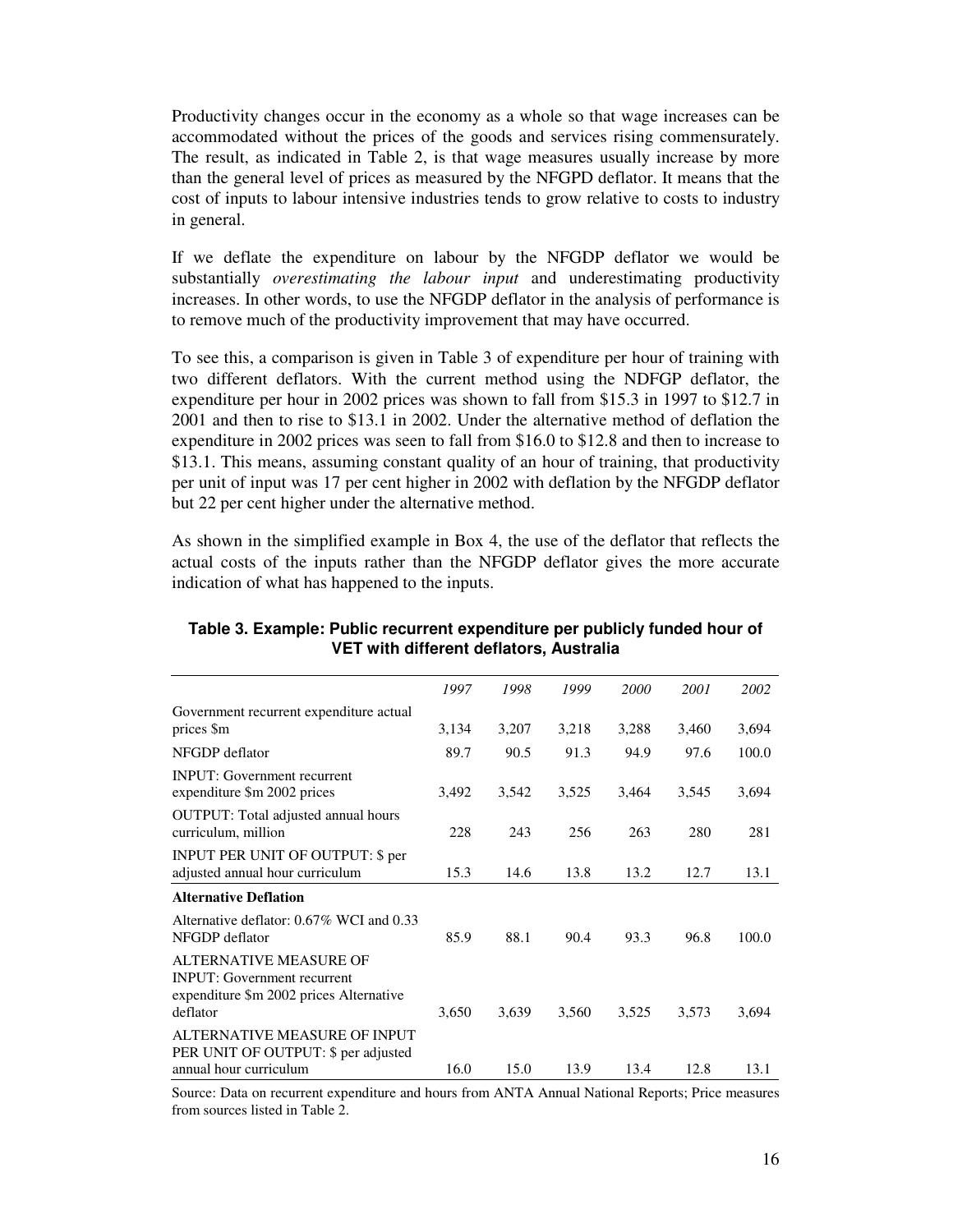#### **Box 4. An appropriate index for estimating inputs**

Consider the following example using data from an imaginary education and training initiative which in its second year of operation experiences a 10 per cent increase in inputs, a 4 per cent increase in salary costs and a 2 per cent increase in costs of other resources (e.g. utilities, printing, travel, accommodation).

| <b>Expenditure</b>                    | Year 1        |          |
|---------------------------------------|---------------|----------|
| Employees (number)                    | 30            |          |
| Average salary and oncosts $(\$)$     | 100,000       |          |
| Total salaries expenditure            | 3,000,000     |          |
| Other resources                       | 10,000        |          |
| Average cost $(\$)$ (number of units) | 100           |          |
| Total other resources expenditure     | 1,000,000     |          |
| <b>Total expenditure in Year 1</b>    | 4,000,000     |          |
|                                       |               | Increase |
|                                       | <b>Year 2</b> | $\%$     |
| Employees (number)                    | 33            | 10.0     |
| Average salary and oncosts $(\$)$     | 104,000       | 4.0      |
| Total salaries expenditure            | 3,432,000     | 14.4     |
| Other resources (number of units)     | 11,000        | 10.0     |
| Average cost $(\$)$                   | 102           | 2.0      |
| Total other resources expenditure     | 1,122,000     | 12.2     |
| <b>Total expenditure in Year 2</b>    | 4,554,000     | 13.9     |

The table shows expenditure increases from \$4.000m to \$4.554m. A Laspeyres price index, which compares prices in the second year with prices in the first year with inputs held constant at first year level, can be computed according to the following table.

#### **Laspeyres price index**

|                                        | <b>Price Index</b> | 1.035       |
|----------------------------------------|--------------------|-------------|
| Expenditure in Year 1 at Year 2 prices |                    | \$4,140,000 |
| Expenditure in Year 1 at Year 1 prices |                    | \$4,000,000 |

It can be seen that with a 10 per cent increase in inputs in the example there was also a price increase of 3.5 per cent (Laspeyres Index of 1.035)

If the commonly used NFGDP deflator had an index value of 1.020 in year 2, the expenditure in year 1 at year 2 prices would be calculated at \$4.080m. The increase in inputs would therefore be computed at 11.6 per cent, whereas they had increased by 10 per cent.

| <b>NFGDP</b> deflatior                 | 1.020               |       |
|----------------------------------------|---------------------|-------|
| Expenditure in year 1 at year 2 prices | 4.080.000           |       |
| Increase in inputs $%$                 | 4,554,000/4,080,000 | 11.6% |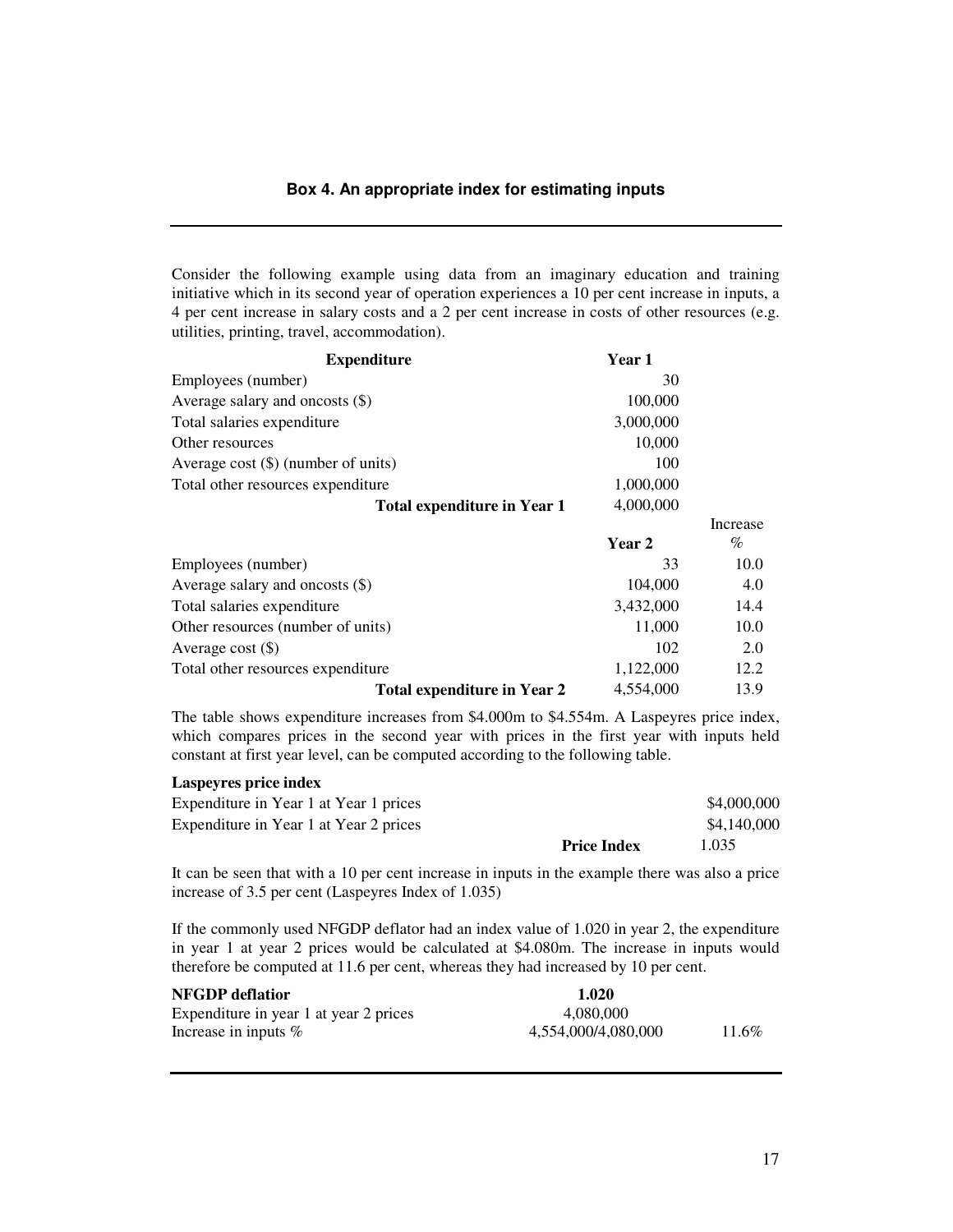An example for Commonwealth base operating grants to higher education is given in Table 4. Input per actual EFTSU was measured to increase by 1.5 per cent with the deflator used by DEST but to decline 4.4 per cent with the alternative deflator. Some further detail on this, and also for schools and VET, is given in Burke (2003)

|                                                              | 1997   | 1998   | 1999   | 2000   | 2001   | 2002   | Change<br>1997 to<br>2002% |
|--------------------------------------------------------------|--------|--------|--------|--------|--------|--------|----------------------------|
| Base operating grant, Actual prices \$m                      | 4,597  | 4,565  | 4,663  | 4,735  | 4,915  | 5,075  | 10.4                       |
| <b>DEST</b> Cost Adjustment Factor (CAF)                     | .91.1  | 92.6   | 94.0   | .95.7  | 97.7   | 100.0  | 9.7                        |
| INPUT: Base grant 2002 DEST prices                           | 5,044  | 4,931  | 4,959  | 4,949  | 5,029  | 5,075  | 0.6                        |
| <b>OUTPUT: Actual EFSTU '000</b>                             | 451.5  | 451.8  | 457.2  | 430.3  | 437.2  | 447.4  | $-0.9$                     |
| <b>INPUT PER UNIT OF OUTPUT</b>                              | 11,172 | 10,914 | 10,845 | 11,502 | 11,502 | 11.343 | 1.5                        |
| <b>Alternative Deflation</b>                                 |        |        |        |        |        |        |                            |
| Alternative deflator                                         | 85.9   | 88.1   | 90.4   | 93.3   | 96.8   | 100.0  | 16.5                       |
| <b>ALTERNATIVE MEASURE OF</b><br>INPUT: Base operating grant | 5,355  | 5,182  | 5,161  | 5,077  | 5.075  | 5.075  | $-5.2$                     |
| ALTERNATIVE MEASURE OF<br><b>INPUT PER UNIT OF OUTPUT:</b>   |        |        |        |        |        |        |                            |
| Base grant per actual EFTSU:                                 | 11,861 | 11,468 | 11,289 | 11,799 | 11,607 | 11,343 | $-4.4$                     |

#### **Table 4. Commonwealth base operating grants to higher education institutions, alternative deflation, Australia 1997 to 2002**

Source: Expenditure data from AVCC Funding Tables 2003.

Note: EFTSU is equivalent full-time student unit. The 'base operating grant' is defined by AVCC differently to DEST. It excludes funding for Commonwealth Industry Places Scheme and excludes the capital roll-in.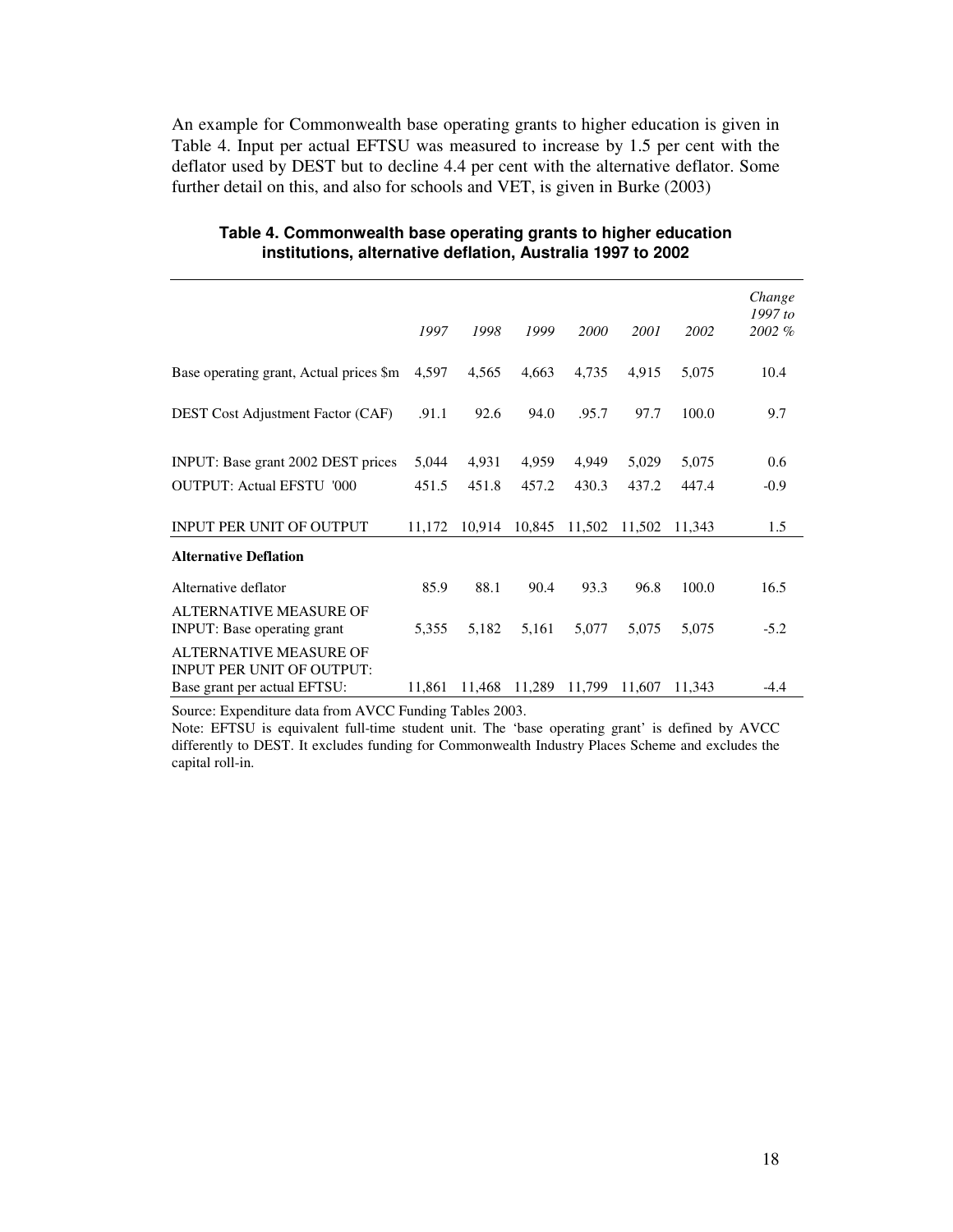# **5. Wage and non-wage measures for the VET sector**

A first step is to estimate the share of expenses in the VET sector represented by personnel costs and the share of other costs.

# **Expenditure patterns in Vocational Education and Training**

The NCVER publication, *Australian vocational education and training statistics 2001 Financial data* provides aggregated information on government sourced financial activities in VET for Australia as a whole and for states and territories and ANTA.

Despite the omission of training provision which is not funded from the public purse, the information is a satisfactory basis for estimates of VET current expenditure patterns in Australia. Table 5 shows the proportion of expenses in wage areas and in various non-wage areas.

This five year summary provides a picture of reasonably stable expenditure patterns. Apart from the usual categories of *Employee Costs* and *Supplies and Services* there are large items, termed *Grants and Subsidies* and *Payments to non-TAFE providers for VET delivery*, which transfer funds to 'external' expenders. These funds are to be spent in much the same way as the items listed under employee costs and supplies and services, so for the purpose of this activity they can be allocated to those categories in the existing ratios. This is done in the right hand column.

Depreciation and amortisation are not part of the supplies and services category determined in the NCVER figures. Nevertheless, for the purpose of this activity they are sufficiently akin to supplies and services to be treated as part of that group. The small item 'other' is not defined and has been allocated pro rata to employee costs and supplies and services.

The ratio of wage and salary related expenditure to goods and services expenditure in Vocational Education and Training Australia wide is estimated at 69.5 to 30.5. Note that this is only marginally different to the assumption for the Alternative deflator used above of 67 per cent for wages and 33 per cent for other expenses.

## **Table 5. Proportions of government sourced VET operating expenses: average 1997–2001**

|                                                    | Proportion of Total<br>Expenditure |      |
|----------------------------------------------------|------------------------------------|------|
|                                                    | $\%$                               | $\%$ |
| Employee costs                                     | 61.1                               | 69.5 |
| Supplies and services                              | 21.6                               | 24.6 |
| Grants and subsidies                               | 4.6                                | ۰    |
| Payments to non-TAFE providers for<br>VET delivery | 6.0                                |      |
| Depreciation and amortisation                      | 5.9                                | 5.9  |
| Other                                              | 0.8                                |      |
| Total expenses                                     | 100                                | 100  |

Source: Data from NCVER 2002 and earlier issues Australian VET Statistics, Financial Data.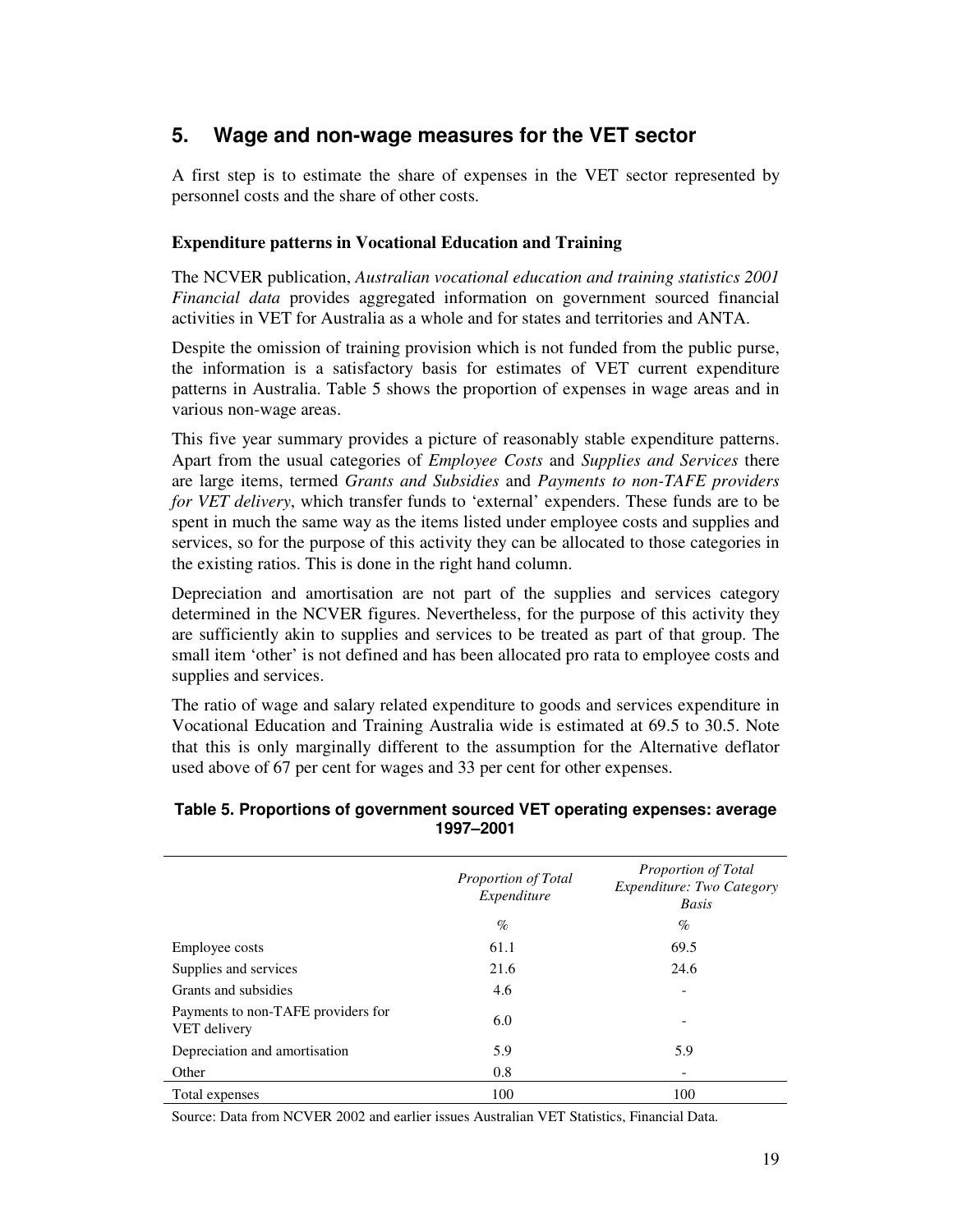#### **Wage measures**

For the wages element of costs the WCI Education appears to be the best available measure. There are however limitations. The WCI is estimated for the whole education sector and is heavily influenced by schools. And the ABS on the basis of the sample size underlying the estimates is reluctant to provide state level estimates for industry or major occupation.

The issue was raised earlier whether for budgetary purposes governments might use the index for Professionals rather than the Education industry index. In recent time there appears to have been little difference between the changes in the wages paid in the education sector and those paid to all professional salary earners; Table 2 shows that they increased by the same amount from 1997 to 2002.

For universities and VET there are no readily available indexes for comparison with the WCI Education. For school teachers, the Survey of Earnings and Hours (ABS 6306.0) provides information on earnings but only every two years. SHE surveys are not seen as pure measures of pay rates and are affected by compositional changes. In the four years 1998 to 2002 this measure of earnings rose by 15.6 per cent compared with the increase in the WCI Education 14.3 per cent, a fairly similar increase. The earnings and hours survey also provides a combined measure for university and vocational teachers which rose by only 7.9 per cent in the period 1998 to 2002. This seems to be very low, but measures in any year can be affected by the timing of pay agreements in a sector.

As a further and possibly better check on the relevance of the WCI Education to the VET sector data, the agreed rates for TAFE teachers, who are the top of the automatic scale for full-time ongoing teachers, have been examined. These are shown in Table 6 for all states and territories.

|            | 1997   | 1998   | 1999   | 2000   | 2001   | 2002   | Change $\%$<br>1997 to<br>2002 |
|------------|--------|--------|--------|--------|--------|--------|--------------------------------|
| <b>NSW</b> | 48,069 | 49,755 | 50,730 | 52,252 | 53,551 | 55,429 | 15.3                           |
| Vic        | 42,551 | 43,980 | 46,576 | 47,420 | 51,047 | 52,579 | 23.6                           |
| QLD        | 45,536 | 47,279 | 49,702 | 50,554 | 52,177 | 53,742 | 18.0                           |
| SA         | 43,756 | 45,061 | 45,811 | 49,704 | 50,850 | 53,400 | 22.0                           |
| WA         | 48,293 | 48,293 | 48,293 | 48,293 | 52,416 | 53,988 | 11.8                           |
| <b>TAS</b> | 44,613 | 46,453 | 47,465 | 49,213 | 51,544 | 52,916 | 18.6                           |
| $NT$ (Uni) | 46,901 | 48,903 | 50,558 | 50,892 | 51,965 | 55,087 | 17.5                           |
| ACT        | 47,758 | 49,565 | 49,934 | 50,683 | 52,075 | 53,508 | 12.0                           |
| Australia  | 45.946 | 47.430 | 48,911 | 50,157 | 52,290 | 54,057 | 17.7                           |
| Index      | 100.0  | 103.2  | 106.5  | 109.2  | 113.8  | 117.7  |                                |
| <b>WCI</b> |        |        |        |        |        |        |                                |
| Education  | 100.0  | 103.6  | 107.1  | 110.1  | 114.9  | 119.1  |                                |

| Table 6. Average salaries at the top of the unpromoted TAFE teacher |
|---------------------------------------------------------------------|
| classification, 1997 to 2002, \$ per annum                          |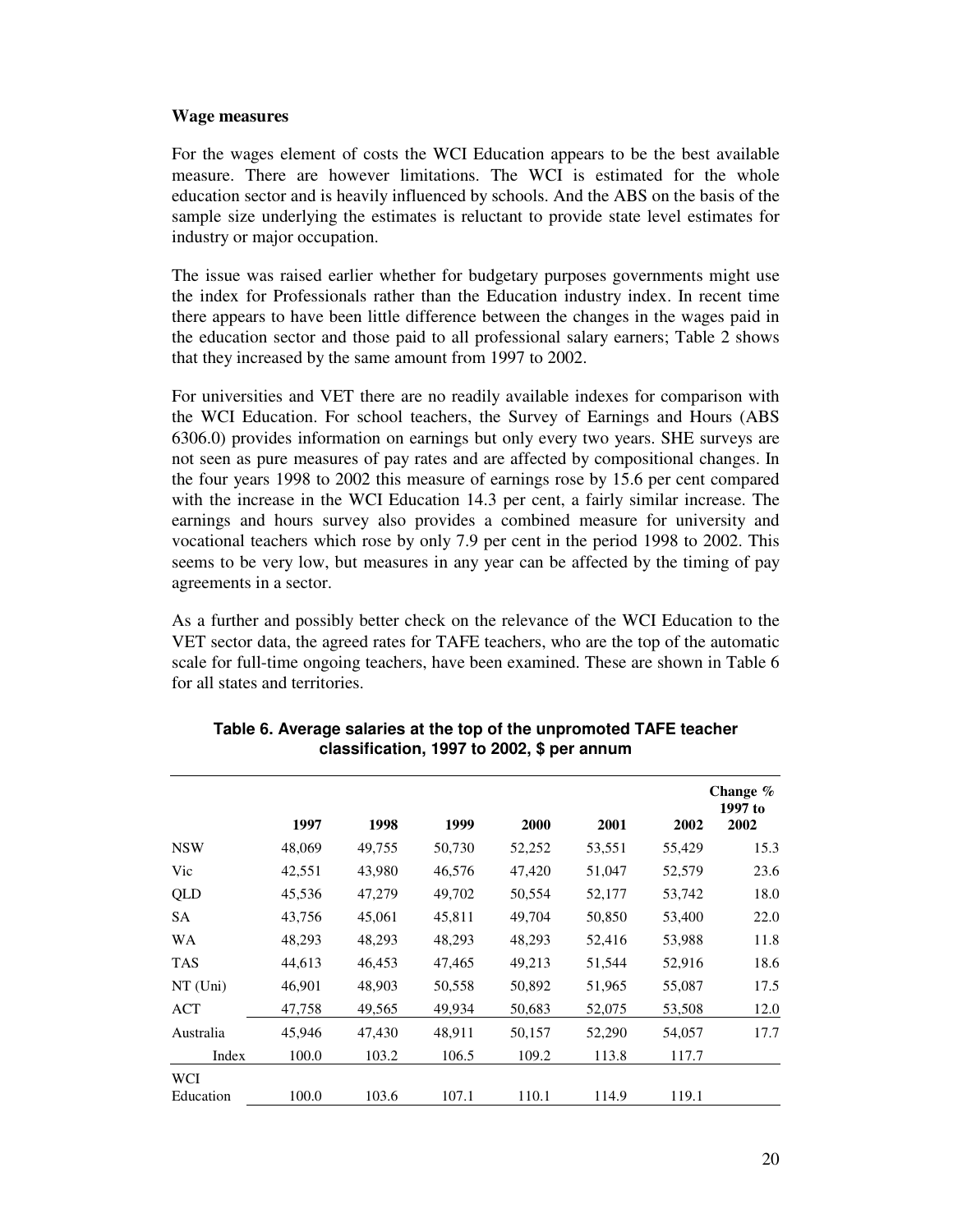Source: Teacher salary data supplied by the Australian Education Union; WCI from ABS

There are apparent differences in the growth over time among the states and territories though the timing of new agreements can be a factor in this. The average increase for Australia as a whole for1997 to 2002 is 17.7 per cent compared with the increase in the WCI of 19.1 per cent.

Further work on this is needed. However, on the evidence so far considered it may be reasonable to assume that wages per hour in VET are more closely aligned to the WCI for Education than to other available indexes.

#### **Non–wage measures**

The non-wage component could as a first approximation be deflated by the NFGDP deflator or even by the CPI.

The CPI comprises a number of separate components and these can be used to provide deflation of separate elements of the supplies and services parts of VET expenses. There are also items of the Producers Price Indexes that seem appropriate. Table 7 shows the proportions of the VET supplies and services in particular areas.

It is proposed that the subgroups be averaged assuming equal weights to the subgroups and combined according to the weights of the *Supplies and Services* components they represent. Three components are represented by a Producer Price Index (6427.0). Detail of the sorts of expenditure incorporated in the subgroups can be found in Appendix 1.

## **Box 5. Be cautious of price indexes for rapidly improving technology**

If you bought a top of the line computer tomorrow you would probably pay the same as you would have for the top of the line model two years ago. The quality of the machine you buy tomorrow for the same money will be much better than the one you bought two years ago: more and better memory, much faster, vastly increased data storage.

This creates a problem for index developers who set out to compare prices from year to year for items of exactly the same quality. The machine you bought two years ago would have to be compared to a machine from tomorrow with the same memory, clock speed, storage and so on. This would be a much cheaper machine and it would therefore appear that price indexes for computers are decreasing. Seems obvious, doesn't it? We all know the costs of communications technology are falling, what's to be cautious of?

If a price index is used to project funding needs for computers it will lead to a reduction in funding levels. However, computer users depend on improving their productivity, which comes with ongoing increases in computer quality, so they need to maintain or even increase their funding levels.

Price indexes can be misleading for commodities or services that are becoming cheaper at the same time as they are increasing in quality. This is particularly the case when enhanced productivity is the impetus to improve quality.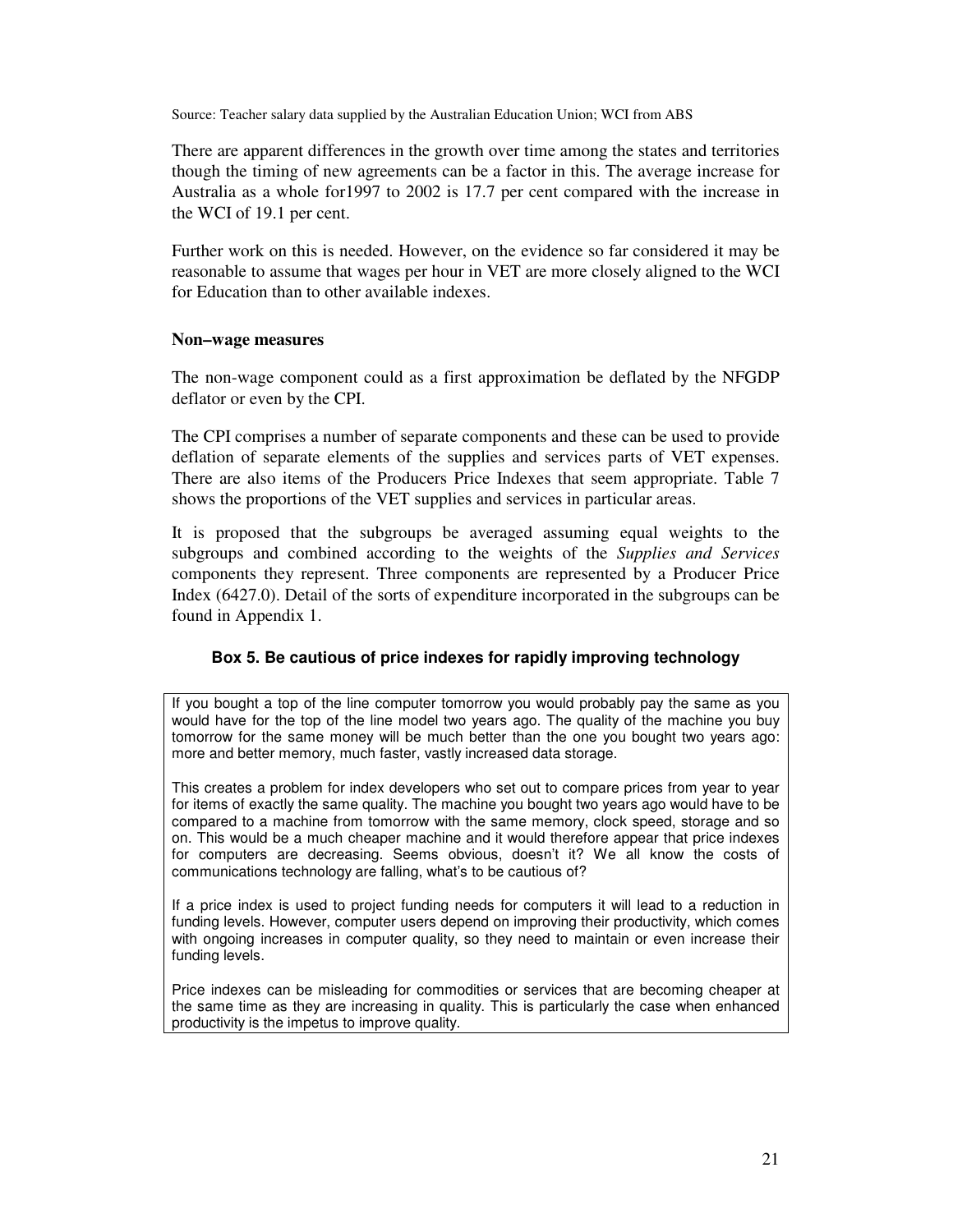| <b>VET Expenditure:</b><br><b>Supplies and Services</b><br>components | Average<br>Weight<br>1997-01 | CPI (6401.0) Subgroup                       | Other Indexes                                                  |
|-----------------------------------------------------------------------|------------------------------|---------------------------------------------|----------------------------------------------------------------|
|                                                                       | $\%$                         |                                             |                                                                |
| Consumables                                                           | 23.0                         | Furniture and Furnishings                   |                                                                |
|                                                                       |                              | Household appliances, utensils and<br>tools |                                                                |
|                                                                       |                              | Household supplies                          |                                                                |
| Communications and                                                    |                              |                                             |                                                                |
| energy                                                                | 10.6                         | Communications                              |                                                                |
|                                                                       |                              | Audio, visual and computing                 |                                                                |
|                                                                       |                              | <b>Utilities</b>                            |                                                                |
| Rent and leasing                                                      | 4.2                          | Rents                                       |                                                                |
| Contracted services                                                   | 17.2                         |                                             | 6427 Business                                                  |
|                                                                       |                              |                                             | <b>Services</b>                                                |
|                                                                       |                              |                                             | 6427 Output of non-<br>residential and<br>residential building |
| Repairs and maintenance                                               | 7.7                          |                                             | construction                                                   |
| Travel and transfer                                                   | 4.5                          | Private motoring                            |                                                                |
|                                                                       |                              | <b>Urban Transport fares</b>                |                                                                |
|                                                                       |                              | Holiday travel and accommodation            |                                                                |
| Other                                                                 | 11.3                         | Books, newspapers, magazines                |                                                                |
|                                                                       |                              | <b>Insurance Services</b>                   |                                                                |
|                                                                       |                              |                                             | 6427 Output of                                                 |
| Depreciation and                                                      | 21.5                         |                                             | General                                                        |
| Amortisation                                                          |                              |                                             | Construction                                                   |
|                                                                       |                              |                                             | Industry                                                       |
| Total supplies and                                                    |                              |                                             |                                                                |
| services                                                              | 100.0                        |                                             |                                                                |

## **Table 7. VET supplies and services components and the CPI subgroups chosen to reflect them**

Table 8 shows the indexes for the separate components. Overall the combined index for goods and service is shown to increase about 11 per cent in the period considered. However there are some quite different movements among some of the components. The most notable item is insurance services where an increase of over 50 per cent occurred. Against that, there was a 30 per cent decline for Audio–visual and computing. Repairs and maintenance had slightly below average cost increases.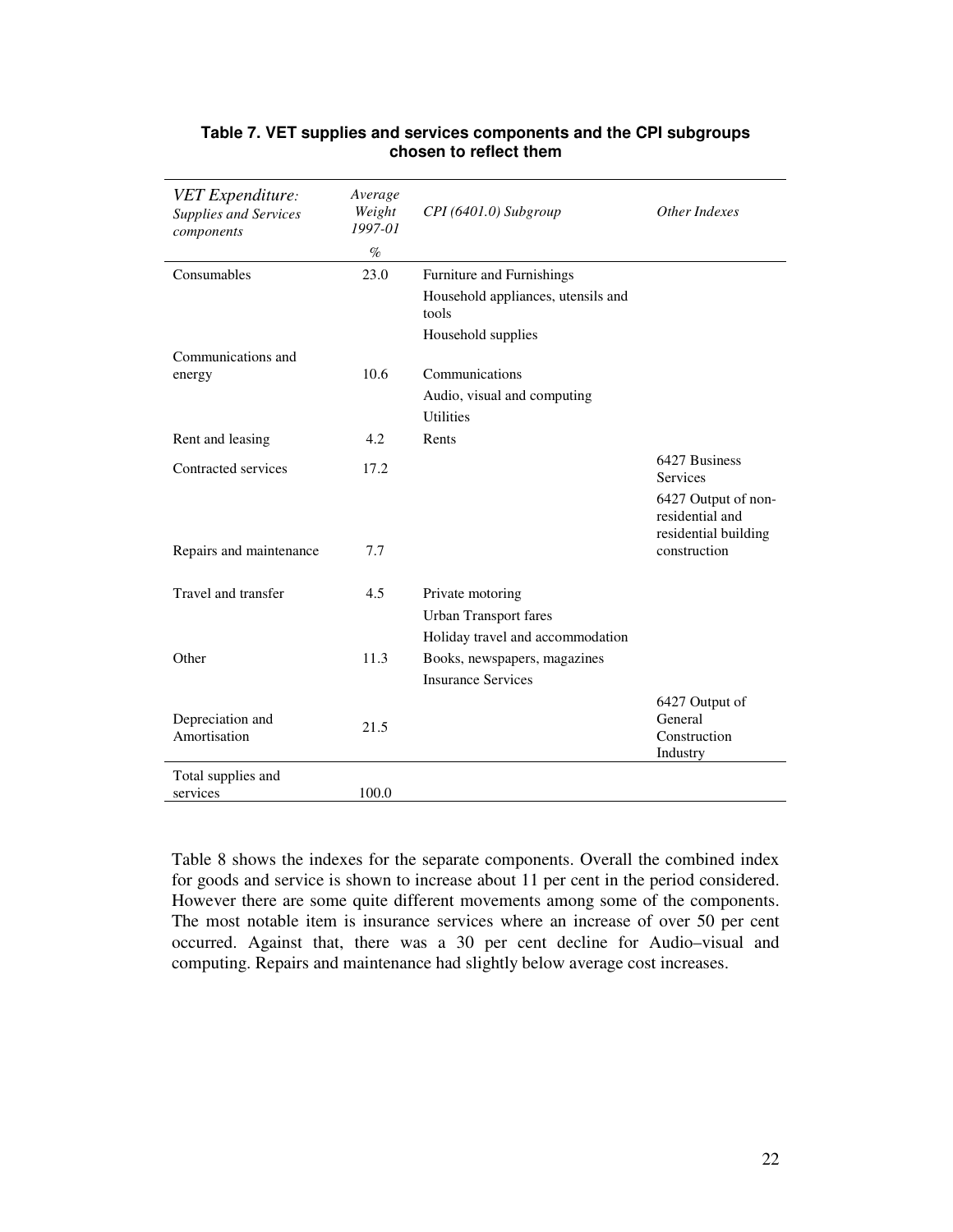| Supplies and<br><b>Services</b> | Average<br>Weight<br>1997-01<br>$\%$ | CPI (6401.0)<br>Subgroup and Other<br><b>Indexes</b>         | 1997  | 1998  | 1999  | <i>2000</i> | 2001  | 2002      |
|---------------------------------|--------------------------------------|--------------------------------------------------------------|-------|-------|-------|-------------|-------|-----------|
| Consumables                     | 23.0                                 | Furniture and<br>Furnishings<br>Household                    | 91.6  | 93.1  | 93.3  | 95.4        | 98.6  | 100.0     |
|                                 |                                      | appliances, utensils<br>and tools                            | 99.2  | 99.0  | 99.0  | 99.1        | 101.3 | 100.0     |
|                                 |                                      | Household supplies                                           | 93.6  | 94.3  | 94.4  | 93.5        | 97.1  | 100.0     |
|                                 |                                      |                                                              | 94.8  | 95.5  | 95.6  | 96.0        | 99.0  | 100.0     |
| Communicati                     |                                      |                                                              |       |       |       |             |       |           |
| ons and<br>energy               | 10.6                                 | Communications<br>Audio, visual and                          | 99.5  | 98.6  | 92.8  | 95.0        | 97.5  | 100.0     |
|                                 |                                      | computing                                                    | 130.2 | 127.7 | 117.2 | 106.6       | 104.2 | 100.0     |
|                                 |                                      | Utilities                                                    | 86.8  | 86.6  | 86.5  | 90.9        | 96.1  | $100.0\,$ |
|                                 |                                      |                                                              | 105.5 | 104.3 | 98.8  | 97.5        | 99.2  | 100.0     |
| Rent and<br>leasing             | 4.2                                  | Rents                                                        | 86.8  | 89.5  | 91.8  | 94.7        | 97.7  | 100.0     |
|                                 |                                      |                                                              | 86.8  | 89.5  | 91.8  | 94.7        | 97.7  | 100.0     |
| Contracted                      |                                      | 6427 Business                                                |       |       |       |             |       |           |
| services                        | 17.2                                 | Services                                                     |       | 88.8  | 91.3  | 94.2        | 97.1  | 100.0     |
|                                 |                                      |                                                              |       | 88.8  | 91.3  | 94.2        | 97.1  | 100.0     |
| Repairs and<br>maintenance      | 7.7                                  | 6427 Output of non-<br>residential and<br>residential n.e.c. |       | 92.7  | 95.1  | 97.4        | 97.2  | 100.0     |
|                                 |                                      | building construction                                        |       | 92.2  | 95.3  | 98.1        | 96.6  | 100.0     |
|                                 |                                      |                                                              |       | 92.5  | 95.2  | 97.7        | 96.9  | 100.0     |
| Travel and<br>transfer          | 4.5                                  | Private motoring                                             | 90.3  | 88.6  | 89.9  | 96.5        | 99.0  | 100.0     |
|                                 |                                      | <b>Urban Transport</b><br>fares<br>Holiday travel and        | 80.5  | 81.8  | 84.3  | 90.8        | 97.7  | 100.0     |
|                                 |                                      | accommodation                                                | 80.4  | 82.4  | 85.7  | 87.7        | 89.7  | 100.0     |
|                                 |                                      |                                                              | 83.7  | 84.3  | 86.7  | 91.7        | 95.5  | 100.0     |
|                                 |                                      | Books, newspapers,                                           |       |       |       |             |       |           |
| Other                           | 11.3                                 | magazines                                                    | 77.9  | 81.9  | 85.2  | 90.7        | 96.5  | 100.0     |
|                                 |                                      | <b>Insurance Services</b>                                    | 61.5  | 64.1  | 67.9  | 86.3        | 94.8  | 100.0     |
|                                 |                                      |                                                              | 69.7  | 73.0  | 76.5  | 88.5        | 95.7  | 100.0     |
| Depreciation                    |                                      | 6427 Output of<br><b>General Construction</b>                |       |       |       |             |       |           |
| and<br>Amortisation             | 21.5                                 | Industry                                                     |       | 90.1  | 93.1  | 96.6        | 96.9  | 100.0     |
|                                 |                                      |                                                              |       | 90.1  | 93.1  | 96.6        | 96.9  | 100.0     |
| Total                           |                                      |                                                              |       |       |       |             |       |           |
| supplies and<br>services        | 100.0                                |                                                              | 90.1  | 90.6  | 91.9  | 95.1        | 97.5  | 100.0     |

# **Table 8. VET Supplies and Services Expenditure Component: CPI subgroups and other index series**

# **Combined VET index**

The series representing goods and services is combined with the series represent the employee costs component in the ratio of the expenditure weights identified in the earlier analysis of VET expenditure. Employee Costs were found to be 69.5 per cent, and supplies and services costs, 30.5 per cent of total VET expenditure. Table 9 shows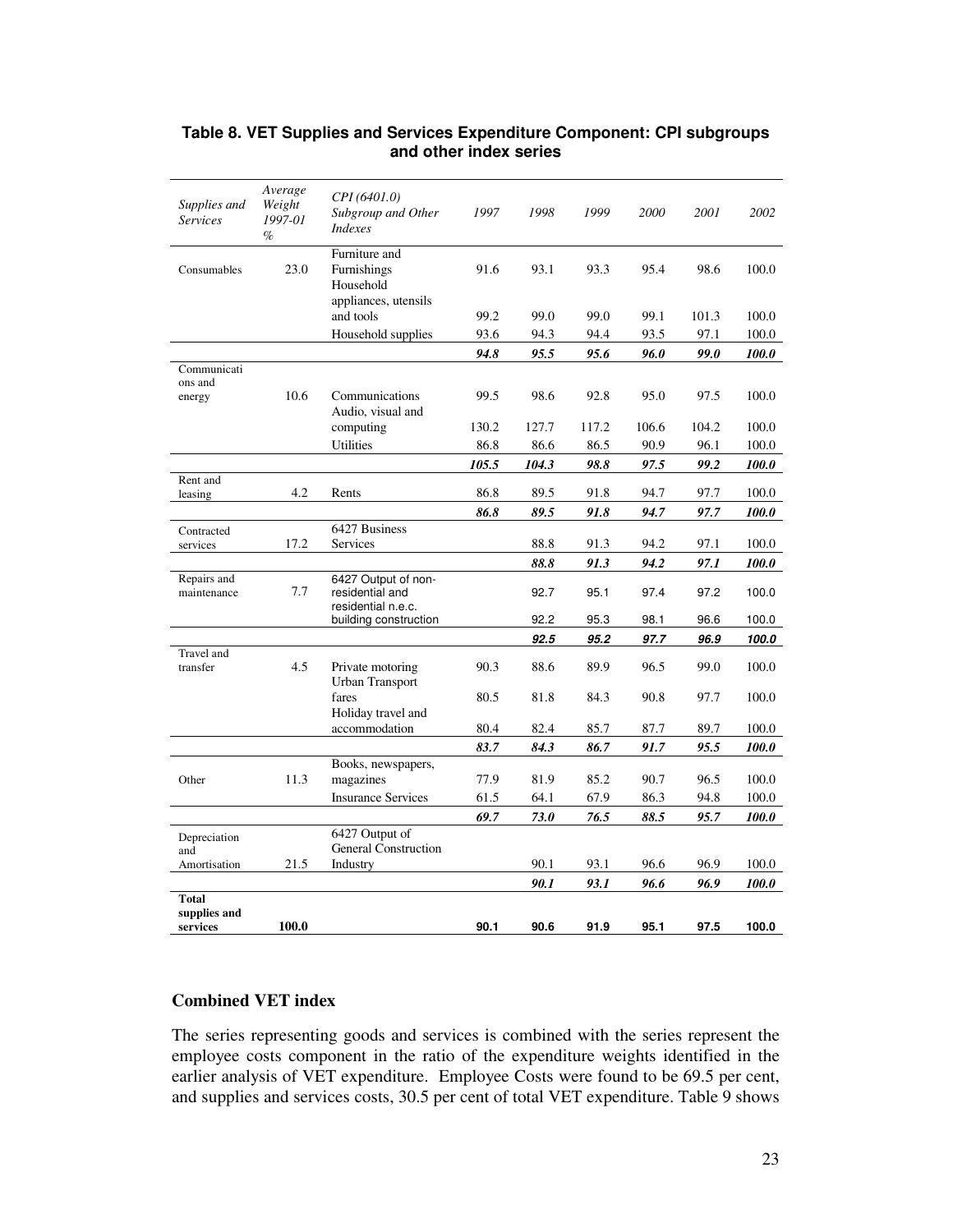the proposed index for VET expenditure as the result of combining the employee cost and goods and services cost series in the determined ratio. The indexes are shown with 1997=100 to be comparable to Table 2 above.

| <b>VET</b> Expenditure<br>components                   | Five Year<br>Average<br>Weight<br>1997-01 | 1997  | 1998  | 1999  | 2000  | 2001  | 2002  |
|--------------------------------------------------------|-------------------------------------------|-------|-------|-------|-------|-------|-------|
| Wages component                                        | 69.5%                                     |       |       |       |       |       |       |
| Wage Cost Index Education                              |                                           | 100.0 | 103.6 | 107.1 | 110.1 | 114.9 | 119.1 |
| Total supplies and services<br>component, as estimated | 30.5%                                     | 100.0 | 100.5 | 102.0 | 105.5 | 108.2 | 111.0 |
| Combined Index                                         |                                           | 100.0 | 102.7 | 105.5 | 108.7 | 112.9 | 116.6 |

#### **Table 9. Overall index for government sourced VET expenditure**

It can be noted that the estimated index for supplies and services increased only slightly more than the NFGDP deflator, shown in Table 2. The overall combined index increased by slightly less than 17 per cent, almost the same as the alternative deflator presented in Table 2. The underlying factor is that both indexes have the WCI as their principal component.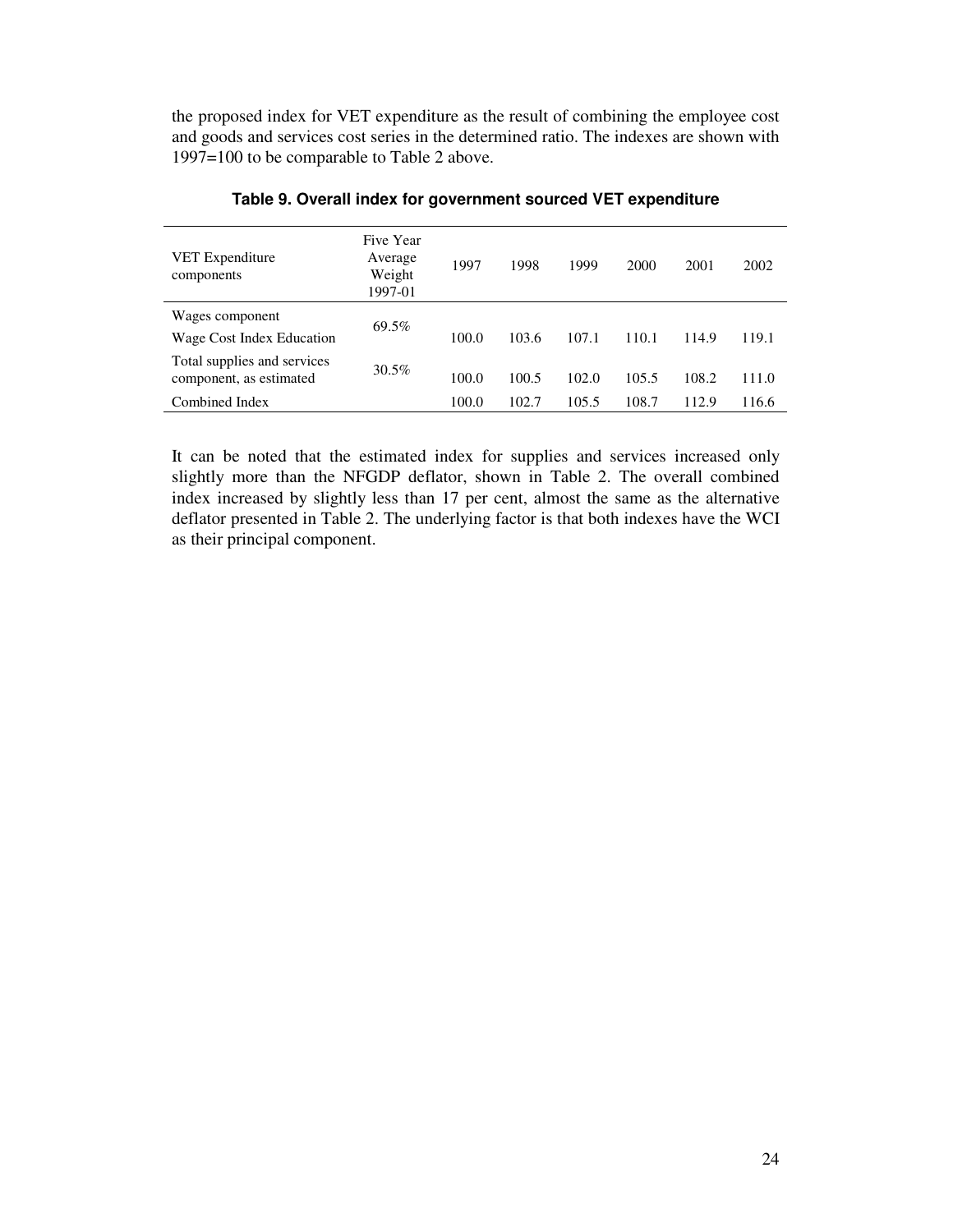# **6. In conclusion**

This paper has reviewed the uses of price indexes in education. The major purposes are for adjustment of budgets and for performance review.

The adjustment of budget is a matter of government policy and so too is whether any index is used. However, for transparency, it is desirable that information also be available on how the costs of inputs have changed so that policy changes can be distinguished from price changes.

The paper considered the various uses of indexes made by the Commonwealth and national agencies in relation to their funding of education and training. A range of different approaches, with important consequences for funding in different sectors, are in use.

For the purposes of performance reporting the appropriate measure is one reflecting the costs of inputs in the sector rather than the NFGDP deflator.

The major indexes available for estimating price changes in the education sector and VET in particular were considered. The WCI for Education is considered the most appropriate for the wage component of costs, though school teacher wages would tend to have a large influence on this index. Further checking of its validity for VET and Higher Education is needed.

A first step is a simple comparison with changes in agreements in major universities and TAFE institutions over the last five years. This has been done for the VET sector where the estimated increase in TAFE teachers' salaries for the largest category of teachers was only a little less than the increase in the WCI Education for the period 1997 to 2002.

For the non-wage component the NFGDP deflator can be used. The availability of indexes for the sub-components of the CPI and some relevant Producer Price Indexes made it possible to construct an index for the non-wage components of VET expenses. This has more apparent validity that the NFGDP deflator as its components roughly match the components of VET expenses. The fact that it increased at much the same rate as the NFGDP deflator suggests that little is lost in using the NFGDP deflator. However this is not to say that the movements will be so close in the future. It is clear that quite a few components of the measure for non-wage expenses, such as insurance and computing, move quite differently. This suggests that for purposes requiring greater precision it is worth persisting with the supplies and services index as developed in this paper.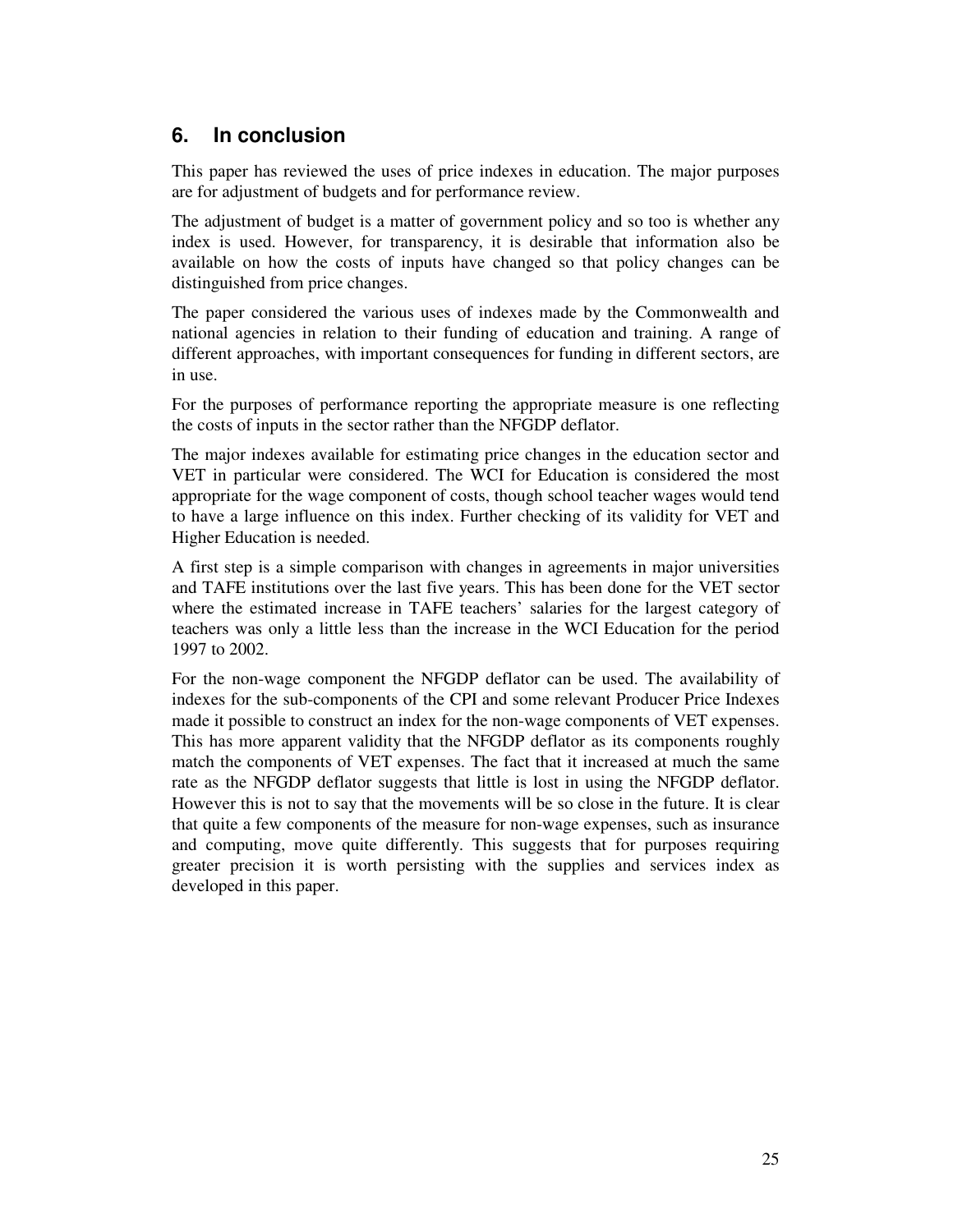## **References**

- ABS 1997, Introduction of Chain Volume Measures in the Australian National Accounts, Cat. 5248.0, Canberra.
- ABS 2000, *Accruals Based Government Finance Statistics*, Cat. 5517.0, Canberra.
- ABS 2000, *Australian System of National Accounts: Concepts, Sources and Methods,* Cat. 5204.0, Canberra.
- ABS 2000, *Australian System of National Accounts Concepts, Sources and Methods* Cat. 5216.0, Canberra.
- ABS 2000, *Information Paper: Wage Cost Index* Cat. 6346.0.
- ABS 2001, 'New chain volume estimates for the services sector, *Australian National Accounts: National Income, Expenditure and Product* Cat. 5206.0, March.
- ABS 2002, *Education and Training Indicators Australia* 2002 (Cat. 4230.0).
- ABS 2003, *Schools Australia* 2002, Cat. 4221.0.
- ABS 2003 Australian System of National Accounts 2002-03, Cat. 5204.0.
- ABS 2003, *Australian National Accounts: National Income, Expenditure and Product, June 2003,* Cat. 5206.0.
- ABS 2003. *Government Finance Statistics: Education* 2001-02, Cat. 5518.0.48.00.
- ABS 2003, *Australian Consumer Price Index: Concepts, Sources and Methods* 2003 Cat. 6461.0.
- ABS (Various years), *Education and Work* Cat. 6227.0, Canberra.
- ABS (Various years), *Average Weekly Earnings* Cat. 6302.0, Canberra.
- ABS. (Various years), *Employee Earnings and Hours* Cat. 6306.0, Canberra.
- ABS (Various years), *Employee Earnings, Benefits and Trade Union Membership* Cat. 6310.0, Canberra.
- ABS (Various years), *Wage Cost Index* (Cat. 6345.0). ABS, Canberra.
- ABS (Various years). *Consumer Price Index* (Cat. 6401.0). ABS, Canberra.
- ABS (Various years). *Producer Price Indexes* (Cat. 6427.0). ABS, Canberra.
- ABS, *A Guide to the Consumer Price Index* (Cat. 6440.0), Canberra.
- Australian National Training Authority (ANTA) 2003, ANTA *Annual National Report of the Australian Vocational Education and Training System 2002* Volume 3.
- Australian Vice-Chancellors Committee (AVCC) 2003, Funding Tables 1983 to 2003, Canberra.

Australian Treasury 2003 *Budget Paper No 1*, Canberra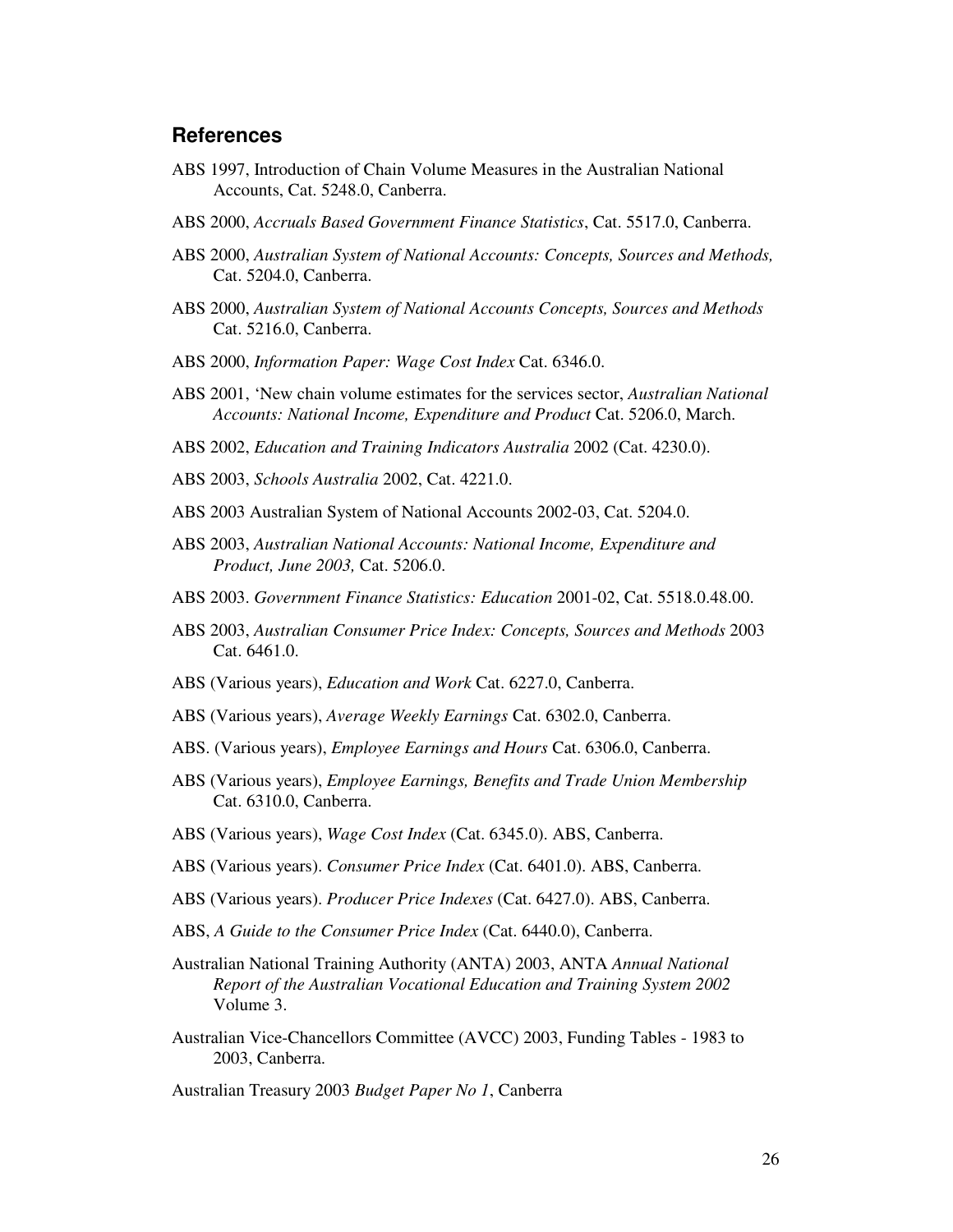- Burke, G 2003, Australia's educational expenditures, CEET Working Paper 50
- Burke, G, Harrold, R & McKenzie P 2001, An evaluation of education and training financial statistics, Report to the Australian Bureau of Statistics, Canberra.
- Department of Education, Science and Training (DEST) 2003a, *Higher Education Report for 2003 to 2005 Triennium*, Canberra.
- DEST 2003b, *Commonwealth Programmes for Schools, Quadrennial Administrative Guidelines*, Canberra.
- Department of the Parliamentary Library, Bills Digest No. 012 2000-01 Vocational Education and Training Funding Amendment Bill 2000
- Family and Community Services (FACS) 2002, *Annual Report 2001-02*, Canberra.
- Kempner, C 2003, Vocational Education and Training Funding Amendment Bill 2003, Department of the Parliamentary Library, Bills Digest No. 22. www.aph.gov.au/library/pubs/bd/2003-04/04bd022.pdf
- MCEETYA 2003, National Schools Statistics Collection, Summary 2000-01 Finance Statistics.
- MCEETYA 2002, *National Report on Schooling in Australia 2000*, Curriculum Corporation.
- National Centre for Education Statistics 2001, *A Primer for Making Cost Adjustment in Education,* NCES2001-323, Washington.
- National Centre for Vocational Education Research (NCVER) 2003, *Australian VET Statistics 2002, Financial Data.*
- Parliamentary Library 2001, *Treasury's Underlying Rate of Inflation*.
- Prasada Rao, D. and Salazar-Carrillo, J (Eds) 1996, *International Comparisons of Prices, Output and Productivity*, Elsevier, Amsterdam.
- Productivity Commission 2003, *Report on Government Services 2003*. Melbourne.
- Selvanathan, E & Prasada Rao, D 1994, *Index Numbers: a Stochastic Approach*, MacMillan Press, London.
- South Africa Treasury 2001, *Intergovernmental Fiscal Review* 2001, Pretoria.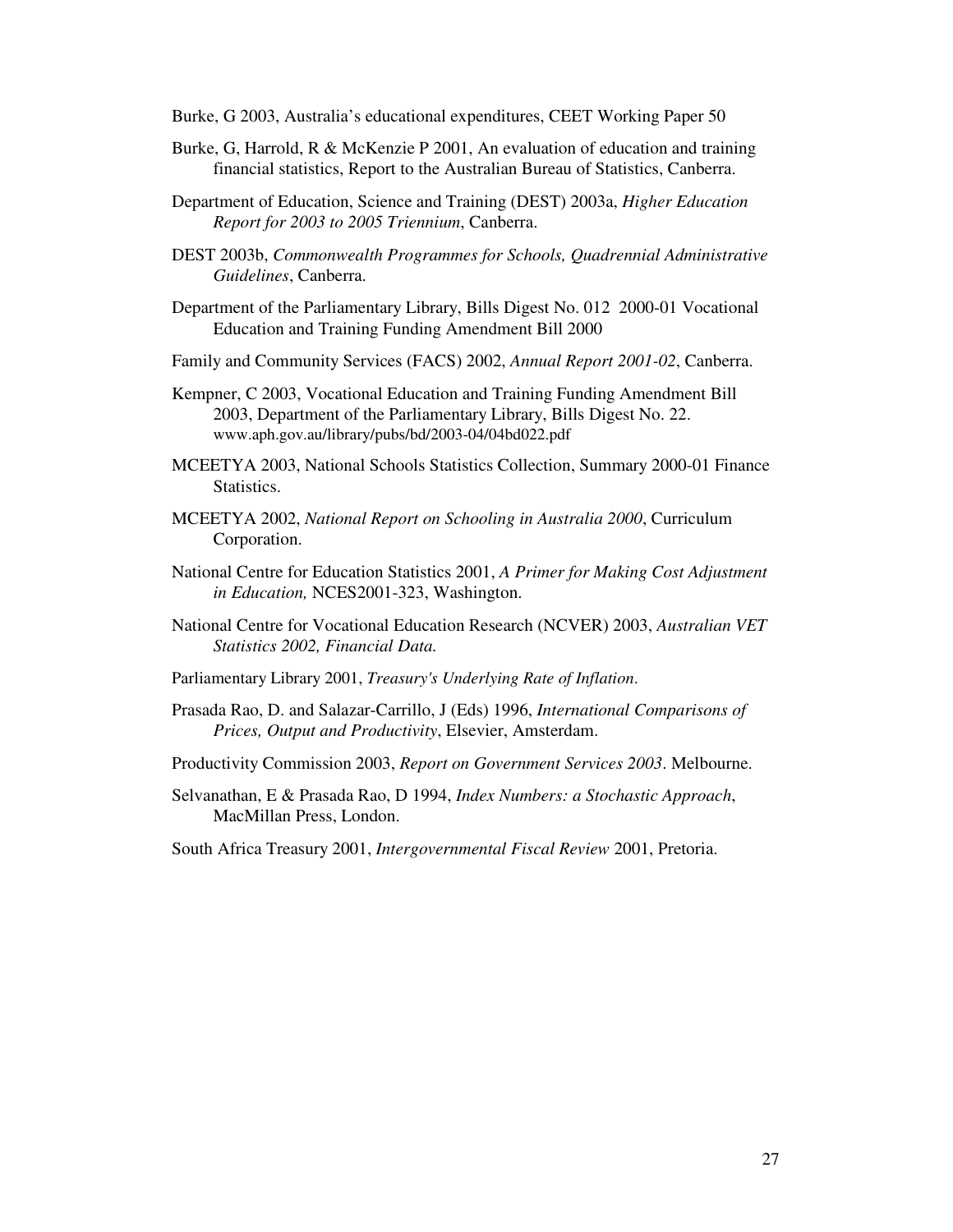# **Appendix 1. Review of selected price measures and their limitations**

## **The Education Cost Index**

The Education Cost Index was developed consistent with National Accounts processes and has two main components:

- a wage component; and,
- − a non-wage component,

which are then combined to an overall index.

In each state and territory a composite wage index and a composite non-wage index had been used based on appropriate state level wage and non-wage indices to represent the expenditure patterns in the particular field. In both the wage and the nonwage index the component elements were weighted to represent the contributions they make to overall expenditure.

The wage indices developed in all states and territories were based on the wage rates of teacher and clerical workers with some states also incorporating wage rates of cleaners and or miscellaneous workers. However the ABS has recently replaced these award rate data with sector estimates for the Wage Cost Index (WCI) discussed below.

The non-wage indices produced for the various states and territories vary considerably in their composition, but take into account movement in rates for items such as Telecommunications; Industrial Machinery and Equipment; Electricity; Transport and Storage; Furniture and Fixtures; Printing and Services to Printing; Property Rates and Charges; Communication; Rent; Utilities; Stationery; Repairs and Maintenance.

In each state and territory an overall index was developed comprising wage and nonwage indices weighted to reflect the proportions of the two elements in overall expenditure. For Australia as a whole, the state and territory level indices were combined with weightings reflecting the proportions of their contributions to expenditure for Australia as a whole. Because states and territories vary in the relative amounts they spend on wage and non-wage purposes they had different weightings for their contributions to the Australia level wage, non-wage and overall indices.

Currently ABS is using the Wage Cost Index for the wage component of the ECI and as a consequence of sampling methods increasing standard errors of measurement over previous approaches, figures are produced for Australia as a whole, but not for states and territories. These changes are naturally reflected in the non-wage side of the ECI as well.

## *Limitations*

The ECI has always been heavily biased towards schools and schooling, and is more so under the new methodology which uses the Wage Cost Index (6345.0) 'professional' classification in calculating its wage component. The 'professional' classification is influenced by teachers and other professional groups and is less appropriate for application in vocational education and training and university situations, particularly where specialist, rather than generalist activities are the norm.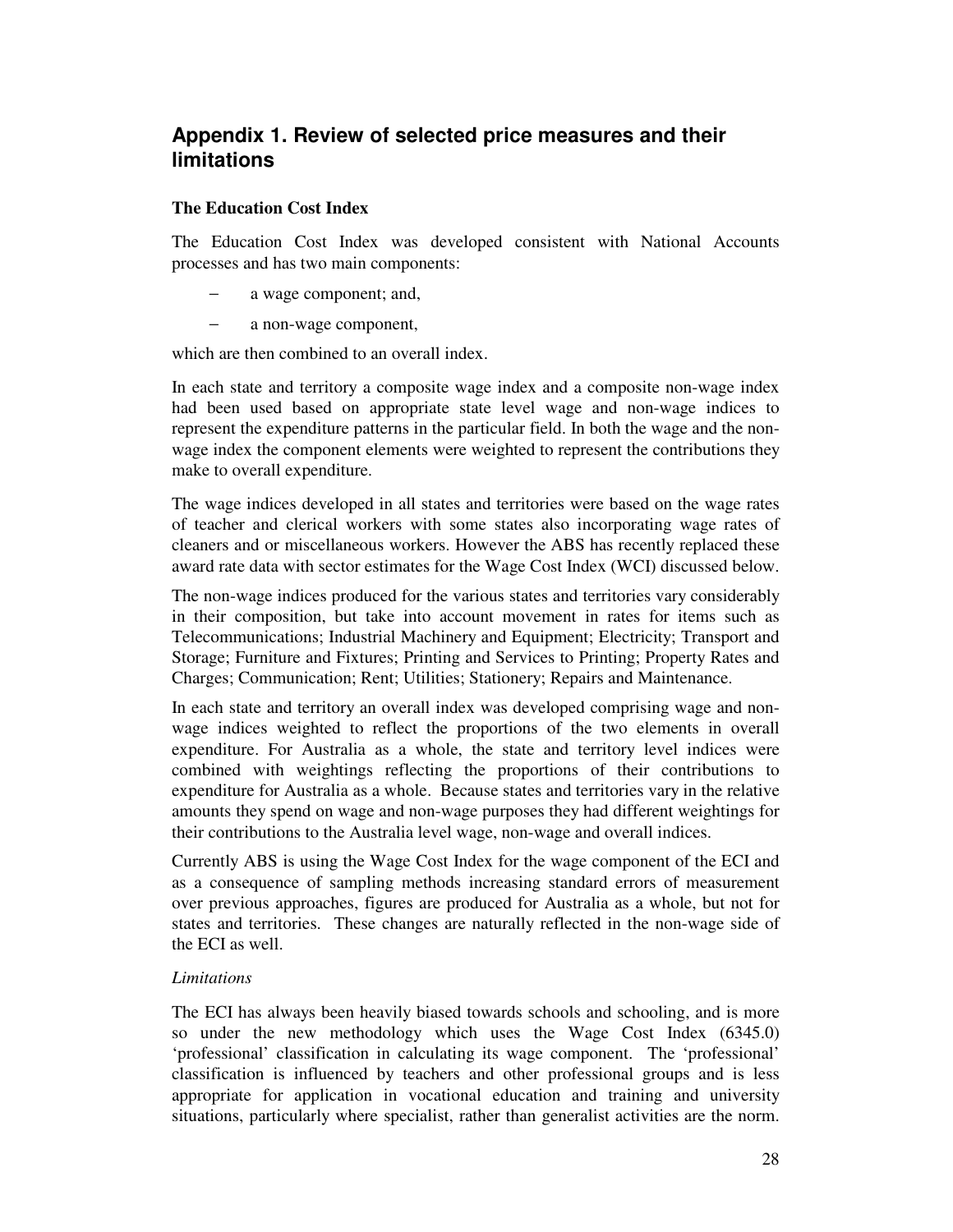It needs to be kept in mind that the ECI is now an index for Australia as a whole rather than a weighted combination of states and territories.

## **Wage Cost Index and the Labour Price Index**

The Wage Cost Index (WCI) provides a measure of changes in hourly wage and salary costs in the Australian labour market, unaffected by changes in the composition of the labour force, numbers of jobs, hours worked or changes in characteristics of employees and their career paths. Wages and salaries account for the majority of expenditure on labour costs.

Wages and salaries refer to cash payments to employees and include ordinary time earnings, overtime earnings, and bonus payments, together with the value of any salary sacrificed. Other forms of cash and non-cash remuneration such as superannuation, private health cover, share options, travel allowances, and penalty payments are excluded.

Four quarterly series are published in *Wage Cost Index, Australia* (6345.0) combining: ordinary time earnings; overtime earnings; and bonus payments made to employees. Each of the four index series is compiled for various combinations of State/Territory, sector (private/public), broad industry group and broad occupation group.

The WCI is a chain Laspeyres price index which is reviewed annually, but its reference is unusual as the reference base (as opposed to the weighting base) is currently September quarter 1997, the first quarter in which the sample of information was collected to calculate WCI.

A large proportion of the change in the total price of labour services relates to wages and salaries paid to job occupants, which is measured by the WCI. However, to consider the total price paid for labour services, measures of non-wage items are required. These items include paid leave, employer funded superannuation, payroll tax, workers'compensation, fringe benefits and fringe benefits tax. *The Labour Price Index* (LPI), formerly referred to as the Labour Cost Index (LCI), will measure changes in the price paid for labour services inclusive of wages and salaries and nonwage items. When developed, the LPI will produce movements covering the broader concept of the price of labour services. Collection of the LPI commenced from the September quarter 2001 and publication will commence in 2003.

The base level unit of the WCI is known as an Expenditure Aggregate (EA), a weighted set of wage costs for a group of similar jobs. EAs are aggregated up to State/Territory, sector (private/public), broad industry group and broad occupation groups. The EA expenditure weights, which are used to combine EA indices into aggregates (publication indices), are derived from independent estimates of total weekly wages and salaries according to the relative importance of each elementary aggregate based on employers'total expenditure on wages and salaries. These weights are derived as the product of EA average weekly earnings estimates and EA employee counts. Average weekly earnings estimates are derived from employment and earnings data at the State by sector by industry level from the quarterly Survey of Employment and Earnings (SEE), and employment and earnings data at the sector by industry by occupation level from the biennial Employee Earnings and Hours (EEH) survey. Employee counts by State by sector by industry by occupation are obtained from the Census of Population and Housing.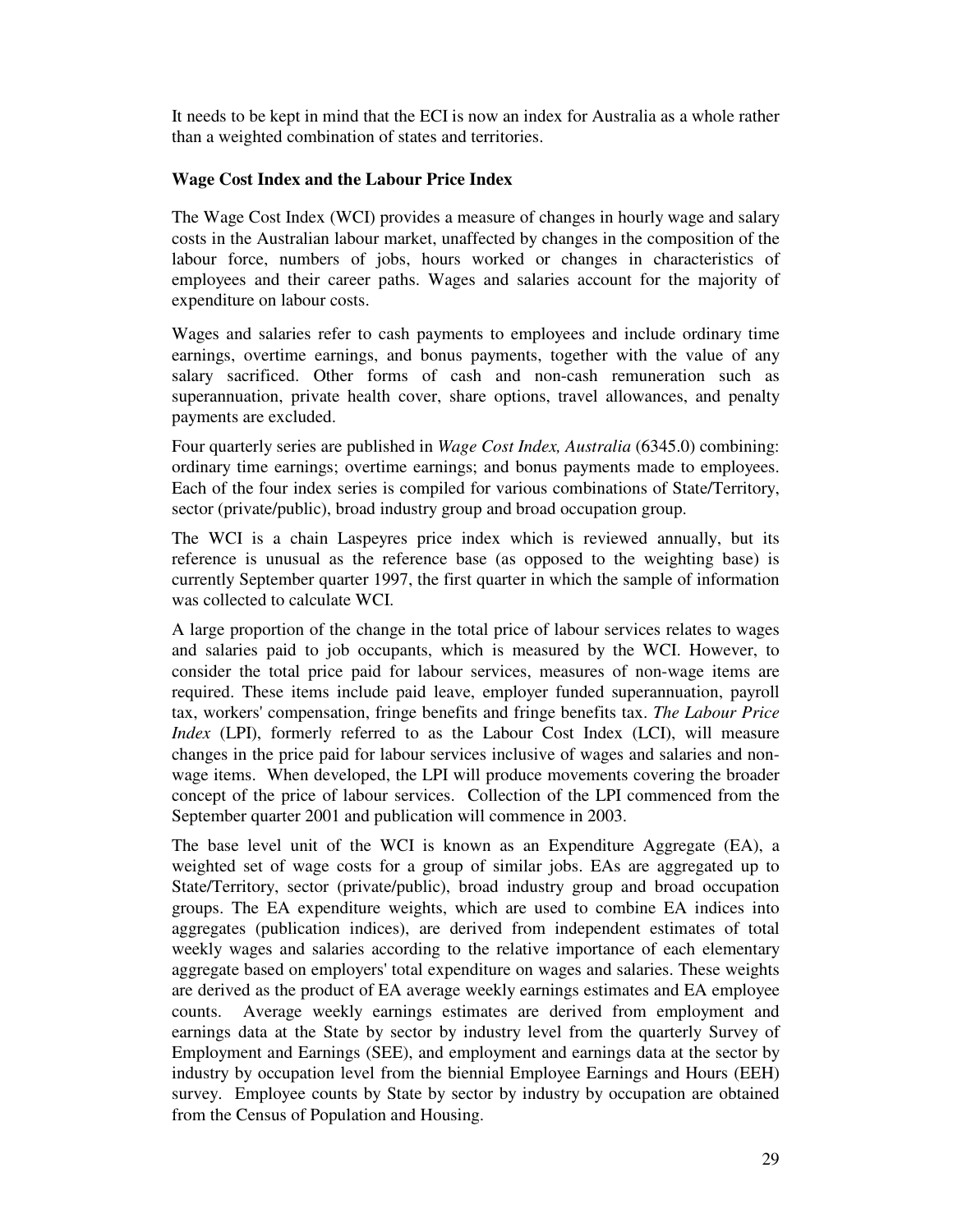#### *Limitations*

There is a major limitation to the WCI in that it is provided for major industry and for major occupation groups and states and territories. There is no separate index for schools and TAFE and higher education<sup>8</sup>. Currently a more critical limitation for WCI is that it addresses movement in wages, but not the full costs of labour, which include non-wage components such as superannuation. ABS is addressing this problem and the new Labour Price Index (LPI) series is expected to come on line during 2003 (see above).

## **Consumer Price Index (CPI)**

The CPI was specifically designed as a general measure of price inflation for the household sector as a whole. It measures changes in the prices of a 'fixed' basket of goods and services acquired by household consumers in all metropolitan private households. The CPI is a fixed-weighted index, which has a current reference base period of 1989–90. Separate CPIs are calculated for the metropolitan areas in each of the states and territories of Australia, and for Australia as a whole by aggregation with appropriate weightings.

The composition of the CPI basket is based on the pattern of household expenditure in the 'weighting base period', which is 1998–99 for the current series. Information on the spending habits of Australian households was obtained in the Household Expenditure Survey (HES) conducted by the ABS and the results provide the starting point for selecting the basket of goods and services to be priced for the CPI.

The total basket is divided into 11 major groups, each representing a specific set of commodities:

- Food
- Alcohol and tobacco
- Clothing and footwear
- Housing
- Household furnishings, supplies and services
- Health
- Transportation
- **Communication**
- **Recreation**
- **Education**
- **Miscellaneous**

The ABS publication *A Guide to the Consumer Price Index* (6440.0) explains that these groups are in turn divided into 34 subgroups, and the subgroups into 89

<sup>8</sup> The ABS survey of *Employee Earnings and Hours* (6306.0) does provide a snapshot of Average Weekly Total Earnings for 24 Education Professionals and for 241 School Teachers and 242 University and Vocational Education Teachers and 249 Miscellaneous Education Professionals. However the survey is a biennial one and university teachers remain combined with vocational teachers.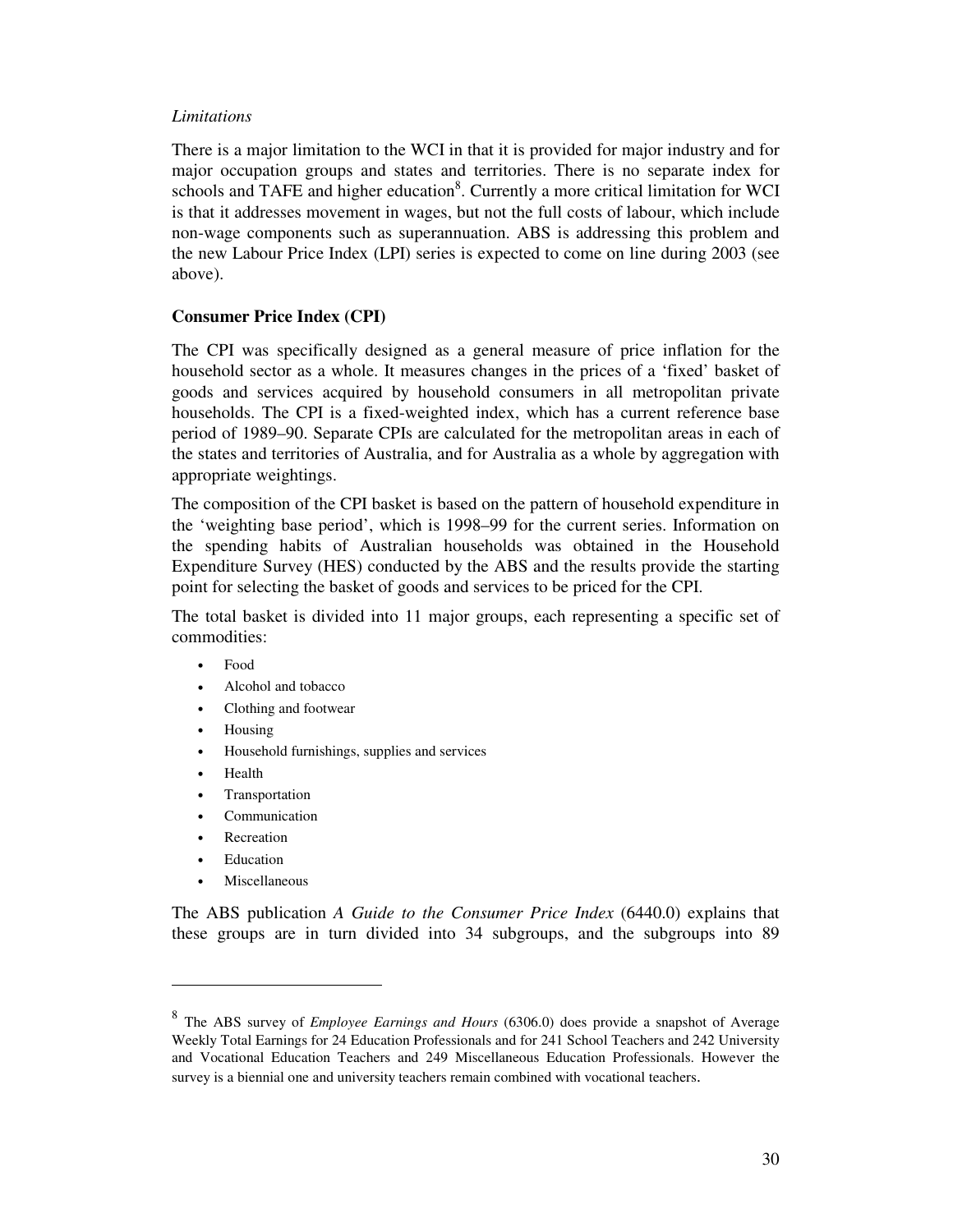expenditure classes. 'All Groups' is the highest level of the index. Expenditure classes are groups of similar goods or services and they are the lowest level at which indices are published and weights are fixed. Elementary aggregates are the basic building blocks of the CPI and each contains several prices for a particular good or service. There are approximately 1,000 elementary aggregates in each capital city. About 100,000 price observations are collected each quarter across the capital cities.'

The group known as 'Education' makes a small 2.69 per cent contribution to 'All Groups' CPI. There is only one sub-group in education and it comprises three expenditure classes: Preschool and primary education (0.50 per cent); Secondary education (0.94 per cent); and, Tertiary education (1.25 per cent). The items for which price changes are compiled in the three expenditure classes are: preschool and primary education—private and government preschool and primary education fees; secondary education—private and government secondary education fees; tertiary education private and government tertiary education fees.

## *Limitations*

Clearly, 'All Groups' and 'Education' CPIs have limited application as price deflators in the field of education as their focus is on household consumption of education services. In particular, the 'Education' component of CPI is concerned with fees and related school and higher education costs to households and does not reflect the costs of educational provision. On the other hand, indices for CPI groups and subgroups, singularly or combined, because they reflect price movements in important areas of consumption, for instance computers and communications, have application as parts of combination indices.

The method for calculating CPI uses price information from the eight capital cities of the Australian states and territories. It is really a metropolitan index which has been found satisfactory in most circumstance, but sometimes its city nature will need to be kept in mind.

An obvious proper use of the CPI in education is in estimating the real value of student assistance. It also has relevance in the cost to students of the fees paid in education and training under HECS or under full-fee payments.

## **Survey of Average Weekly Earnings (SAWE)**

This survey is conducted quarterly and reported quarterly in ABS 6302.0 *Average Weekly Earnings Australia*. Reports are at ANZSIC industry level, which has one 'Education' category, but nothing below that level. Occupation is not addressed in this survey. The publication notes that other information is available on request and provides the following variable list

The 6302.0 publication notes that the more variables included in any one tabulation the more likely it is that confidentiality provisions associated with the data will be invoked and some data will therefore have to be suppressed.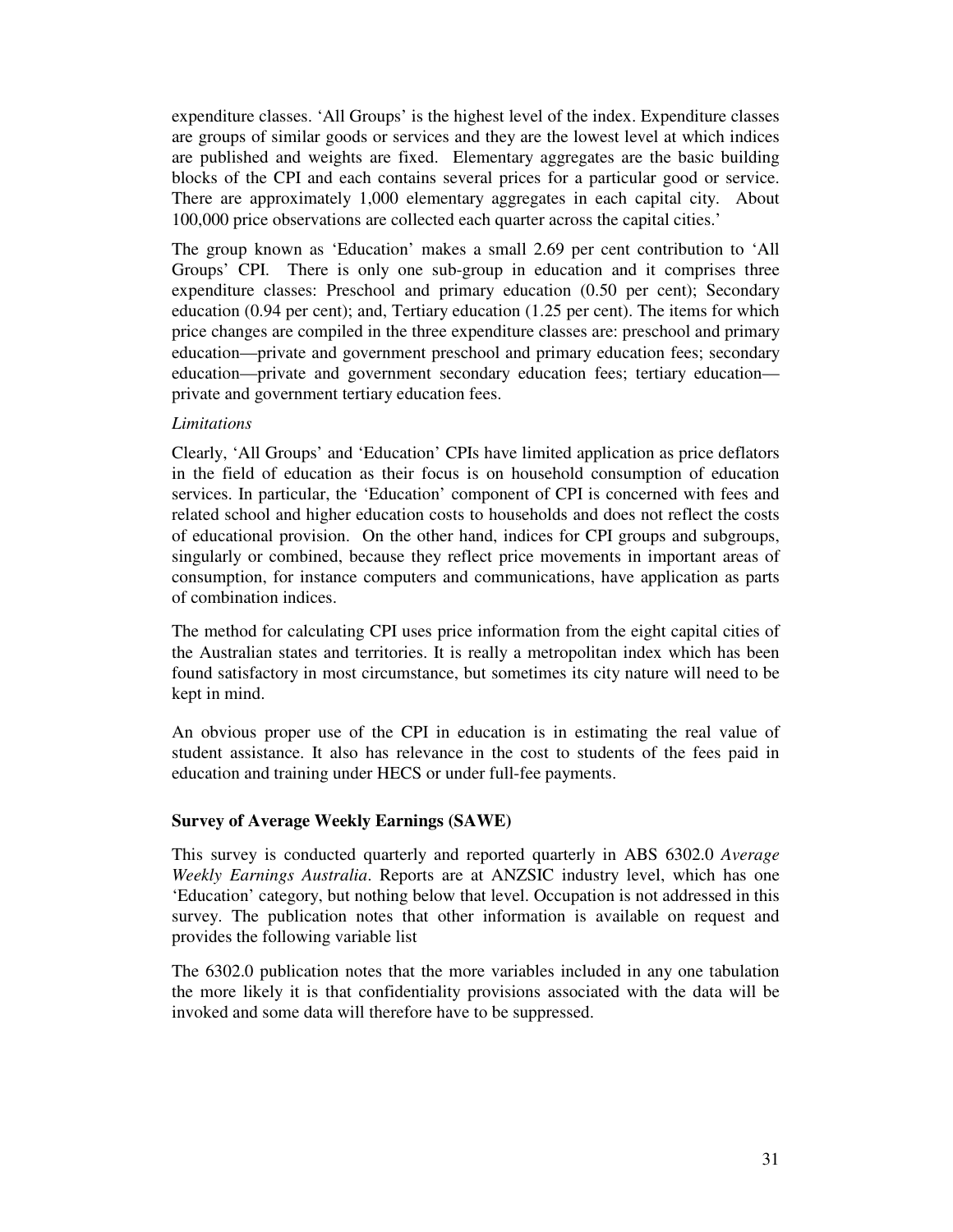| Type of estimate                        | Original                                            |
|-----------------------------------------|-----------------------------------------------------|
|                                         | Seasonally adjusted                                 |
|                                         | Trend                                               |
| Composition of earnings                 | Full-time adult ordinary time earnings              |
|                                         | Full-time adult total earnings                      |
|                                         | All employees total earnings                        |
| States and territories                  | New South Wales                                     |
|                                         | Victoria                                            |
|                                         | Queensland                                          |
|                                         | South Australia                                     |
|                                         | Western Australia                                   |
|                                         | Tasmania                                            |
|                                         | Northern Territory                                  |
|                                         | <b>Australian Capital Territory</b>                 |
| <b>Sector</b>                           | Private sector                                      |
|                                         | Public sector                                       |
| Sex                                     | Males                                               |
|                                         | Females                                             |
|                                         | Persons                                             |
| <i>Industry (ANZSIC classification)</i> | ANZSIC Division (1-digit code)-as shown in table 10 |
|                                         | ANZSIC Subdivision (2-digit code)                   |
|                                         | ANZSIC Group (3-digit code)                         |
|                                         | ANZSIC Class (4-digit code)                         |

# *Limitations*

This index has a broad spectrum coverage of education only; with no occupational classification and only the one industry classification covering the whole of education, primary, secondary and the various components of further and higher education. Like the Wage Cost Index, this survey does not address movements in non-wage costs of labour.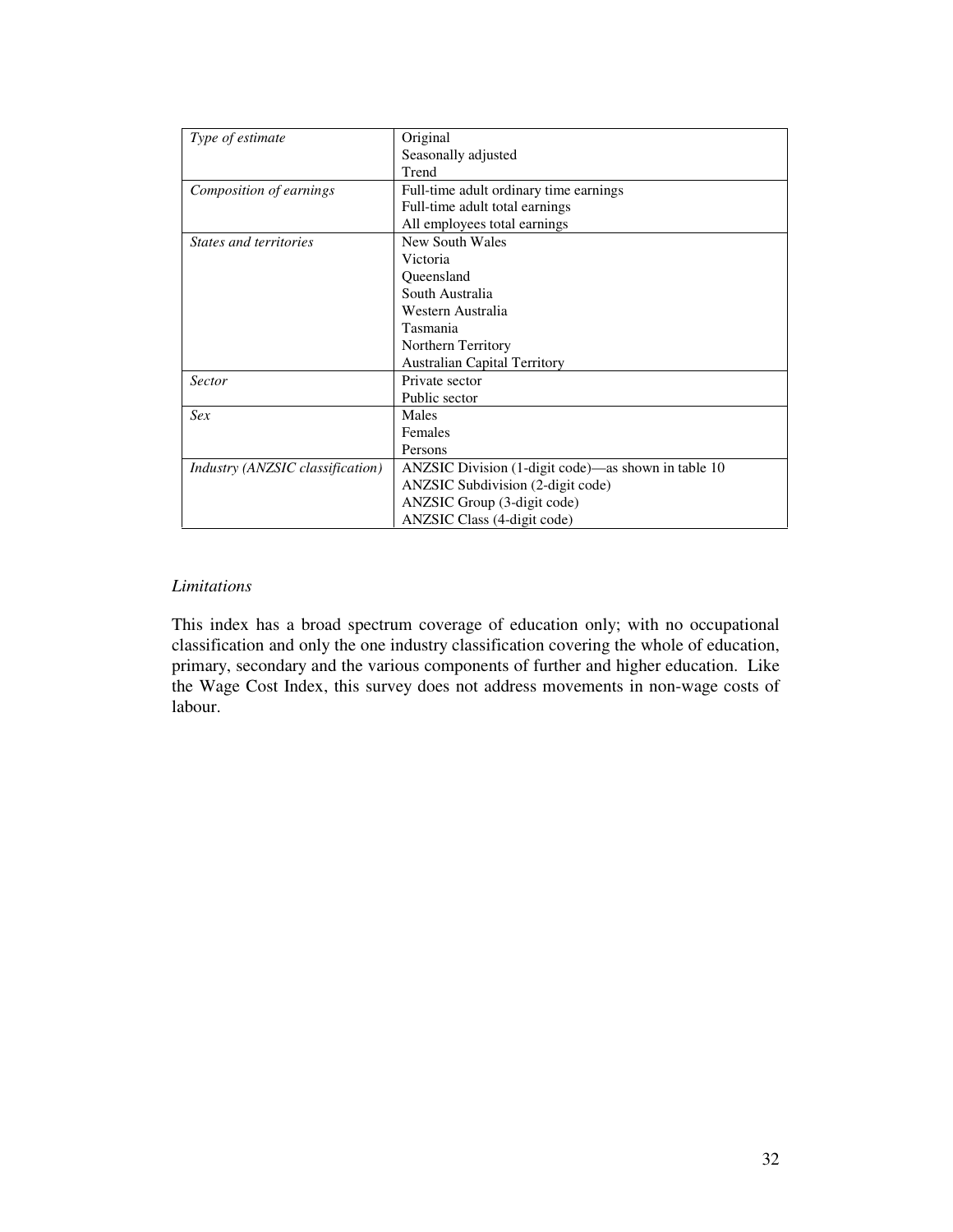## **Survey of Employment and Earnings (SEE)**

This survey is conducted quarterly and reported quarterly as 6248.0 *Public Sector Wage and Salary Earners Australia*.

Reports are at ANZSIC industry level which includes 'Education' as a category. SEE now collects quarterly employee earnings for the public sector as one of the inputs for estimating GDP for the Australian National Accounts. Further detail may be obtained from ABS and the following variable list is provided.

| Employees                                | Persons, available by mid-month of each quarter (previously available by<br>month until December 2001).<br>Full-time/Part-time (available until November 2001, and only by mid-month<br>of quarter) |
|------------------------------------------|-----------------------------------------------------------------------------------------------------------------------------------------------------------------------------------------------------|
| Gross earnings<br>(available by quarter) | Gross wages and salaries, severance, termination and redundancy payments.<br>Fees paid to directors and office holders                                                                              |
| Sector                                   | Private sector (available until December 2001)<br>Public sector                                                                                                                                     |
| Level of government                      | Commonwealth government<br>State government Local government                                                                                                                                        |
| Public institutional<br>sector (SISCA)   | Public trading enterprises<br>Public financial enterprises General government                                                                                                                       |
| <b>Sex</b>                               | Males/females (available until May 1996, and only by mid-month of<br>quarter)                                                                                                                       |
| Industry (ANZSIC<br>classification)      | ANZSIC Division (1 digit code as shown in this publication); ANZSIC Sub-<br>division (2-digit code) ANZSIC Group (3-digit code); ANZSIC Class (4-<br>digit code)                                    |
| Employer unit size                       | Any user specified range (e.g. Under 20employees; 20–49 employees; 50–<br>99 employees) Ranges can overlap and do not have to cover the complete<br>range                                           |

## *Limitations*

SEE (6248.0), because of the nature of its survey, does not provide information that can readily be related to other series of similar information.

As with Average Weekly Earnings, this index has a broad spectrum coverage of education only; with no occupational classification and only the one industry classification covering the whole of education, primary, secondary and the various components of further and higher education. As well, this survey does not address movements in non-wage costs of labour.

#### **Survey of Employment Earnings and Hours (SEEH)**

This survey is conducted biennially and published biennially as 6306.0 *Employee Earnings and Hours Australia.*

SEEH uses ASCO and has the Sub-major group *Education Professionals* and the minor groups *School Teachers, University and Vocational Education Teachers* and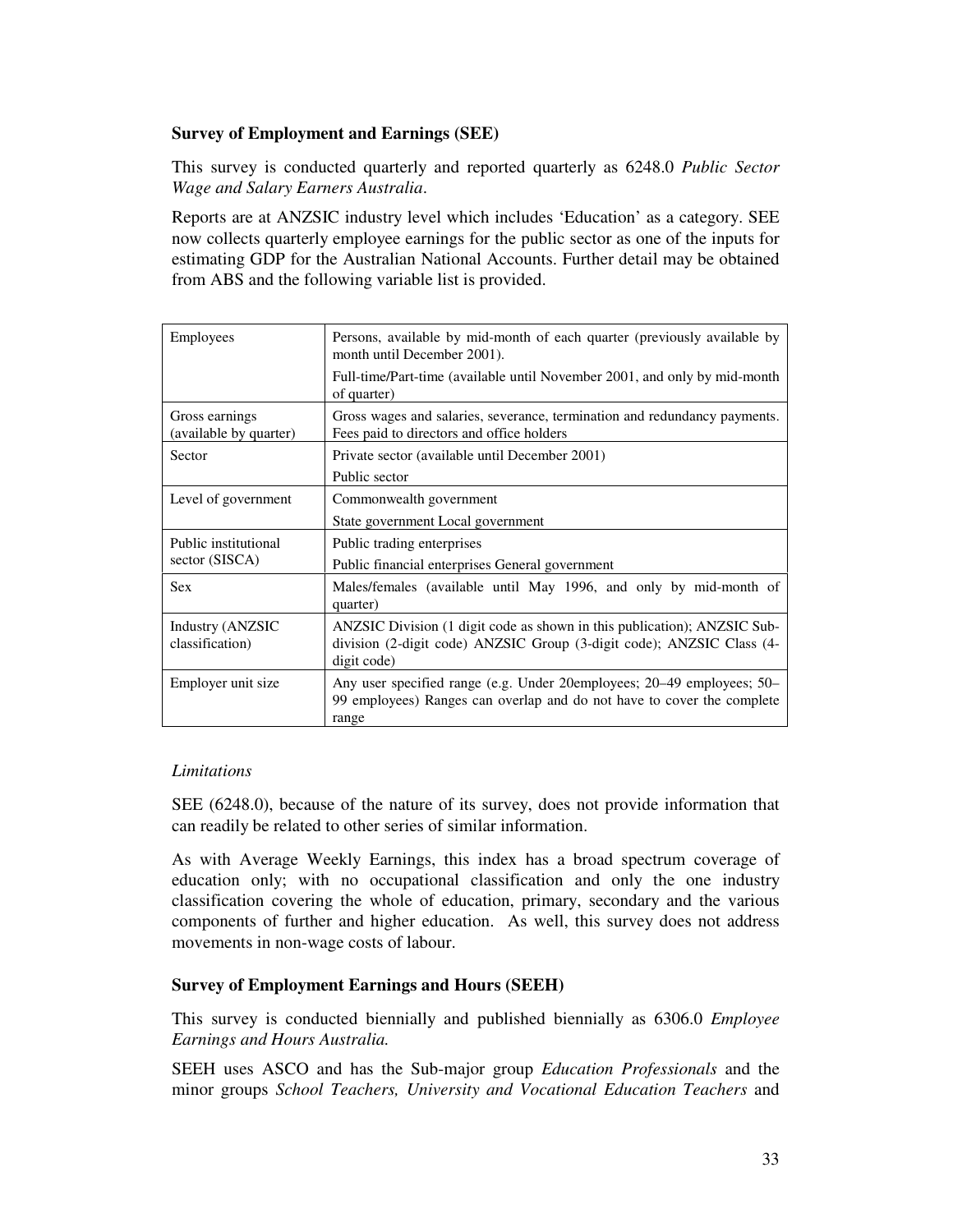*Other Teachers and Instructors*. The ASCO minor group *Education Managers* is excluded.

Data collected according to the ASCO classification should, in the minor groups, be further subdivided to *Primary Teachers* and *Secondary Teachers* and to *University Lecturers* and *Vocational Education Teachers* but this information is not published and is not readily available. It is suggested that more detailed information is available on request, but unit group level data is not published, presumably for reasons related to standard errors.

#### *Limitations*

Because this series provides both industry and occupation data of importance to education it has obvious attractions. Unfortunately, being a biennial survey, its use is severely compromised. If the series were collected and published more frequently, the critical variables for our purposes would be:

| <i>Industry (ANZSIC</i>             | Division (1-digit codes)                                                                                                                         |
|-------------------------------------|--------------------------------------------------------------------------------------------------------------------------------------------------|
| <i>classification</i> )             | Subdivision (2-digit codes)                                                                                                                      |
| Occupation (ASCO Second<br>Edition) | ASCO Major group (1-digit codes); ASCO Sub-major group (2-<br>digit codes); ASCO Minor group (3-digit codes); ASCO Unit<br>Group (4-digit codes) |

That is, it would provide more detailed level information for education as an industry and an occupation.

This survey suffers from some problems in relation to classification of managerial and non-managerial personnel. The concept of managerial/non-managerial status in this survey differs from the ASCO classification 'Managerial and Administrative' staff also used in the survey.

## **Employee earnings, Benefits and Trade Union Membership Survey**

This survey is conducted annually as a supplement to the August monthly Labour Force Survey (LFS) and published as 6310.0 *Employee Earnings, Benefits and Trade Union Membership.*

Occupation and industry information is published only at the major group level. Occupation data are classified according to *ASCO — Australian Standard Classification of Occupations, Second Edition* (cat. no. 1220.0).

Managers and administrators Professionals Associate professionals Tradespersons and related workers Advanced clerical and service workers Intermediate clerical, sales and service workers Intermediate production and transport workers Elementary clerical, sales and service workers Labourers and related workers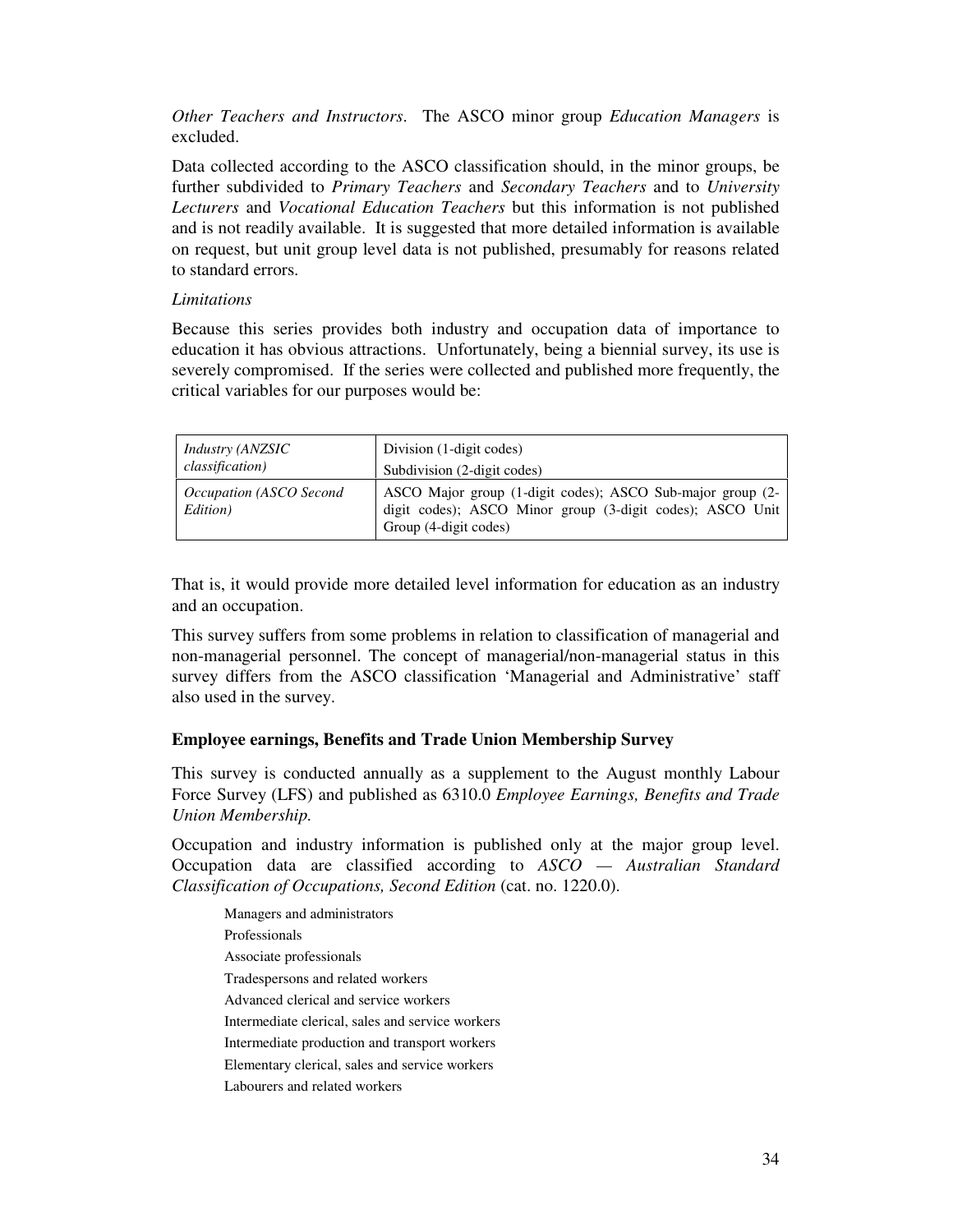Industry data are classified according to Australian and New Zealand Standard Industrial Classification (ANZSIC), 1993 (cat. no. 1292.0).

Agriculture, forestry and fishing Mining Manufacturing Electricity, gas and water supply Construction Wholesale trade Retail trade Accommodation, cafes and restaurants Transport and storage Finance and insurance Communication services Property and business services Government administration and defence Education Health and community services Cultural and recreational services Personal and other services

It is noted that breakdowns of some of the data items is possible, but which is not specified.

#### *Limitations*

This is an annual survey, which is an unfortunate limitation on what would otherwise be an attractive index because it uses both occupation and industry classifications. The survey is revised every five years after annual census which means that it may be insensitive to considerable weighting/volume changes. Estimates of weekly earnings from this survey may not appear consistent with those from the Survey of Average Weekly Earnings (ABS 6302.0).

## **Producer Price Indexes**

This is actually a mixed suite of input and output indexes, which is published quarterly in the publication *Producer Price Indices* (ABS 6427.0). The indices are presented in a 'stage of production' framework as well as a major industries framework.

The indices are fixed weighted indices of the Laspeyres form. The list of items and the weights are updated periodically to ensure they remain representative. New index series compiled using updated weights are linked to the previous series to maintain a continuous series. Broad level weights are derived from an analysis of the latest available input-output tables as well as other ABS and industry sources.

The main sources of ongoing price data are samples of businesses. They can relate to either buyers or sellers, or a combination of both, choice being influenced by the pricing point of the index (output or input) and other practical considerations.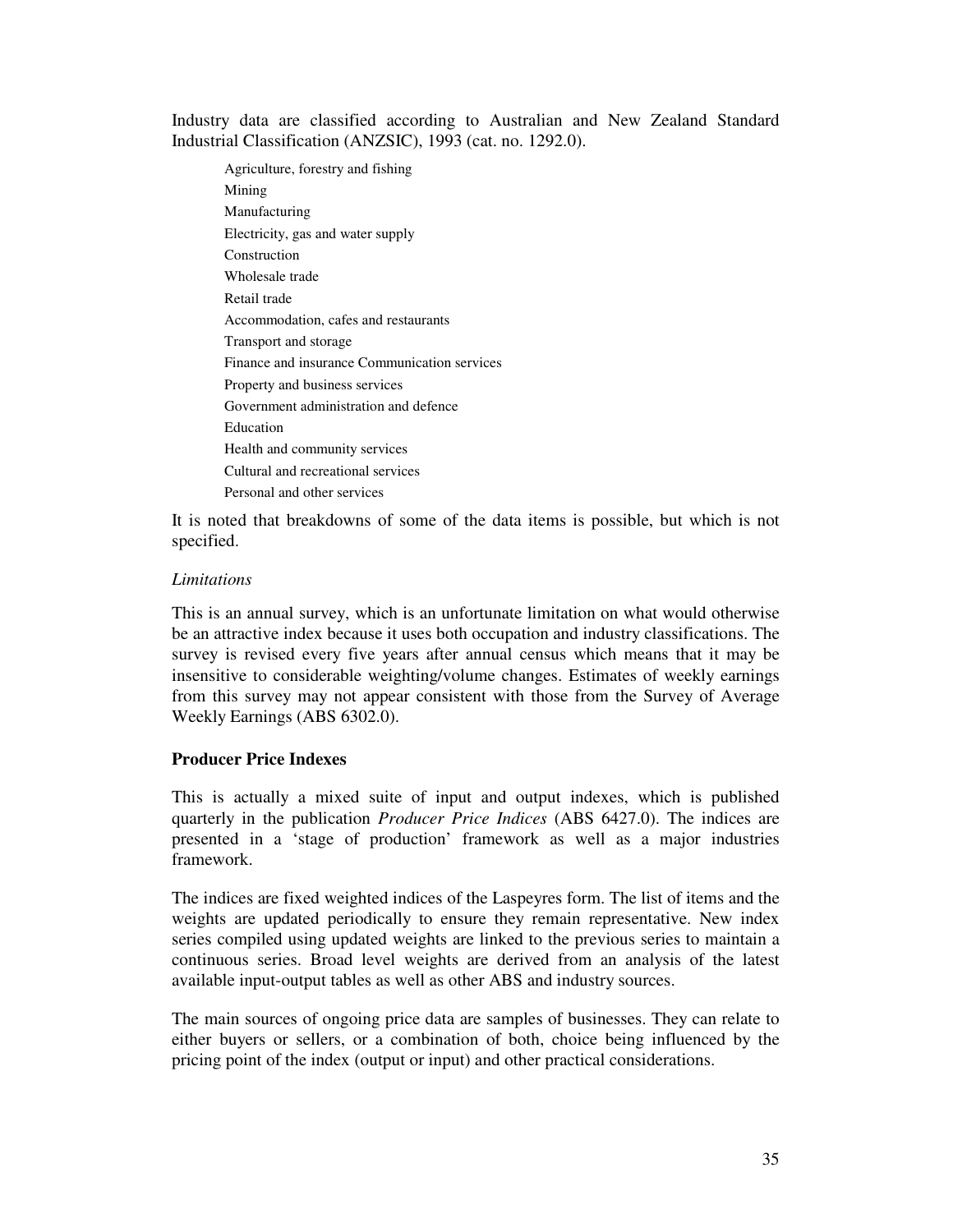The pricing methodology is specification pricing, in which a manageable sample of precisely specified products is selected for repeat pricing. Care is taken to ensure that products are fully defined in terms of their transaction prices.

When the quality or the specifications of an item change over time, adjustments are made to the reported prices so that the index captures only pure price change. This technique is known as pricing to constant quality.

Industry classifications are in terms of ANZSIC. The Stages of Production concept (SOP) has three components, preliminary, intermediate and final and is held to be flexible so that a particular product can be classified in two stages depending on its place in a particular production process. GST is excluded from all indices in this suite.

The suite of indices is presented in five sub-suites:

- Stage of Production;
- Manufacturing Industries;
- Construction Industries;
- Mining Industries;
- Service Industries.

Further sub-divisions are available within the sub-suites, some of which are likely to be useful in developing compound indices for special purposes such as in the training industry.

#### *Limitations*

This is a relatively new (1998/99) suite of indices and, while it appears to have considerable potential for use in vocational education and training, it has not been much investigated by education industry users.

Care must be exercised in using this suite as it comprises input and output indices for the same areas of industry. Input indices measure movements in prices paid by the industry for materials and other inputs; output indices measure movement in prices charged by the industry. For instance, for the construction industry, which is of interest to vocational education and training, there is an input index concerned with the prices paid by the industry for materials and other inputs and an output index concerned with the prices charged by the construction industry. The latter is usually the index of concern to education.

These indices also use a new 'stages of production' (SOP) concept. There are three stages to the concept, preliminary, intermediate and final, but there appears to be some ambiguity in allocation to these categories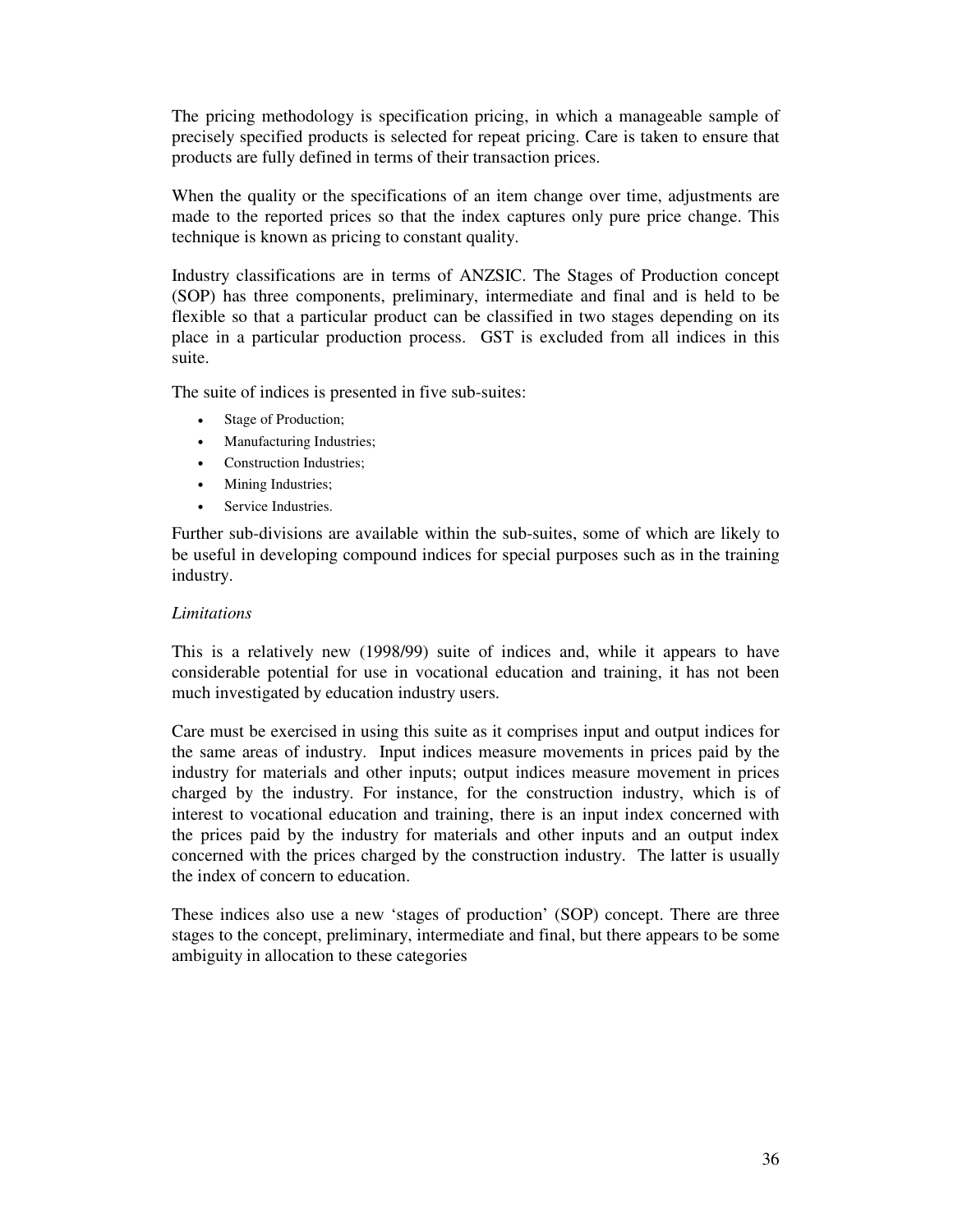# **Appendix 2. Selected CPI Groups, Sub-Groups and Expenditure Classes**

| <b>HOUSING GROUP</b>                           |                                                |                                                                                                                                                              |
|------------------------------------------------|------------------------------------------------|--------------------------------------------------------------------------------------------------------------------------------------------------------------|
| Subgroup                                       | <b>Expenditure Class</b>                       | Description                                                                                                                                                  |
| Rents                                          | Rents                                          | Rent paid to private and government landlords,<br>including housing authorities, Defence Housing<br>Authority                                                |
| <b>Utilities</b>                               | Electricity                                    | Electricity charges and connection fees                                                                                                                      |
|                                                | Gas and other household fuels                  | Mains and bottled gas, and connection fees,<br>firewood, heating oil, charcoal, and coal                                                                     |
|                                                | Water and sewerage                             | Water supply and sewerage charges                                                                                                                            |
| Other housing                                  | House purchase                                 | homes<br>(excluding<br>New<br>land)<br>and<br>major<br>improvements to existing homes and fixed<br>appliances such as ducted heating, hot water<br>systems s |
|                                                | Property rates and charges                     | State and local council property based rates and<br>charges except water and sewerage                                                                        |
|                                                | House repairs and maintenance                  | Materials and labour costs for repairs and<br>maintenance to dwelling                                                                                        |
|                                                | HOUSEHOLD FURNISHINGS, SUPPLIES AND SERVICES   |                                                                                                                                                              |
| Subgroup                                       | <b>Expenditure Class</b>                       | Description                                                                                                                                                  |
| Furniture and furnishings                      | Furniture                                      | All household furniture (including outdoors),<br>lamps, ornaments and blinds                                                                                 |
|                                                | Floor and window coverings                     | All floor and window coverings and ceramic and<br>vinyl tiles                                                                                                |
|                                                | Towels and linen                               | Bathroom, bedroom, table and kitchen linen,<br>blankets, pillows                                                                                             |
| Household<br>appliances,<br>utensils and tools | Major household appliances                     | Purchase and hire of all major 'white' goods not<br>permanently fixed such as refrigerators and<br>washing machines                                          |
|                                                | Small electric household appliances            | Purchase and hire of smaller electrical appliances<br>such as toasters and vacuum cleaners                                                                   |
|                                                | Glassware, tableware and household<br>utensils | Dinner sets, cutlery, stoneware, steak knives,<br>pots, pans, cookware, brooms, and mops                                                                     |
|                                                | Tools                                          | Lawnmowers, garden tools, electric drills and paint<br>brushes                                                                                               |
| Household supplies                             | Household cleaning agents                      | Laundry soaps and powders, bleach, disinfectants<br>and polishes                                                                                             |
|                                                | Other household supplies                       | Other items used in households, including toilet<br>paper, insect repellent, garbage bags and<br>aluminium foil                                              |
| Household services                             | Household services                             | Includes house cleaning, lawn mowing, gardening<br>and pest control services, furniture removal and<br>storage, non-postal delivery charges                  |
| TRANSPORTATION                                 |                                                |                                                                                                                                                              |
| Subgroup                                       | <b>Expenditure Class</b>                       | <b>Description</b>                                                                                                                                           |
| <b>Private motoring</b>                        | Motor vehicles                                 | Purchase and long term hire/lease of new cars<br>and motor cycles                                                                                            |
|                                                | Automotive fuel                                | Leaded and unleaded petrol, diesel                                                                                                                           |
|                                                | Motor vehicle repair and servicing             | Crash repairs, panel beating, tune ups and<br>maintenance                                                                                                    |
|                                                | Motor vehicle parts and accessories            | Separately purchased parts and accessories,<br>motor oils and tyres                                                                                          |
|                                                | Other motoring charges                         | Registration fees, parking fees, driving lessons,<br>tollway charges                                                                                         |
| Urban transport fares                          | Urban transport fares                          | Bus, train, ferry, tram and taxi fares, not for<br>holiday travel                                                                                            |